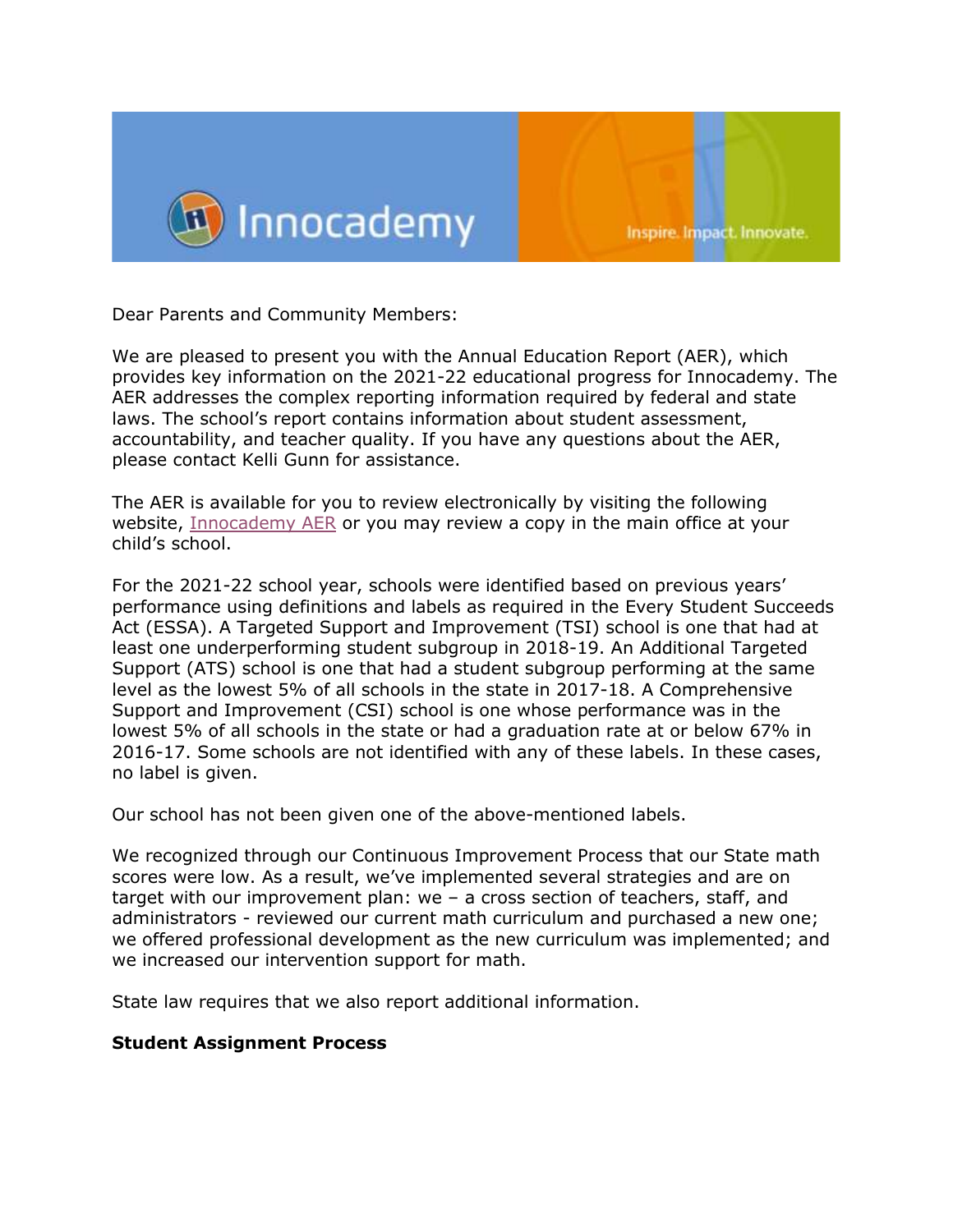*Innocademy has an open enrollment policy and does not discriminate on the basis of intellectual or physical abilities, achievement or aptitude, religion, race, or gender. In the event student enrollment applications exceed available positions, a random selection lottery drawing is conducted under the direction of a representative of the authorizer Lake Superior State University.*

### **3-5 YEAR SCHOOL IMPROVEMENT PLAN**

*We have a teacher-led School Improvement Team that works closely with a consultant to ensure we are on track and compliant with our School Improvement Plan. We have identified math as an area of growth, and through our on-going monitoring, we can say that our strategies and action steps are on target. Staff are working with students' math goals and focus to implement innovative, best practices using our newly purchased math curriculum. Within the school improvement process, staff can analyze data and adjust instruction with a goal of improving student learning, as well as provide opportunities for flexible groupings (just right learning groups).*

### **DESCRIPTION OF EACH SPECIALIZED SCHOOL**

*Our administrative team works closely with the teachers and staff of las huellas, Spanish Immersion, and precademy, preschool, to ensure compliance, student achievement results, and the physical/mental well-being of staff and students.* 

# **CORE CURRICULUM, A DESCRIPTION OF ITS IMPLEMENTATION, AND AN EXPLANATION OF THE VARIANCES FROM THE STATE'S MODEL**

*Our core curriculum is published in both our Family Resource Guide and on our website. Any questions or concerns c an be directed to Kelli Gunn, administrator.*

*Innocademy will continue to follow Common Core state standards. These standards can be located at [www.corestandards.org. I](http://www.corestandards.org/)n order to implement these standards, we use approved resources, such as Lucy Calkins Reading and Writing Workshop Curriculum, Words Their Way, Investigations in Numbers, Data, and Space (k-5 th) and Connected Mathematics Project 3 (6th-*8<sup>th</sup>), Mystery Science (k-5<sup>th</sup>), Project Learning Tree and Project Wild, Outdoor *Discovery Center partnership, and Social Studies Alive (TCI). The school's curriculum can be found at our [website.](https://innocademy.com/academics/curriculum/)* 

*Innocademy offers Just Right Learning groups to meet the students' individual needs. This is a three-prong approach, which includes using academic data, social readiness, and parent conferences.*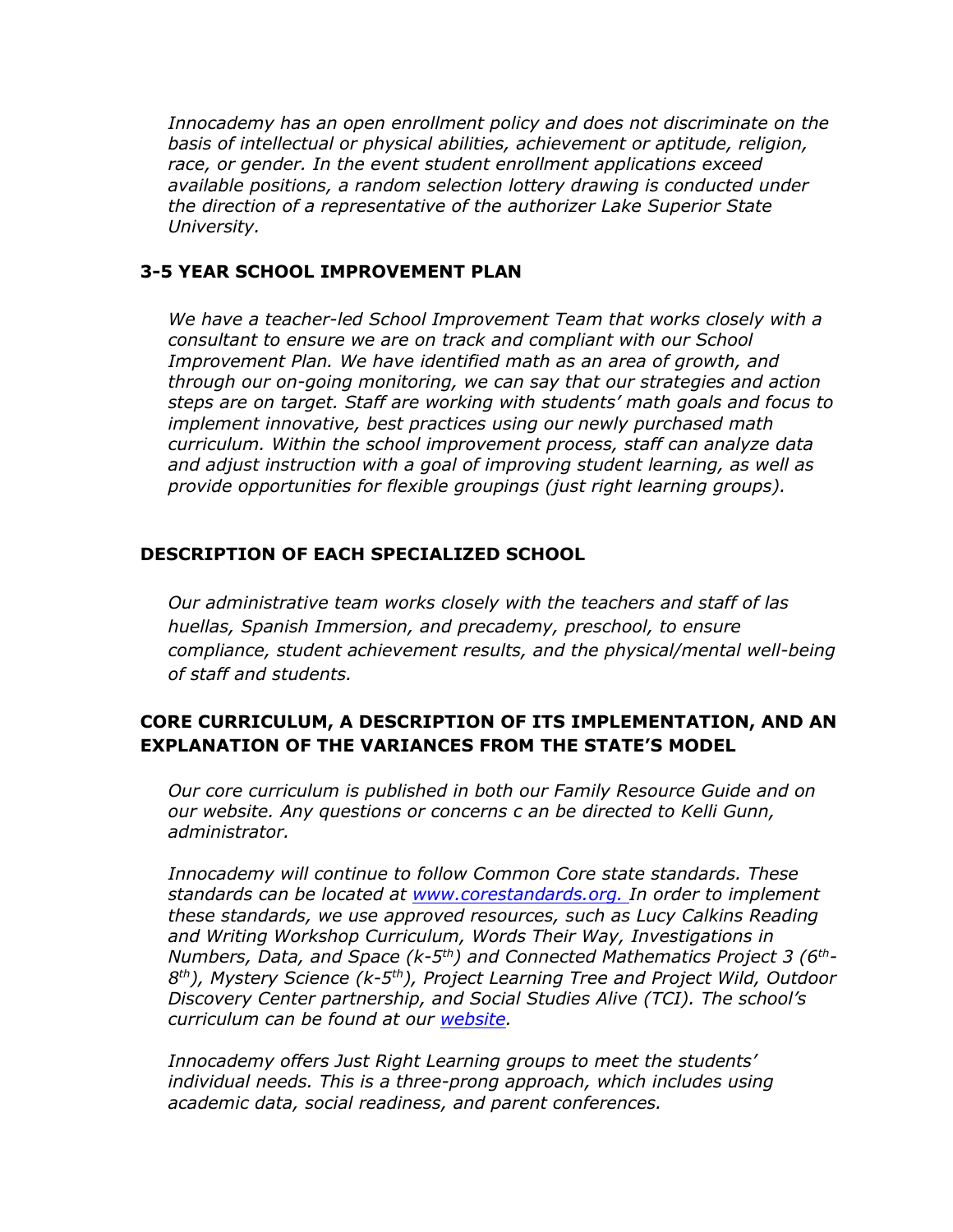*To strengthen our academic program, Innocademy implements additional experiences like:*

- *1. Multi-Age Collaboration*
- *2. Nature-based curriculum through a partnership with Outdoor Discovery Center*
- *3. Stewardship*
- *4. Capstone Trips: Extended Field Experiences*
- *5. Special Education*
- *6. Seven Habits of Happy Kids and Community Partnerships*
- *7. 1:1 devices*
- *8. MTSS Program*

*Innocademy offers a high quality, college and career-ready education within an environment that focuses on development of the whole child and integrates global awareness and acquisition of 21st Century Skills. Our students will graduate from high school and participate in post-secondary education having demonstrated the skills needed to become an active and productive citizen in a global community.*

# **THE AGGREGATE STUDENT ACHIEVEMENT RESULTS FOR ANY LOCAL COMPETENCY TESTS OR NATIONALLY NORMED ACHIEVEMENT TESTS**

*NWEA MAPS is our primary, universal screening assessment. Please see results below for the 2020-2021 school year.* 

| District: Innocademy |        |              |        |       |       |       |                 | School Year: 2020-2021 |        |                   |                   |                    |                            |       |        | Subject: English Language Arts                                                                                             |
|----------------------|--------|--------------|--------|-------|-------|-------|-----------------|------------------------|--------|-------------------|-------------------|--------------------|----------------------------|-------|--------|----------------------------------------------------------------------------------------------------------------------------|
| School               | Target | All Students | Female | Male  | Asian | Black | <b>Hispanic</b> | 흝                      | White  | General Education | Special Education | Free/Reduced Lunch | Not Free/Reduced Lun<br>g. | 5     | ă<br>5 | Not Homeless                                                                                                               |
| <b>District</b>      | 60.00% | $=129$       | $=65$  | $=64$ | $=4$  | $=4$  | $=28$           | $=6$                   | $-87$  | $=113$            | $=16$             | $=50$              | $-79$                      | $=$ 5 | $=124$ | 45.7%n 50.8%n 40.6%n 75.0%n 25.0%n 35.7%n 66.7%n 47.1%n 48.7%n 25.0%n 42.0%n 48.1%n 120.0%n 48.1%n 48.3%n 45.7%n<br>$=129$ |
| Innocademy           | 60.00% | $=129$       | $=65$  | $=64$ | $=4$  | $=4$  | $=28$           | $=6$                   | $= 87$ | $=113$            | $=16$             | $=50$              | $=79$                      | $=$ 5 | $=124$ | 45.7%n 50.8%n 40.6%n 75.0%n 25.0%n 35.7%n 56.7%n 47.1%n 48.7%n 25.0%n 42.0%n 48.1%n 20.0%n 46.8%n 46.8%n 47.7%<br>$=129$   |

# **CNA Proficiency Targets - District**

· This report is intended to assist schools with setting proficiency targets. The targets are derived from M-STEP, MI-Access, and SAT data for Full Academic Year Students (FAY) only.

. The color of individual cells indicate the year???s progress in relationship to the target.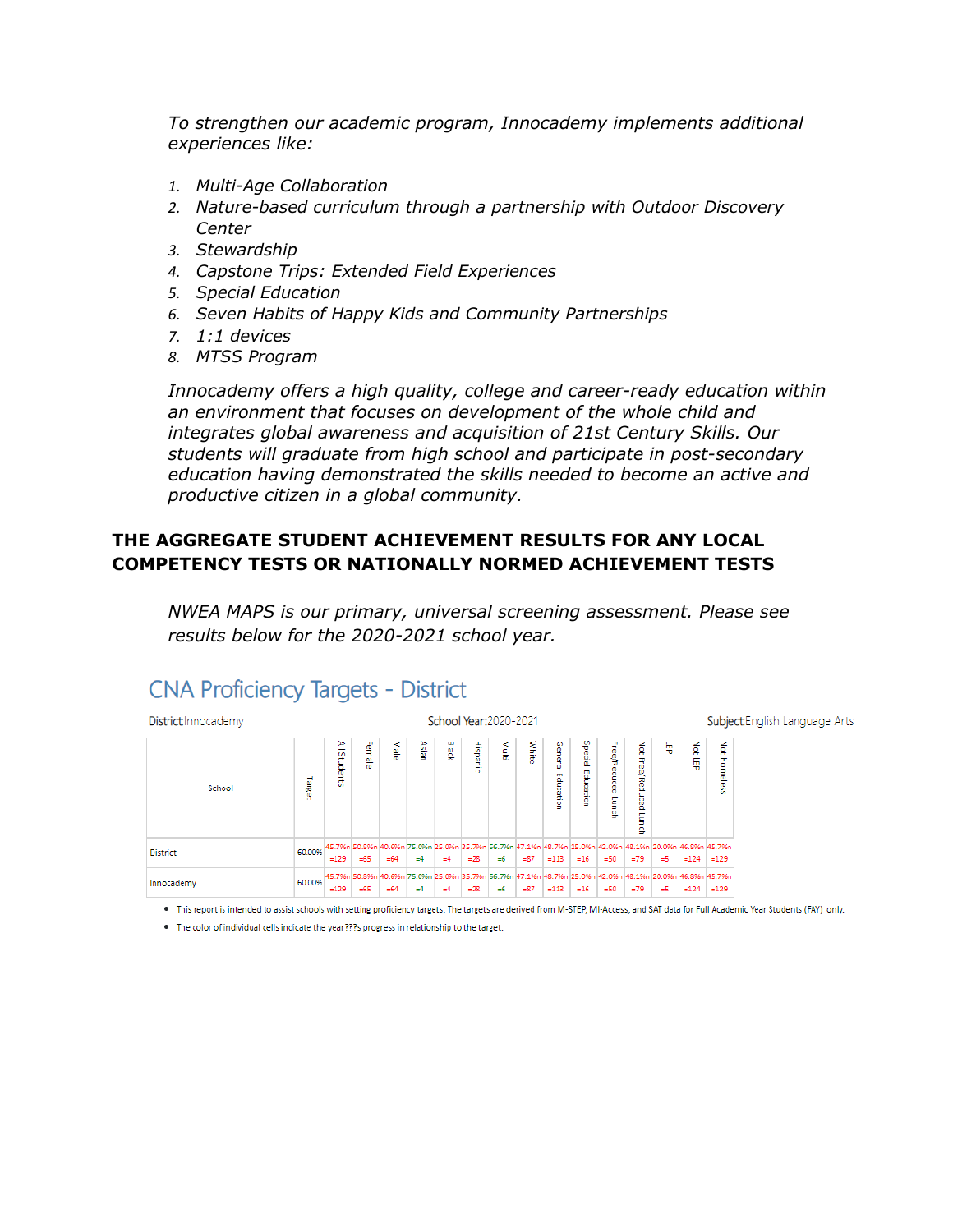# **CNA Proficiency Targets - District**

| District: Innocademy |        |              |                                                                                                                           |       |       | School Year: 2020-2021 |                 |        |        |                   |                   |                    |                            |       |        |               | Subject: Mathematics |
|----------------------|--------|--------------|---------------------------------------------------------------------------------------------------------------------------|-------|-------|------------------------|-----------------|--------|--------|-------------------|-------------------|--------------------|----------------------------|-------|--------|---------------|----------------------|
| School               | Target | All Students | Female                                                                                                                    | Male  | Asian | Black                  | <b>Hispanic</b> | 区<br>昆 | White  | General Education | Special Education | Free/Reduced Lunch | ă<br>Free/Reduced Lun<br>ē | 튟     | š<br>튱 | ă<br>Homeless |                      |
| <b>District</b>      | 47.55% | $=129$       | 35.7%n 30.8%n 40.6%n 75.0%n 50.0%n 117.9%n 33.3%n 39.1%n 38.1%n 18.8%n 18.8%n 26.0%n 41.8%n 20.0%n 36.3%n 35.7%n<br>$=65$ | $=64$ | $=4$  | $=4$                   | $=28$           | $=6$   | $= 87$ | $=113$            | $=16$             | $=50$              | $=79$                      | $=$ 5 | $=124$ | $= 129$       |                      |
| Innocademy           | 47.55% | $=129$       | 35.7%n 30.8%n 40.6%n 75.0%n 50.0%n 17.9%n 33.3%n 39.1%n 38.1%n 18.8%n 18.8%n 26.0%n 41.8%n 20.0%n 36.3%n 35.7%<br>$=65$   | $=64$ | $=4$  | $=4$                   | $=28$           | $=6$   | $= 87$ | $=113$            | $=16$             | $=50$              | $=79$                      | $=$ 5 | $=124$ | $=129$        |                      |

. This report is intended to assist schools with setting proficiency targets. The targets are derived from M-STEP, MI-Access, and SAT data for Full Academic Year Students (FAY) only.

. The color of individual cells indicate the year???s progress in relationship to the target.

# **IDENTIFY THE NUMBER AND PERCENT OF STUDENTS REPRESENTED BY PARENTS AT PARENT-TEACHER CONFERENCES**

*We offer opportunities for families to participate in student-led conferences twice a year; however, if families are unable to attend the scheduled dates and times, teachers will schedule a meeting that is convenient to everyone. This year, we had 95% participation rate with conferences. One of the reasons we attribute this high participation rate is by the choices we offer families. Families have the option to attend the conferences either in-person or virtually.* 

On behalf of the Innocademy staff, we would like to thank all of those who have helped make our school an amazing place for children to learn. Your patience, persistence, and willingness for change made this year possible.

Sincerely,

**Kelli Gunn, School Lead**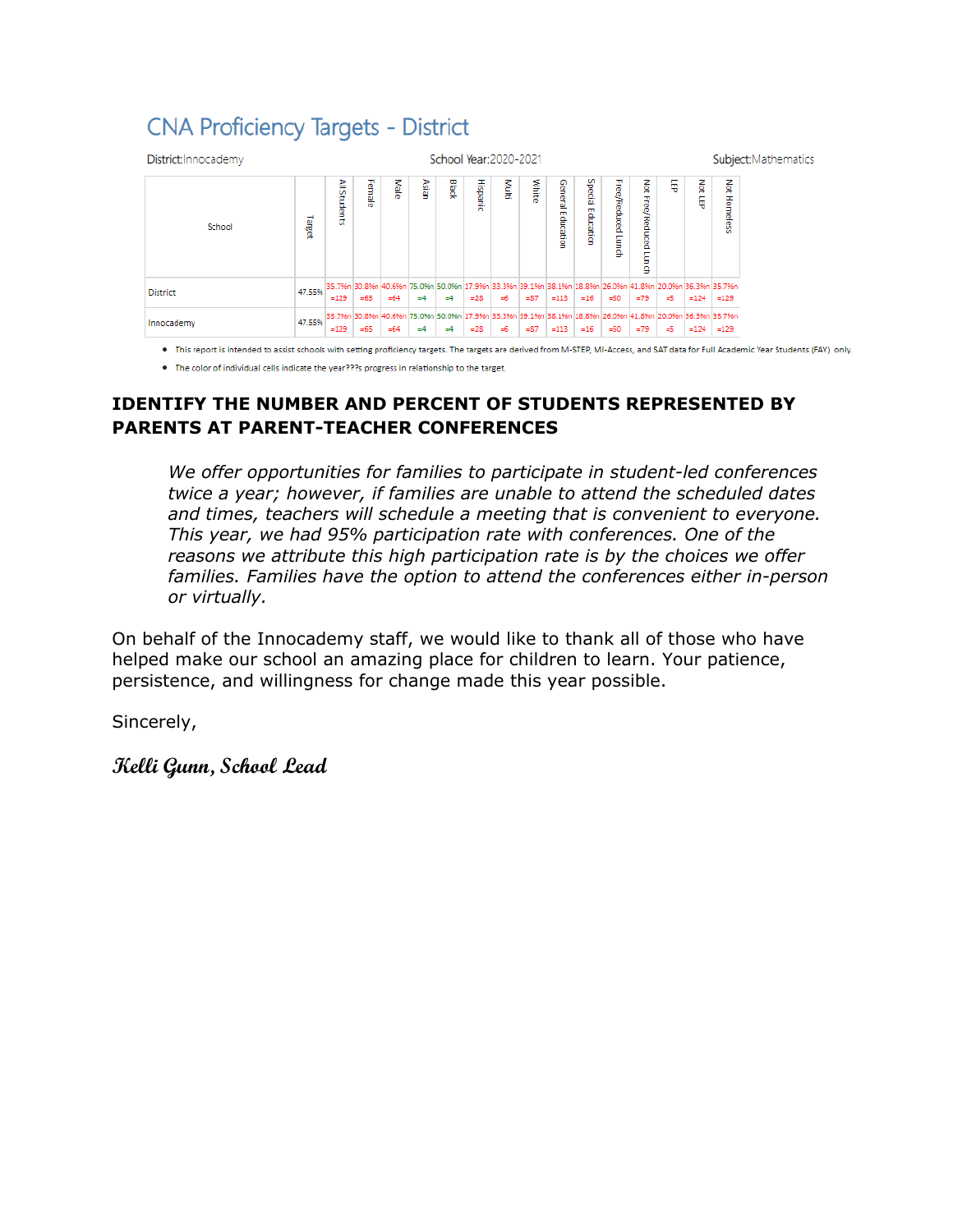

# **Annual Education Report Innocademy (70908)**

| Subject    | Grade                         | Student<br>Group        | School<br>Year | <b>State</b><br>Percent | <b>State</b><br><b>Number</b> | <b>District</b><br>Percent<br>Students Students Students Students d<br>Proficien Proficien Proficien Proficien | <b>District</b><br><b>Number</b> | Percent | Number Percent<br>$\mathsf{d}$ | Advance Advance Proficien Proficien Partially | Number         | Percent | Number Percent<br>Partially<br>Proficien Proficien Proficien Proficien | Not     | <b>Number</b><br><b>Not</b> |
|------------|-------------------------------|-------------------------|----------------|-------------------------|-------------------------------|----------------------------------------------------------------------------------------------------------------|----------------------------------|---------|--------------------------------|-----------------------------------------------|----------------|---------|------------------------------------------------------------------------|---------|-----------------------------|
| <b>ELA</b> | 3rd Grade All<br>Content      | Students                | 2018-19        | 45.1%                   | 45,457                        | 63.9%                                                                                                          | 23                               | 30.6%   | 11                             | 33.3%                                         | 12             | 16.7%   | $\boldsymbol{6}$                                                       | 19.4%   |                             |
| <b>ELA</b> | 3rd Grade All<br>Content      | Students                | 2020-21        | 42.8%                   | 31,066                        | 43.6%                                                                                                          | 17                               | 15.4%   | 6                              | 28.2%                                         | 11             | 17.9%   |                                                                        | 38.5%   | 15                          |
| <b>ELA</b> | 3rd Grade Asian<br>Content    |                         | 2018-19        | 64.6%                   | 2,273                         |                                                                                                                | $\star$                          |         |                                |                                               | $\star$        |         | ×.                                                                     |         |                             |
| <b>ELA</b> | 3rd Grade Asian<br>Content    |                         | 2020-21        | 59.3%                   | 1,468                         |                                                                                                                | ÷.                               | $\star$ |                                |                                               | $\Phi$         |         |                                                                        | $\star$ |                             |
| <b>ELA</b> | 3rd Grade Black or<br>Content | African<br>American     | 2018-19        | 19.9%                   | 3,772                         |                                                                                                                | ¥.                               |         |                                |                                               |                |         |                                                                        |         |                             |
| <b>ELA</b> | 3rd Grade Hispanic<br>Content | of Any<br>Race          | 2018-19        | 34.1%                   | 2,873                         |                                                                                                                | $\star$                          | $\star$ |                                |                                               | $\star$        |         |                                                                        | $\star$ |                             |
| <b>ELA</b> | 3rd Grade Hispanic<br>Content | of Any<br>Race          | 2020-21        | 31.1%                   | 1,693                         |                                                                                                                |                                  |         |                                |                                               |                |         |                                                                        |         |                             |
| ELA        | 3rd Grade<br>Content          | Two or<br>More<br>Races | 2018-19        | 44.0%                   | 2,157                         |                                                                                                                |                                  |         |                                |                                               |                |         |                                                                        |         |                             |
| <b>ELA</b> | 3rd Grade<br>Content          | Two or<br>More<br>Races | 2020-21        | 37.7%                   | 1,393                         |                                                                                                                | $\star$                          | $\star$ |                                |                                               | $\star$        |         |                                                                        | $\star$ |                             |
| <b>ELA</b> | 3rd Grade White<br>Content    |                         | 2018-19        | 53.1%                   | 34,149                        | 70.0%                                                                                                          | 14                               | 30.0%   | 6                              | 40.0%                                         | 8              | 20%     | $<$ 3                                                                  | $\star$ | 5                           |
| <b>ELA</b> | 3rd Grade White<br>Content    |                         | 2020-21        | 48.1%                   | 25,066                        | 42.9%                                                                                                          | 12                               | 20%     | 5                              |                                               | $\overline{7}$ | 21.4%   | 6                                                                      | 35.7%   | 10                          |
| <b>ELA</b> | 3rd Grade Female<br>Content   |                         | 2018-19        | 48.3%                   | 23,876                        | 56.5%                                                                                                          | 13                               | 34.8%   | 8                              | 21.7%                                         | 5              | 20%     | $\overline{4}$                                                         |         | 6                           |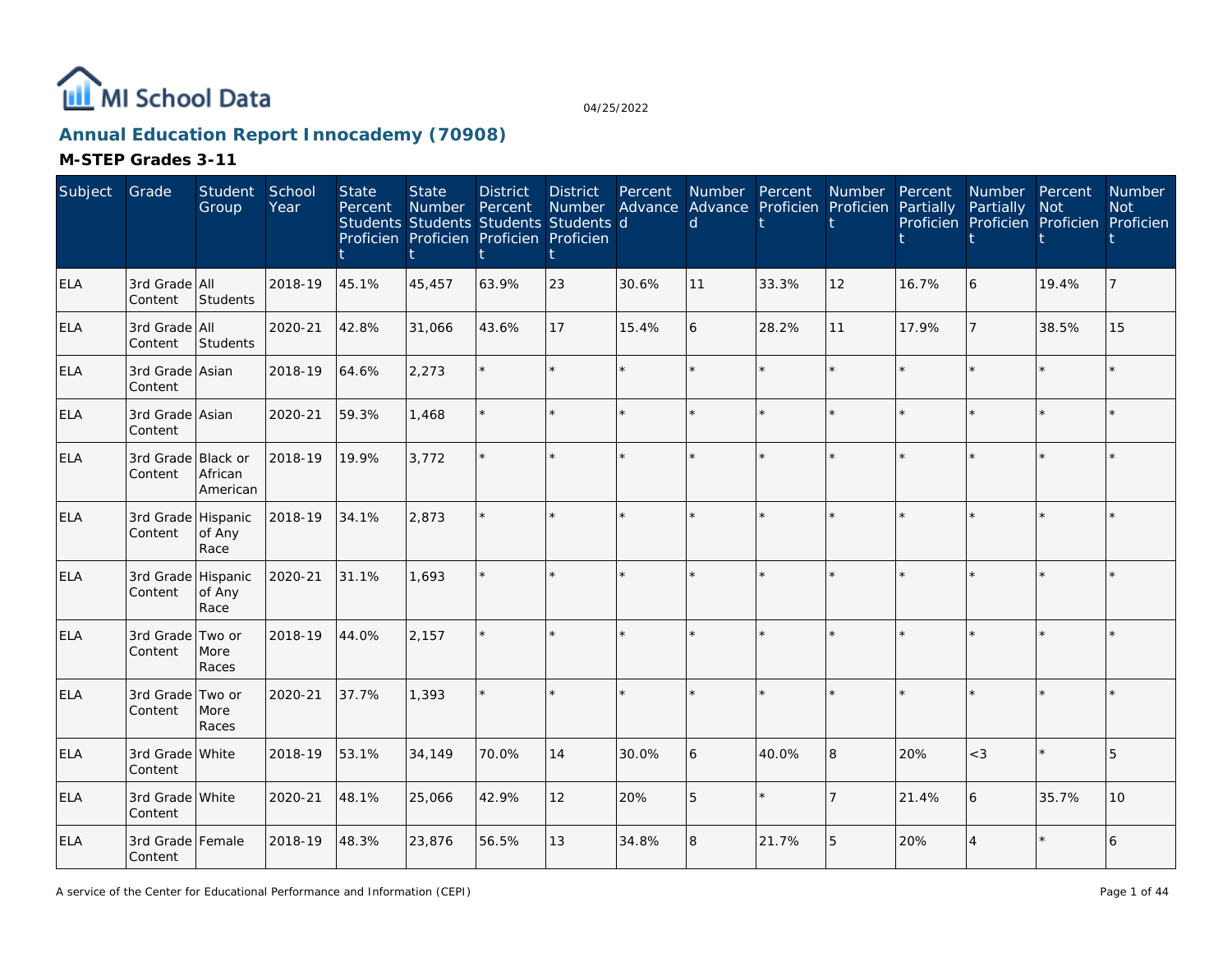

# **Annual Education Report Innocademy (70908)**

| Subject    | Grade                         | Student<br>Group                                        | School<br>Year | <b>State</b><br>Percent | <b>State</b><br>Number | <b>District</b><br>Percent<br>Students Students Students Students d<br>Proficien Proficien Proficien Proficien | <b>District</b><br>Number | Percent | $\mathsf{d}$   | Number Percent<br>Advance Advance Proficien Proficien Partially | Number | Percent | Number Percent<br>Partially<br>Proficien Proficien Proficien Proficien | Not     | <b>Number</b><br><b>Not</b> |
|------------|-------------------------------|---------------------------------------------------------|----------------|-------------------------|------------------------|----------------------------------------------------------------------------------------------------------------|---------------------------|---------|----------------|-----------------------------------------------------------------|--------|---------|------------------------------------------------------------------------|---------|-----------------------------|
| <b>ELA</b> | 3rd Grade Female<br>Content   |                                                         | 2020-21        | 45.5%                   | 16,164                 | 50%                                                                                                            | 5                         | 50%     | $<$ 3          | 50%                                                             |        | 50%     | $<$ 3                                                                  | 50%     | 3                           |
| <b>ELA</b> | 3rd Grade Male<br>Content     |                                                         | 2018-19        | 42.0%                   | 21,581                 | 50%                                                                                                            | 10                        | 50%     | 3              | 50%                                                             | 17     | 50%     | $<$ 3                                                                  | 50%     |                             |
| <b>ELA</b> | 3rd Grade Male<br>Content     |                                                         | 2020-21        | 40.3%                   | 14,902                 | 41.4%                                                                                                          | 12                        | 20%     | $\overline{A}$ | $\star$                                                         | 8      | 20%     | 5                                                                      | $\star$ | 12                          |
| ELA        | Content                       | 3rd Grade Economic 2018-19<br>ally<br>Disadvant<br>aged |                | 31.3%                   | 17,711                 | 50%                                                                                                            | 10                        | 50%     |                | 50%                                                             | 3      | 50%     | $<$ 3                                                                  | 50%     |                             |
| <b>ELA</b> | 3rd Grade<br>Content          | Economic 2020-21<br>ally<br>Disadvant<br>aged           |                | 27.6%                   | 10,241                 | 50%                                                                                                            | 6                         | 50%     | $<$ 3          | 50%                                                             |        | 50%     | 3                                                                      | 50%     | 5                           |
| <b>ELA</b> | 3rd Grade English<br>Content  | Learners                                                | 2018-19        | 33.3%                   | 3,220                  |                                                                                                                |                           |         |                | $\star$                                                         |        |         | $\star$                                                                |         |                             |
| <b>ELA</b> | 3rd Grade English<br>Content  | Learners                                                | 2020-21        | 26.7%                   | 1,627                  |                                                                                                                |                           |         |                | $\star$                                                         |        |         | $\star$                                                                |         |                             |
| <b>ELA</b> | 3rd Grade Students<br>Content | With<br>Disabilitie<br>$\mathsf{S}$                     | 2018-19        | 19.5%                   | 2,328                  |                                                                                                                |                           |         |                |                                                                 |        |         | $\star$                                                                |         |                             |
| <b>ELA</b> | 3rd Grade<br>Content          | Students<br>With<br>Disabilitie<br>$\mathcal{S}$        | 2020-21        | 17.5%                   | 1.578                  |                                                                                                                |                           |         |                |                                                                 |        |         | ÷.                                                                     |         |                             |
| <b>ELA</b> | 4th Grade All<br>Content      | Students                                                | 2018-19        | 45.8%                   | 46,892                 | 54.8%                                                                                                          | 17                        | 29.0%   | 9              | 25.8%                                                           | 8      | 29.0%   | 9                                                                      | 16.1%   |                             |
| <b>ELA</b> | 4th Grade All<br>Content      | Students                                                | 2020-21        | 44.2%                   | 32,274                 | 37.9%                                                                                                          | 11                        | 20%     | 3              | $\star$                                                         | 8      | 37.9%   | 11                                                                     | 24.1%   |                             |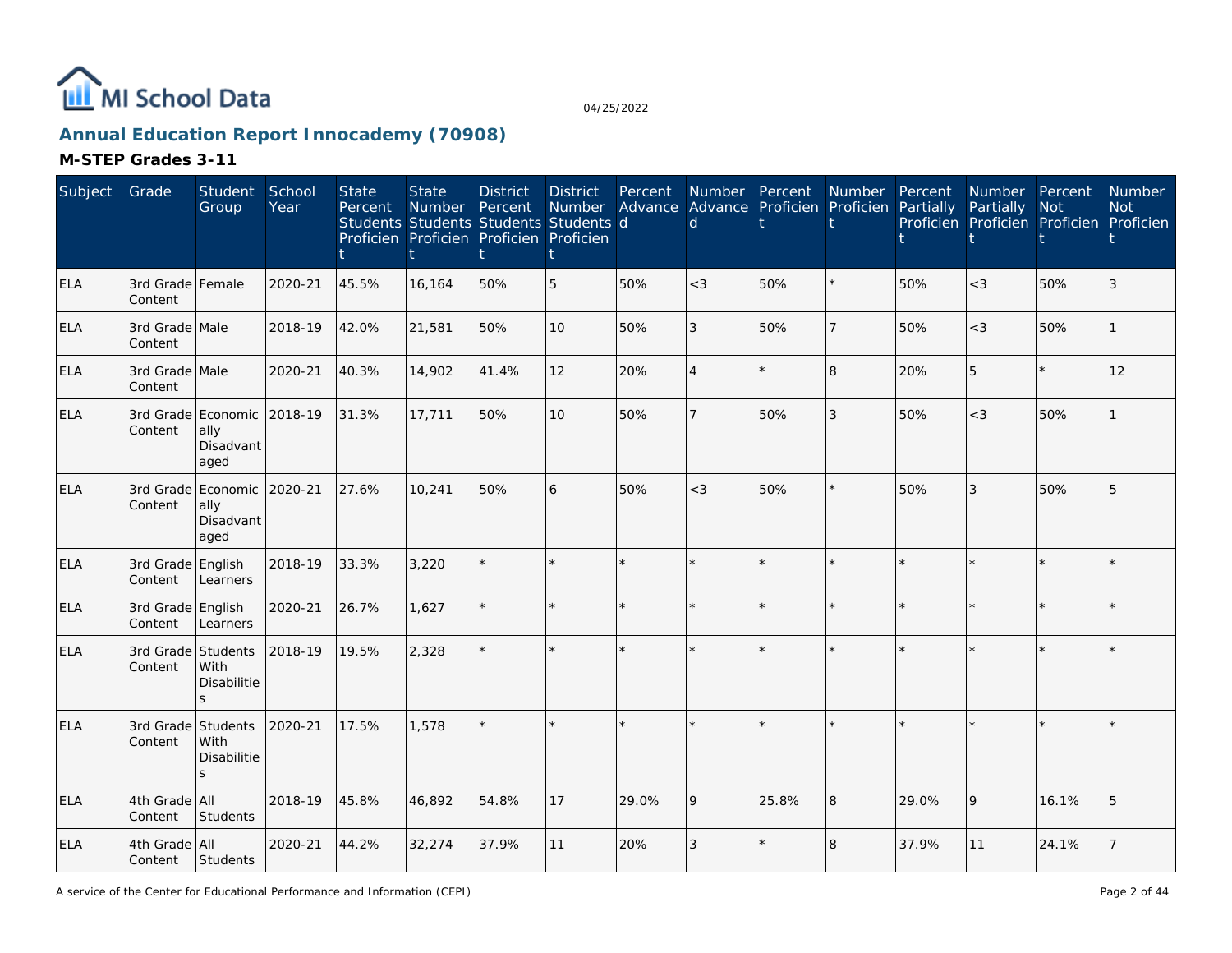

# **Annual Education Report Innocademy (70908)**

| Subject    | Grade                         | Student<br>Group                       | School<br>Year | <b>State</b><br>Percent | <b>State</b><br>Number<br>Students Students Students Students d<br>Proficien Proficien Proficien Proficien | <b>District</b><br>Percent | <b>District</b><br>Number | Percent | d       | Number Percent Number<br>Advance Advance Proficien Proficien |                | Percent<br>Partially | Number Percent<br>Partially Not<br>Proficien Proficien Proficien Proficien |         | Number<br><b>Not</b> |
|------------|-------------------------------|----------------------------------------|----------------|-------------------------|------------------------------------------------------------------------------------------------------------|----------------------------|---------------------------|---------|---------|--------------------------------------------------------------|----------------|----------------------|----------------------------------------------------------------------------|---------|----------------------|
| ELA        | 4th Grade Asian<br>Content    |                                        | 2018-19        | 68.3%                   | 2,399                                                                                                      |                            | $\star$                   | $\star$ |         | $\star$                                                      | $\star$        |                      |                                                                            | $\star$ |                      |
| <b>ELA</b> | 4th Grade Black or<br>Content | African<br>American                    | 2018-19        | 20.9%                   | 3,961                                                                                                      |                            | $\star$                   |         |         | $\star$                                                      |                |                      |                                                                            |         |                      |
| <b>ELA</b> | 4th Grade<br>Content          | <b>Black or</b><br>African<br>American | 2020-21        | 16.9%                   | 1,429                                                                                                      |                            | $\star$                   | $\star$ |         |                                                              | ÷.             |                      |                                                                            | $\star$ |                      |
| <b>ELA</b> | 4th Grade Hispanic<br>Content | of Any<br>Race                         | 2018-19        | 34.8%                   | 2,902                                                                                                      |                            | $\star$                   |         |         | $\star$                                                      |                |                      |                                                                            |         |                      |
| <b>ELA</b> | 4th Grade Hispanic<br>Content | of Any<br>Race                         | 2020-21        | 32.9%                   | 1,848                                                                                                      |                            | $\star$                   | ÷.      | $\star$ | $\star$                                                      | $\star$        | $\star$              |                                                                            | $\star$ |                      |
| <b>ELA</b> | 4th Grade<br>Content          | Two or<br>More<br>Races                | 2018-19        | 43.4%                   | 2,046                                                                                                      |                            | $\star$                   |         |         |                                                              |                |                      |                                                                            |         |                      |
| <b>ELA</b> | 4th Grade<br>Content          | Two or<br>More<br>Races                | 2020-21        | 39.0%                   | 1,373                                                                                                      |                            | $\star$                   | $\star$ |         | $\star$                                                      |                |                      |                                                                            | $\star$ |                      |
| ELA        | 4th Grade White<br>Content    |                                        | 2018-19        | 53.4%                   | 35,331                                                                                                     | 57.9%                      | 11                        | 36.8%   |         | 21.1%                                                        | $\overline{4}$ |                      | 5                                                                          | 20%     | 3                    |
| <b>ELA</b> | 4th Grade White<br>Content    |                                        | 2020-21        | 49.4%                   | 25,863                                                                                                     | 47.8%                      | 11                        | 20%     | 3       | $\star$                                                      | $\mathbf{8}$   | 26.1%                | 6                                                                          | 26.1%   | 6                    |
| <b>ELA</b> | 4th Grade Female<br>Content   |                                        | 2018-19        | 48.8%                   | 24,513                                                                                                     | 52.9%                      | 9                         | 23.5%   |         | 29.4%                                                        | 5              |                      |                                                                            | 20%     | $\mathcal{P}$        |
| <b>ELA</b> | 4th Grade Female<br>Content   |                                        | 2020-21        | 46.0%                   | 16,315                                                                                                     | 41.2%                      | $\overline{7}$            | 20%     | 3       | $\star$                                                      | $\overline{4}$ | 35.3%                | 6                                                                          | 23.5%   |                      |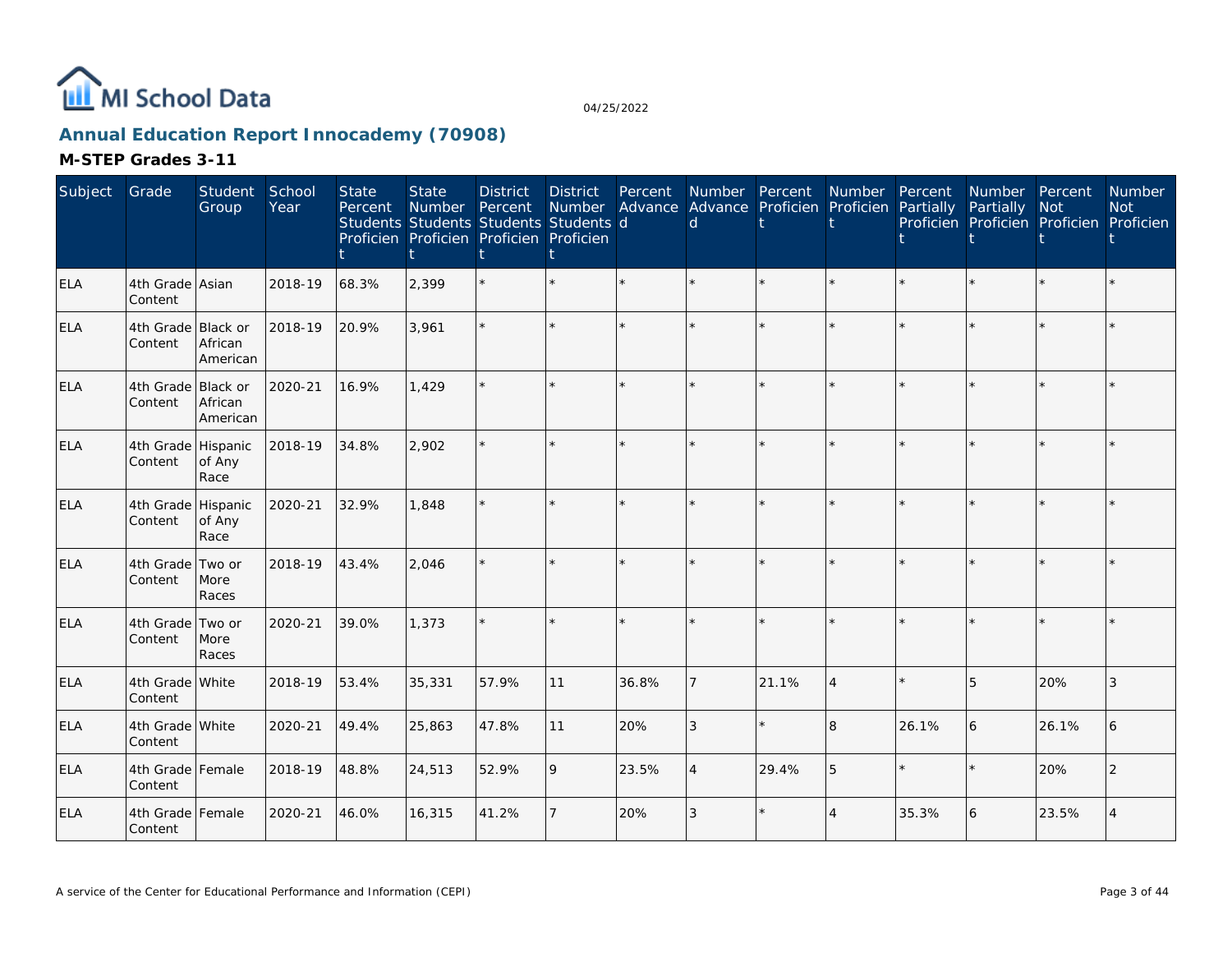

# **Annual Education Report Innocademy (70908)**

| Subject    | Grade                        | Student<br>Group                                        | School<br>Year | <b>State</b><br>Percent | <b>State</b><br><b>Number</b> | <b>District</b><br>Percent<br>Students Students Students Students d<br>Proficien Proficien Proficien Proficien | <b>District</b><br>Number<br>t | Percent | <sub>d</sub> | Number Percent<br>Advance Advance Proficien Proficien Partially | Number  | Percent | Number Percent<br>Partially Not | Proficien Proficien Proficien Proficien | <b>Number</b><br><b>Not</b> |
|------------|------------------------------|---------------------------------------------------------|----------------|-------------------------|-------------------------------|----------------------------------------------------------------------------------------------------------------|--------------------------------|---------|--------------|-----------------------------------------------------------------|---------|---------|---------------------------------|-----------------------------------------|-----------------------------|
| <b>ELA</b> | 4th Grade Male<br>Content    |                                                         | 2018-19        | 42.9%                   | 22,379                        | 50%                                                                                                            | 8                              | 50%     | 5            | 50%                                                             | 3       | 50%     | 3                               | 50%                                     | 3                           |
| <b>ELA</b> | 4th Grade Male<br>Content    |                                                         | 2020-21        | 42.6%                   | 15,959                        | 50%                                                                                                            | $\overline{4}$                 | 50%     | $<$ 3        | 50%                                                             | $\star$ | 50%     | 5                               | 50%                                     | 3                           |
| <b>ELA</b> | Content                      | 4th Grade Economic<br>ally<br>Disadvant<br>aged         | 2018-19        | 31.6%                   | 17,865                        |                                                                                                                | $\star$                        | $\star$ |              |                                                                 |         |         |                                 | $\star$                                 |                             |
| <b>ELA</b> | Content                      | 4th Grade Economic 2020-21<br>ally<br>Disadvant<br>aged |                | 28.9%                   | 10,613                        | 50%                                                                                                            | 5                              | 50%     | $<$ 3        | 50%                                                             | $\star$ | 50%     | 6                               | 50%                                     | $\overline{4}$              |
| <b>ELA</b> | 4th Grade English<br>Content | Learners                                                | 2020-21        | 23.2%                   | 1,327                         |                                                                                                                | $\star$                        | $\star$ |              |                                                                 | $\star$ |         |                                 | $\star$                                 |                             |
| <b>ELA</b> | Content                      | 4th Grade Students<br>With<br>Disabilitie               | 2018-19        | 17.5%                   | 2,130                         |                                                                                                                | $\star$                        |         |              |                                                                 |         |         |                                 | $\star$                                 |                             |
| <b>ELA</b> | Content                      | 4th Grade Students<br><b>With</b><br>Disabilitie<br>S   | 2020-21        | 15.7%                   | 1,431                         |                                                                                                                | $\star$                        |         |              |                                                                 |         |         |                                 |                                         |                             |
| <b>ELA</b> | 5th Grade All<br>Content     | Students                                                | 2018-19        | 46.2%                   | 48,528                        | 53.7%                                                                                                          | 22                             | 22.0%   | 9            | 31.7%                                                           | 13      | 17.1%   | $\overline{7}$                  | 29.3%                                   | 12                          |
| <b>ELA</b> | 5th Grade All<br>Content     | Students                                                | 2020-21        | 43.7%                   | 31,669                        | 53.8%                                                                                                          | 14                             | 20%     | $\Delta$     |                                                                 | 10      | 20%     | $<$ 3                           | $\star$                                 | 10 <sup>1</sup>             |
| <b>ELA</b> | 5th Grade Asian<br>Content   |                                                         | 2018-19        | 70.2%                   | 2,470                         |                                                                                                                | $\star$                        |         |              |                                                                 |         |         |                                 | $\star$                                 |                             |
| <b>ELA</b> | 5th Grade Asian<br>Content   |                                                         | 2020-21        | 67.4%                   | 1,668                         |                                                                                                                | $\star$                        |         |              |                                                                 |         |         |                                 |                                         |                             |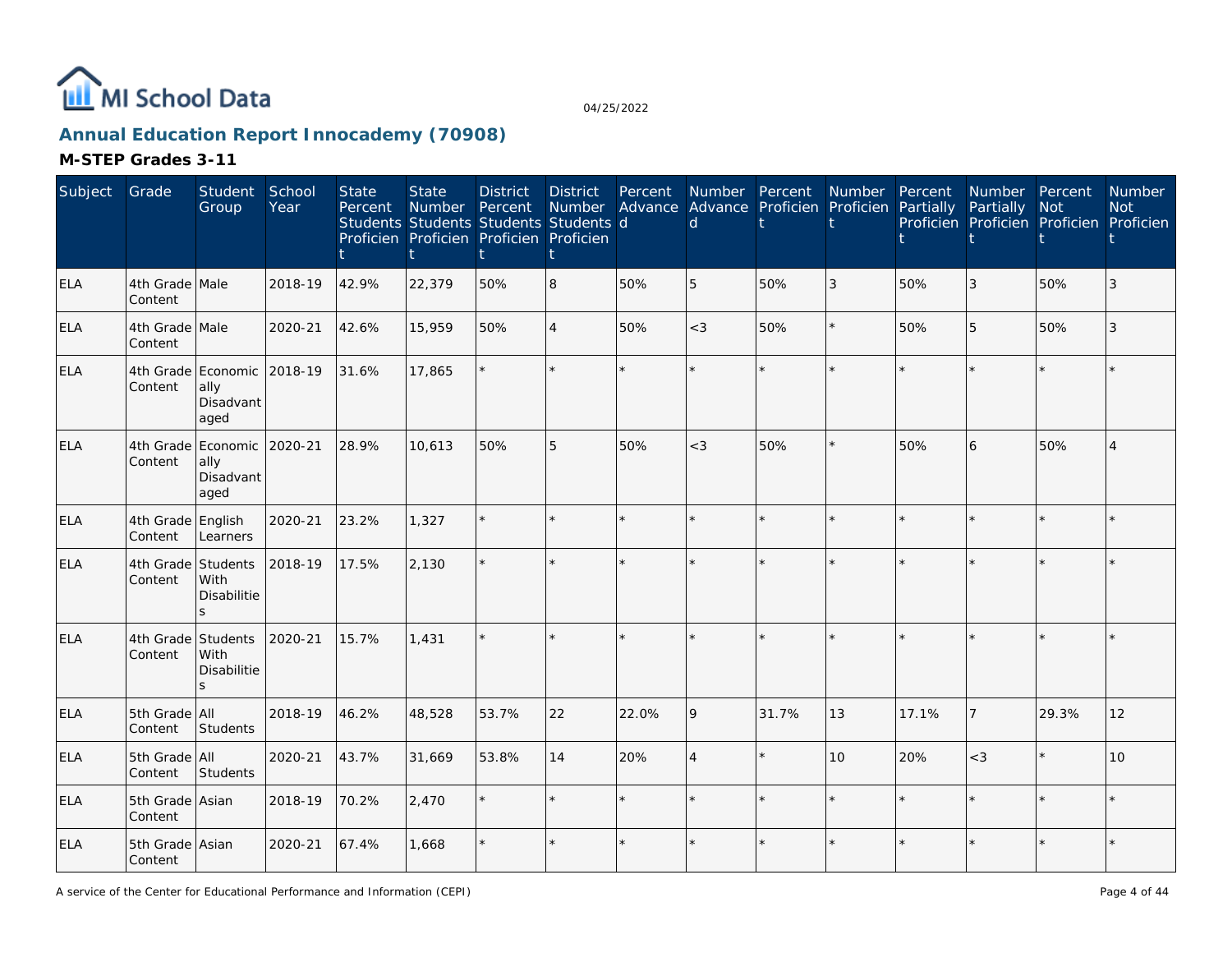

# **Annual Education Report Innocademy (70908)**

| Subject    | Grade                         | Student<br>Group    | School<br>Year | <b>State</b><br>Percent | <b>State</b><br>Number | <b>District</b><br>Percent<br>Students Students Students Students d<br>Proficien Proficien Proficien Proficien | <b>District</b><br>Number | Percent<br>Advance | Number Percent<br>$\mathsf{d}$ | Advance Proficien | Number<br>Proficien | Percent<br>Partially | Number Percent<br>Partially | Not<br>Proficien Proficien Proficien Proficien | <b>Number</b><br><b>Not</b> |
|------------|-------------------------------|---------------------|----------------|-------------------------|------------------------|----------------------------------------------------------------------------------------------------------------|---------------------------|--------------------|--------------------------------|-------------------|---------------------|----------------------|-----------------------------|------------------------------------------------|-----------------------------|
| ELA        | 5th Grade Black or<br>Content | African<br>American | 2018-19        | 21.7%                   | 4,060                  |                                                                                                                | $\star$                   | $\star$            |                                |                   |                     |                      |                             |                                                |                             |
| ELA        | 5th Grade Black or<br>Content | African<br>American | 2020-21        | 17.6%                   | 1,502                  |                                                                                                                | $\star$                   |                    |                                |                   |                     |                      |                             | $\star$                                        |                             |
| <b>ELA</b> | 5th Grade Hispanic<br>Content | of Any<br>Race      | 2018-19        | 35.7%                   | 3,119                  |                                                                                                                | ÷.                        |                    |                                |                   | $\star$             |                      |                             | $\star$                                        |                             |
| ELA        | 5th Grade Hispanic<br>Content | of Any<br>Race      | 2020-21        | 33.4%                   | 1.892                  |                                                                                                                | ÷.                        |                    |                                |                   |                     |                      |                             | ÷                                              |                             |
| ELA        | 5th Grade Two or<br>Content   | More<br>Races       | 2018-19        | 43.5%                   | 2,088                  |                                                                                                                | $\star$                   |                    |                                |                   |                     |                      |                             | $\star$                                        |                             |
| ELA        | 5th Grade Two or<br>Content   | More<br>Races       | 2020-21        | 40.7%                   | 1,412                  |                                                                                                                | $\star$                   |                    |                                |                   |                     |                      |                             | $\star$                                        |                             |
| ELA        | 5th Grade White<br>Content    |                     | 2018-19        | 53.3%                   | 36,534                 | 53.8%                                                                                                          | 14                        | 30.8%              | 8                              | 23.1%             | 6                   | 20%                  | $\overline{4}$              | $\star$                                        | l8                          |
| <b>ELA</b> | 5th Grade White<br>Content    |                     | 2020-21        | 48.4%                   | 25,033                 | 50%                                                                                                            | 10                        | 50%                | 3                              | 50%               | $\overline{7}$      | 50%                  | $<$ 3                       | 50%                                            |                             |
| ELA        | 5th Grade Female<br>Content   |                     | 2018-19        | 50.2%                   | 25,866                 | 64.7%                                                                                                          | 11                        | 35.3%              | 6                              | 29.4%             | 5                   | 20%                  | $\sqrt{3}$                  | 20%                                            | 3                           |
| ELA        | 5th Grade Female<br>Content   |                     | 2020-21        | 47.0%                   | 16,718                 | 68.8%                                                                                                          | 11                        | 20%                | 3                              |                   | 8                   | 20%                  | $<$ 3                       | $\star$                                        |                             |
| ELA        | 5th Grade Male<br>Content     |                     | 2018-19        | 42.3%                   | 22,662                 | 45.8%                                                                                                          | 11                        | 20%                | 3                              |                   | 8                   | 20%                  | $\overline{4}$              |                                                | 9                           |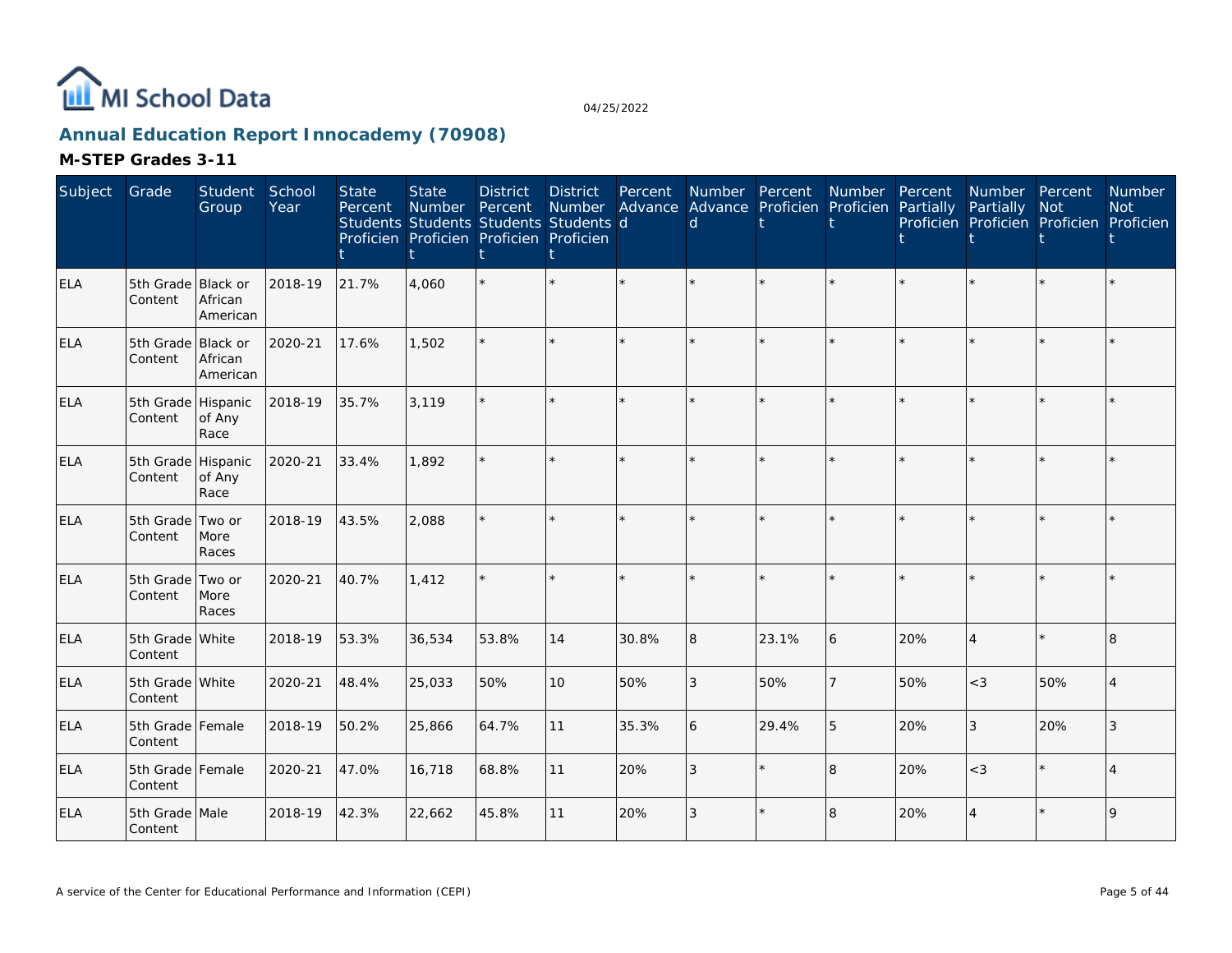

# **Annual Education Report Innocademy (70908)**

| Subject    | Grade                         | Student<br>Group                                        | School<br>Year | <b>State</b><br>Percent | <b>State</b><br>Number<br>Students Students Students Students d<br>Proficien Proficien Proficien Proficien | <b>District</b><br>Percent | District<br>Number | Percent<br>Advance | $\mathsf{d}$ | Number Percent<br>Advance Proficien | Number<br>Proficien | Percent<br>Partially | Number Percent<br>Partially<br>Proficien Proficien Proficien Proficien | <b>Not</b> | <b>Number</b><br><b>Not</b> |
|------------|-------------------------------|---------------------------------------------------------|----------------|-------------------------|------------------------------------------------------------------------------------------------------------|----------------------------|--------------------|--------------------|--------------|-------------------------------------|---------------------|----------------------|------------------------------------------------------------------------|------------|-----------------------------|
| <b>ELA</b> | 5th Grade Male<br>Content     |                                                         | 2020-21        | 40.6%                   | 14,951                                                                                                     | 50%                        | 3                  | 50%                | $<$ 3        | 50%                                 | $<$ 3               | 50%                  | $<$ 3                                                                  | 50%        | 6                           |
| ELA        | Content                       | 5th Grade Economic 2018-19<br>ally<br>Disadvant<br>aged |                | 31.6%                   | 17,978                                                                                                     | 50%                        | 5                  | 50%                | $\lt$ 3      | 50%                                 | $\star$             | 50%                  | $\overline{3}$                                                         | 50%        |                             |
| <b>ELA</b> | Content                       | 5th Grade Economic 2020-21<br>ally<br>Disadvant<br>aged |                | 28.5%                   | 10,326                                                                                                     |                            |                    |                    |              |                                     |                     |                      | ×.                                                                     |            |                             |
| <b>ELA</b> | 5th Grade English<br>Content  | Learners                                                | 2020-21        | 13.7%                   | 593                                                                                                        |                            |                    |                    |              | $\star$                             | $\star$             |                      | $\star$                                                                | $\star$    |                             |
| <b>ELA</b> | 5th Grade Students<br>Content | With<br>Disabilitie<br>S                                | 2018-19        | 15.0%                   | 1,885                                                                                                      |                            |                    |                    |              |                                     |                     |                      | $\star$                                                                |            |                             |
| <b>ELA</b> | 5th Grade Students<br>Content | With<br><b>Disabilitie</b><br>$\mathbf{z}$              | 2020-21        | 13.0%                   | 1,138                                                                                                      |                            |                    |                    |              | $\star$                             |                     |                      | $\star$                                                                |            |                             |
| ELA        | 6th Grade All<br>Content      | Students                                                | 2018-19        | 41.7%                   | 45,474                                                                                                     | 48.3%                      | 14                 | 20%                | 5            | $\star$                             | 9                   | 31.0%                | 9                                                                      | 20.7%      |                             |
| <b>ELA</b> | 6th Grade All<br>Content      | Students                                                | 2020-21        | 38.6%                   | 27,217                                                                                                     | 42.1%                      | 8                  | 20%                | $<$ 3        | $\star$                             | $\star$             | 31.6%                | 6                                                                      | 26.3%      |                             |
| <b>ELA</b> | 6th Grade Asian<br>Content    |                                                         | 2018-19        | 67.9%                   | 2,476                                                                                                      |                            |                    |                    |              | k.                                  |                     |                      | $\star$                                                                |            |                             |
| <b>ELA</b> | 6th Grade Asian<br>Content    |                                                         | 2020-21        | 64.2%                   | 1,486                                                                                                      |                            |                    |                    |              | $\star$                             |                     |                      | $\star$                                                                |            |                             |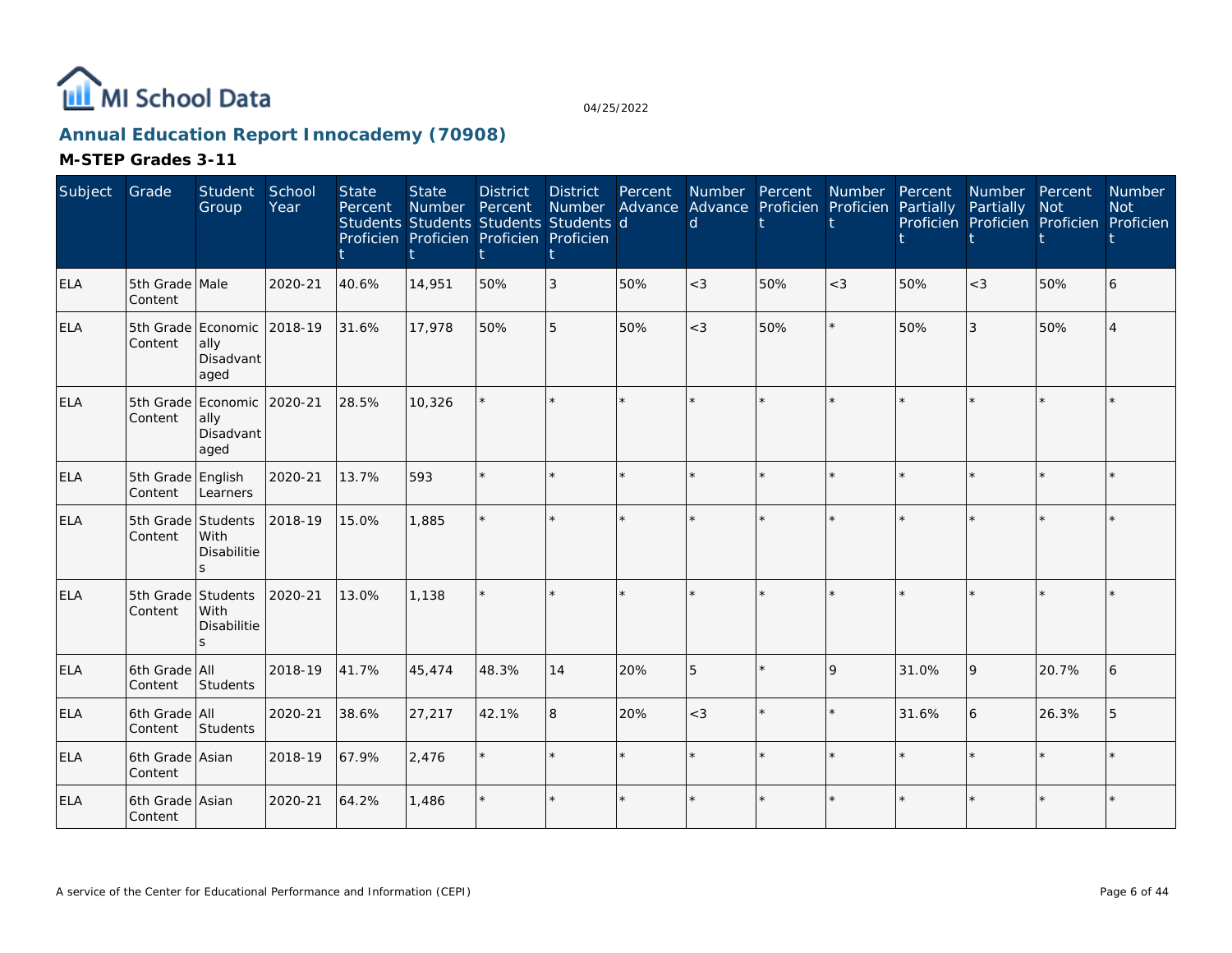

# **Annual Education Report Innocademy (70908)**

| Subject    | Grade                         | Student<br>Group                                | School<br>Year | <b>State</b><br>Percent | <b>State</b><br><b>Number</b> | <b>District</b><br>Percent<br>Students Students Students Students d<br>Proficien Proficien Proficien Proficien | <b>District</b><br>Number | Percent<br>Advance | Number Percent<br>$\mathsf{d}$ | Advance Proficien | Number<br>Proficien | Percent<br>Partially | Number Percent<br>Partially | Not<br>Proficien Proficien Proficien Proficien | <b>Number</b><br><b>Not</b> |
|------------|-------------------------------|-------------------------------------------------|----------------|-------------------------|-------------------------------|----------------------------------------------------------------------------------------------------------------|---------------------------|--------------------|--------------------------------|-------------------|---------------------|----------------------|-----------------------------|------------------------------------------------|-----------------------------|
| ELA        | 6th Grade Black or<br>Content | African<br>American                             | 2018-19        | 18.3%                   | 3,472                         |                                                                                                                | $\star$                   | $\star$            |                                |                   |                     |                      |                             | $\star$                                        |                             |
| <b>ELA</b> | 6th Grade Hispanic<br>Content | of Any<br>Race                                  | 2018-19        | 31.0%                   | 2,806                         |                                                                                                                | ÷.                        |                    |                                |                   |                     |                      |                             | $\star$                                        |                             |
| <b>ELA</b> | 6th Grade Hispanic<br>Content | of Any<br>Race                                  | 2020-21        | 27.1%                   | 1.459                         |                                                                                                                | $\star$                   |                    |                                |                   |                     |                      |                             | $\star$                                        |                             |
| <b>ELA</b> | 6th Grade Two or<br>Content   | More<br>Races                                   | 2020-21        | 34.0%                   | 1.080                         |                                                                                                                | $\star$                   |                    |                                |                   |                     |                      |                             | $\star$                                        |                             |
| <b>ELA</b> | 6th Grade White<br>Content    |                                                 | 2018-19        | 48.3%                   | 34,676                        | 50.0%                                                                                                          | 12                        | 20%                | $\boldsymbol{\vartriangle}$    |                   | 8                   | 25.0%                | 6                           | 25.0%                                          | 6                           |
| <b>ELA</b> | 6th Grade White<br>Content    |                                                 | 2020-21        | 42.6%                   | 21,749                        | 50%                                                                                                            | $\overline{4}$            | 50%                | $<$ 3                          | 50%               | $\star$             | 50%                  | 3                           | 50%                                            | 3                           |
| <b>ELA</b> | 6th Grade Female<br>Content   |                                                 | 2018-19        | 45.8%                   | 24,449                        | 43.8%                                                                                                          | $\overline{7}$            | 20%                | 3                              |                   | $\overline{4}$      | 25.0%                | $\overline{4}$              | 31.3%                                          | 5                           |
| <b>ELA</b> | 6th Grade Female<br>Content   |                                                 | 2020-21        | 41.6%                   | 14,398                        | 50%                                                                                                            | 3                         | 50%                | $<$ 3                          | 50%               | $\star$             | 50%                  | 5                           | 50%                                            | 3                           |
| <b>ELA</b> | 6th Grade Male<br>Content     |                                                 | 2018-19        | 37.8%                   | 21,025                        | 50%                                                                                                            | $\overline{7}$            | 50%                | $<$ 3                          | 50%               | $\star$             | 50%                  | $\star$                     | 50%                                            |                             |
| <b>ELA</b> | 6th Grade Male<br>Content     |                                                 | 2020-21        | 35.6%                   | 12,819                        |                                                                                                                | $\star$                   | $\star$            |                                |                   | $\star$             |                      |                             | $\star$                                        |                             |
| <b>ELA</b> | Content                       | 6th Grade Economic<br>ally<br>Disadvant<br>aged | 2018-19        | 27.6%                   | 15,959                        |                                                                                                                | $\star$                   |                    |                                |                   |                     |                      |                             | $\star$                                        |                             |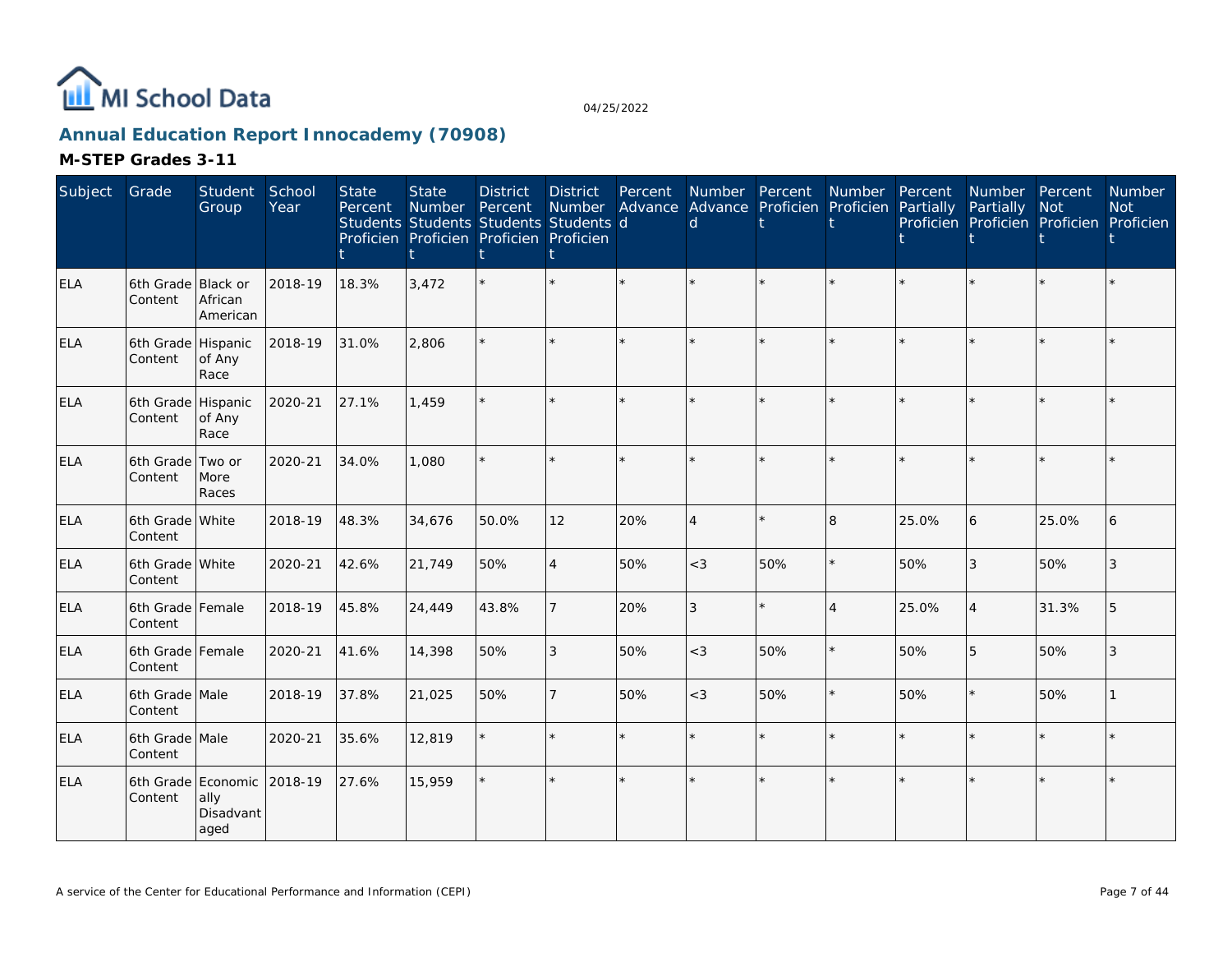

# **Annual Education Report Innocademy (70908)**

| Subject    | Grade                         | Student<br>Group                                 | School<br>Year | <b>State</b><br>Percent | <b>State</b><br><b>Number</b> | <b>District</b><br>Percent<br>Students Students Students Students d<br>Proficien Proficien Proficien Proficien | <b>District</b><br>Number<br>t | Percent | $\mathsf{d}$                | Number Percent<br>Advance Advance Proficien Proficien Partially | Number         | Percent | Number Percent<br>Partially | Not<br>Proficien Proficien Proficien Proficien | <b>Number</b><br><b>Not</b> |
|------------|-------------------------------|--------------------------------------------------|----------------|-------------------------|-------------------------------|----------------------------------------------------------------------------------------------------------------|--------------------------------|---------|-----------------------------|-----------------------------------------------------------------|----------------|---------|-----------------------------|------------------------------------------------|-----------------------------|
| <b>ELA</b> | Content                       | 6th Grade Economic<br>ally<br>Disadvant<br>aged  | 2020-21        | 24.0%                   | 8,196                         | 50%                                                                                                            | $<$ 3                          | 50%     | $<$ 3                       | 50%                                                             | $<$ 3          |         |                             | $\star$                                        |                             |
| <b>ELA</b> | Content                       | 6th Grade Students<br><b>With</b><br>Disabilitie | 2018-19        | 11.2%                   | 1,386                         |                                                                                                                | k.                             |         |                             |                                                                 |                |         |                             | $\Phi$                                         |                             |
| <b>ELA</b> | 6th Grade Students<br>Content | <b>With</b><br>Disabilitie<br>S.                 | 2020-21        | 9.7%                    | 779                           |                                                                                                                | ÷.                             |         |                             |                                                                 |                |         |                             | ÷                                              |                             |
| <b>ELA</b> | 7th Grade All<br>Content      | Students                                         | 2018-19        | 42.7%                   | 46,586                        | 55.0%                                                                                                          | 11                             | 20%     | $\boldsymbol{\vartriangle}$ |                                                                 | 7              |         | 6                           | 20%                                            | 3                           |
| ELA        | 7th Grade All<br>Content      | Students                                         | 2020-21        | 40.7%                   | 28,759                        | 50.0%                                                                                                          | 9                              | 20%     | $<$ 3                       |                                                                 |                | 27.8%   | 5                           | 22.2%                                          |                             |
| <b>ELA</b> | 7th Grade Black or<br>Content | African<br>American                              | 2020-21        | 19.0%                   | 1,483                         |                                                                                                                | ÷.                             |         |                             |                                                                 |                |         |                             |                                                |                             |
| <b>ELA</b> | 7th Grade Hispanic<br>Content | of Any<br>Race                                   | 2018-19        | 32.0%                   | 2,819                         |                                                                                                                | $\star$                        |         |                             |                                                                 | $\star$        |         |                             | $\star$                                        |                             |
| <b>ELA</b> | 7th Grade Hispanic<br>Content | of Any<br>Race                                   | 2020-21        | 28.8%                   | 1,560                         |                                                                                                                | $\star$                        |         |                             |                                                                 |                |         |                             | $\star$                                        |                             |
| <b>ELA</b> | 7th Grade Two or<br>Content   | More<br>Races                                    | 2020-21        | 36.2%                   | 1,100                         |                                                                                                                | ÷.                             |         |                             |                                                                 |                |         |                             | $\star$                                        |                             |
| <b>ELA</b> | 7th Grade White<br>Content    |                                                  | 2018-19        | 49.0%                   | 35,426                        | 50%                                                                                                            |                                | 50%     | 3                           | 50%                                                             | $\overline{4}$ | 50%     |                             | 50%                                            | $\overline{2}$              |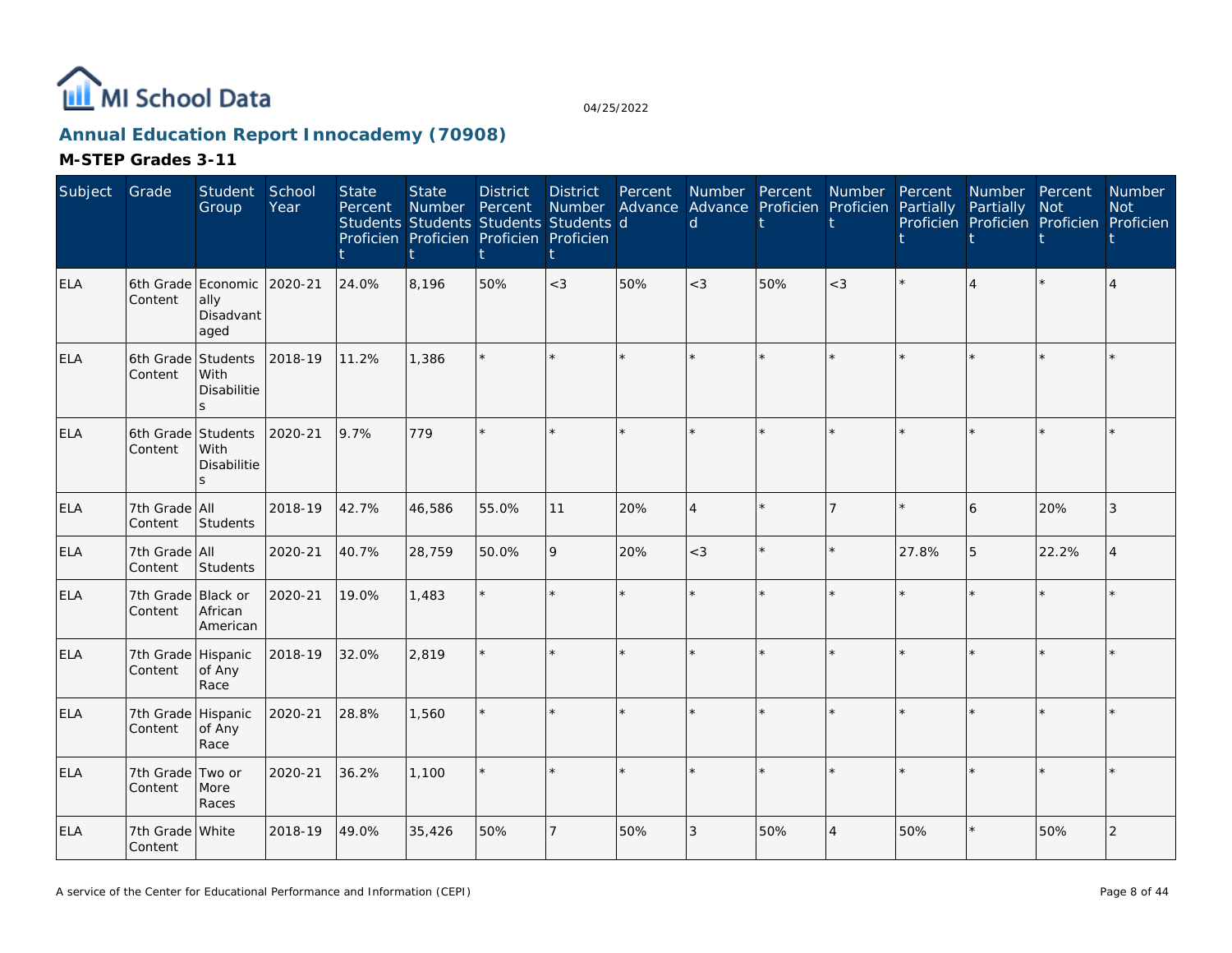

# **Annual Education Report Innocademy (70908)**

| Subject    | Grade                         | Student<br>Group                                        | School<br>Year | <b>State</b><br>Percent | <b>State</b><br>Number<br>Students Students Students Students d<br>Proficien Proficien Proficien Proficien | <b>District</b><br>Percent | <b>District</b><br>Number | Percent | Number Percent<br>Advance Advance Proficien Proficien Partially<br>$\mathsf{d}$ |         | Number Percent |     | Number Percent<br>Partially<br>Proficien Proficien Proficien Proficien | Not     | Number<br><b>Not</b> |
|------------|-------------------------------|---------------------------------------------------------|----------------|-------------------------|------------------------------------------------------------------------------------------------------------|----------------------------|---------------------------|---------|---------------------------------------------------------------------------------|---------|----------------|-----|------------------------------------------------------------------------|---------|----------------------|
| <b>ELA</b> | 7th Grade White<br>Content    |                                                         | 2020-21        | 44.5%                   | 22,979                                                                                                     | 50%                        | $\overline{4}$            | 50%     | $<$ 3                                                                           | 50%     |                | 50% | 5                                                                      | 50%     |                      |
| <b>ELA</b> | 7th Grade Female<br>Content   |                                                         | 2018-19        | 47.9%                   | 25,754                                                                                                     | 50%                        |                           | 50%     | $<$ 3                                                                           | 50%     | $\star$        | 50% | $\star$                                                                | 50%     |                      |
| <b>ELA</b> | 7th Grade Female<br>Content   |                                                         | 2020-21        | 44.6%                   | 15,364                                                                                                     | 50%                        |                           | 50%     | $<$ 3                                                                           | 50%     | $\star$        | 50% | $\star$                                                                | 50%     | l O                  |
| <b>ELA</b> | 7th Grade Male<br>Content     |                                                         | 2018-19        | 37.7%                   | 20,832                                                                                                     |                            |                           |         |                                                                                 | $\star$ |                |     | $\star$                                                                | $\star$ |                      |
| <b>ELA</b> | 7th Grade Male<br>Content     |                                                         | 2020-21        | 36.9%                   | 13,395                                                                                                     |                            |                           |         |                                                                                 | $\star$ |                |     | $\star$                                                                | $\star$ |                      |
| ELA        | Content                       | 7th Grade Economic 2018-19<br>ally<br>Disadvant<br>aged |                | 28.1%                   | 15,728                                                                                                     |                            |                           |         |                                                                                 | $\star$ |                |     | $\star$                                                                |         |                      |
| <b>ELA</b> | Content                       | 7th Grade Economic<br>ally<br>Disadvant<br>aged         | 2020-21        | 25.8%                   | 8,513                                                                                                      |                            |                           |         |                                                                                 | $\star$ |                |     |                                                                        |         |                      |
| <b>ELA</b> | 7th Grade<br>Content          | English<br>Learners                                     | 2018-19        | 13.0%                   | 856                                                                                                        |                            |                           |         |                                                                                 | $\star$ |                |     |                                                                        |         |                      |
| <b>ELA</b> | 7th Grade Students<br>Content | <b>With</b><br>Disabilitie<br>S.                        | 2018-19        | 10.9%                   | 1,304                                                                                                      |                            |                           |         |                                                                                 | $\star$ |                |     |                                                                        |         |                      |
| <b>ELA</b> | 7th Grade Students<br>Content | With<br>Disabilitie<br>S.                               | 2020-21        | 9.3%                    | 729                                                                                                        |                            |                           |         |                                                                                 | $\star$ |                |     |                                                                        |         |                      |
| ELA        | 7th Grade<br>Content          | Homeless                                                | 2018-19        | 20.3%                   | 368                                                                                                        |                            |                           |         |                                                                                 | $\star$ |                |     | $\star$                                                                |         |                      |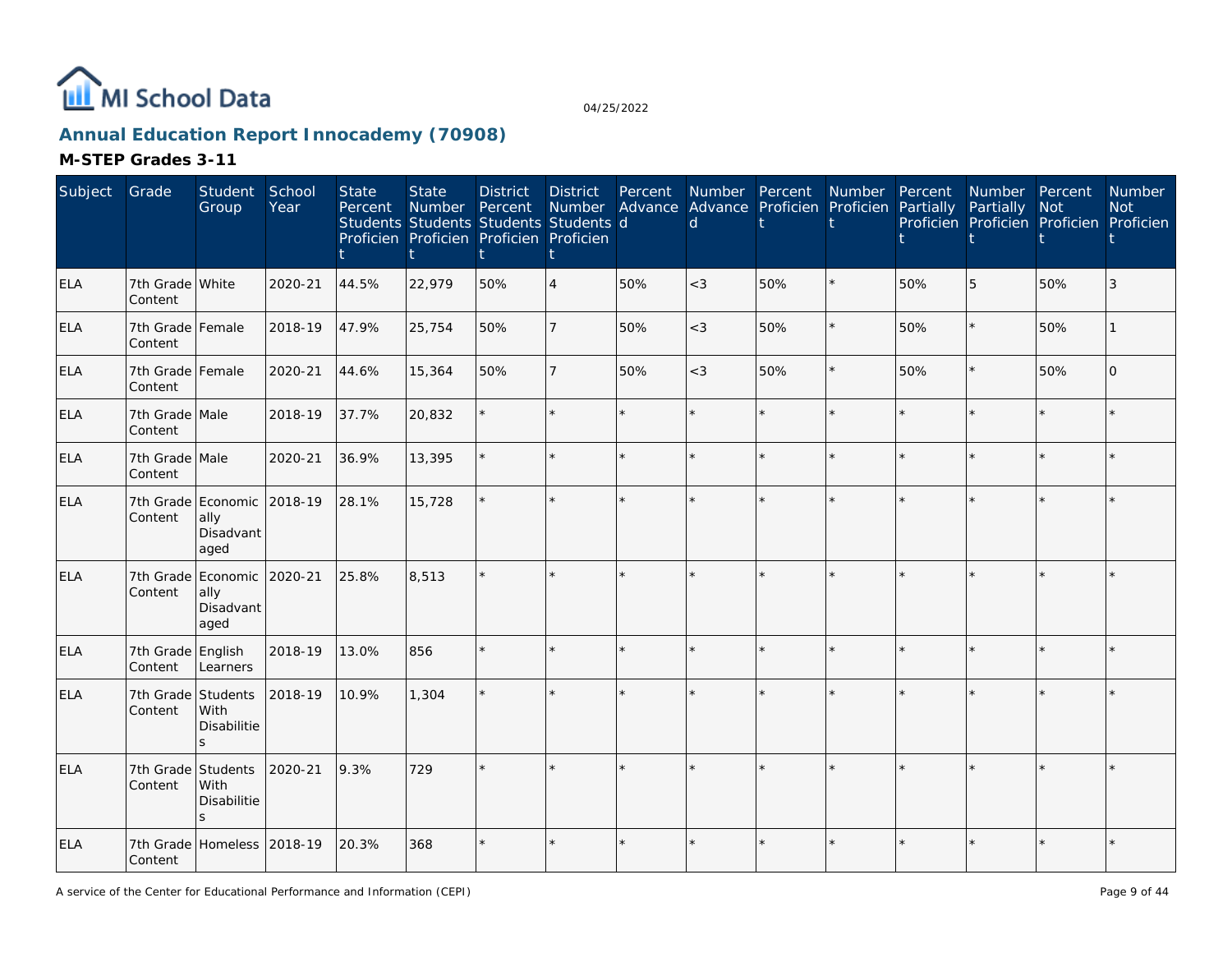

# **Annual Education Report Innocademy (70908)**

| Subject    | Grade                                  | Student<br>Group    | School<br>Year | <b>State</b><br>Percent | <b>State</b><br>Number<br>Students Students Students Students d<br>Proficien Proficien Proficien Proficien | <b>District</b><br>Percent | <b>District</b><br><b>Number</b> | Percent | Number Percent<br>$\mathsf{d}$ | Advance Advance Proficien Proficien Partially | Number Percent |       | Number Percent<br>Partially<br>Proficien Proficien Proficien Proficien | Not     | Number<br><b>Not</b> |
|------------|----------------------------------------|---------------------|----------------|-------------------------|------------------------------------------------------------------------------------------------------------|----------------------------|----------------------------------|---------|--------------------------------|-----------------------------------------------|----------------|-------|------------------------------------------------------------------------|---------|----------------------|
| <b>ELA</b> | 7th Grade Foster<br>Content            | Care                | 2018-19        | 18.5%                   | 91                                                                                                         |                            |                                  |         |                                |                                               |                |       |                                                                        |         |                      |
| ics        | Mathemat 3rd Grade All<br>Content      | Students            | 2018-19        | 46.7%                   | 47,210                                                                                                     | 55.6%                      | 20                               | 19.4%   |                                | 36.1%                                         | 13             | 25.0% | 9                                                                      | 19.4%   |                      |
| ics        | Mathemat 3rd Grade All<br>Content      | Students            | 2020-21        | 42.3%                   | 30,590                                                                                                     | 41.0%                      | 16                               | 12.8%   | 5                              | 28.2%                                         | 11             | 35.9% | 14                                                                     | 23.1%   | $\mathsf{Q}$         |
| ics        | Mathemat 3rd Grade Asian<br>Content    |                     | 2018-19        | 73.4%                   | 2,661                                                                                                      |                            | $\star$                          |         |                                | $\star$                                       | $\star$        |       |                                                                        | $\star$ |                      |
| ics        | Mathemat 3rd Grade Asian<br>Content    |                     | 2020-21        | 65.7%                   | 1,643                                                                                                      |                            | $\star$                          |         |                                | $\star$                                       |                |       |                                                                        | $\star$ |                      |
| ics        | Mathemat 3rd Grade Black or<br>Content | African<br>American | 2018-19        | 20.5%                   | 3,884                                                                                                      |                            | $\star$                          |         |                                | ÷                                             |                |       |                                                                        |         |                      |
| ics        | Mathemat 3rd Grade Hispanic<br>Content | of Any<br>Race      | 2018-19        | 35.4%                   | 2,994                                                                                                      |                            | $\star$                          |         |                                |                                               |                |       |                                                                        |         |                      |
| ics        | Mathemat 3rd Grade Hispanic<br>Content | of Any<br>Race      | 2020-21        | 28.3%                   | 1,539                                                                                                      |                            | $\star$                          |         |                                | $\star$                                       |                |       |                                                                        |         |                      |
| ics        | Mathemat 3rd Grade Two or<br>Content   | More<br>Races       | 2018-19        | 43.7%                   | 2,140                                                                                                      |                            | $\star$                          |         |                                | $\star$                                       | $\star$        |       |                                                                        | $\star$ |                      |
| ics        | Mathemat 3rd Grade Two or<br>Content   | More<br>Races       | 2020-21        | 36.1%                   | 1,320                                                                                                      |                            | $\star$                          | $\star$ |                                | $\star$                                       |                |       |                                                                        |         |                      |
| ics        | Mathemat 3rd Grade White<br>Content    |                     | 2018-19        | 54.8%                   | 35,297                                                                                                     | 55.0%                      | 11                               | 20%     | $<$ 3                          | $\star$                                       |                |       | 5                                                                      | 20%     |                      |
| ics        | Mathemat 3rd Grade White<br>Content    |                     | 2020-21        | 47.9%                   | 24,910                                                                                                     | 50.0%                      | 14                               | 20%     | 5                              | $\star$                                       | 9              | 28.6% | 8                                                                      | 21.4%   | 6                    |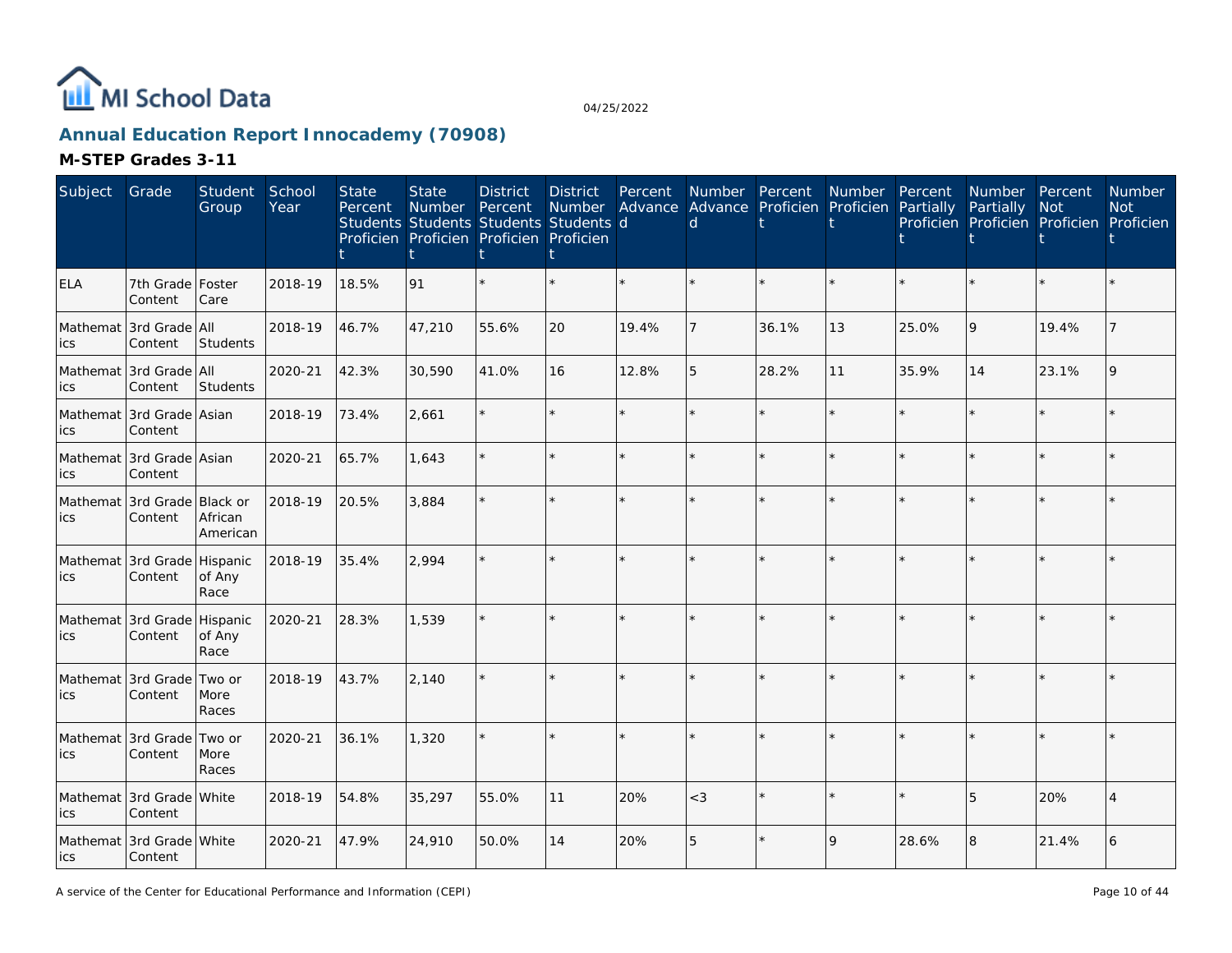

# **Annual Education Report Innocademy (70908)**

| Subject | Grade                                   | Student<br>Group                      | School<br>Year | <b>State</b><br>Percent | <b>State</b><br>Number | <b>District</b><br>Percent<br>Students Students Students Students d<br>Proficien Proficien Proficien Proficien | <b>District</b><br><b>Number</b> | Percent | Number Percent<br>$\mathsf{d}$ | Advance Advance Proficien Proficien Partially | Number Percent |       | Number Percent<br>Partially<br>Proficien Proficien Proficien Proficien | Not     | Number<br><b>Not</b> |
|---------|-----------------------------------------|---------------------------------------|----------------|-------------------------|------------------------|----------------------------------------------------------------------------------------------------------------|----------------------------------|---------|--------------------------------|-----------------------------------------------|----------------|-------|------------------------------------------------------------------------|---------|----------------------|
| ics     | Mathemat 3rd Grade Female<br>Content    |                                       | 2018-19        | 44.3%                   | 21,930                 | 52.2%                                                                                                          | 12                               | 20%     | $<$ 3                          | $\star$                                       |                | 21.7% | 5                                                                      | 26.1%   |                      |
| ics     | Mathemat I3rd Grade   Female<br>Content |                                       | 2020-21        | 38.9%                   | 13,785                 | 50%                                                                                                            | $\overline{\mathcal{L}}$         | 50%     | $<$ 3                          | 50%                                           | $<$ 3          | 50%   | $<$ 3                                                                  | 50%     |                      |
| lics    | Mathemat 3rd Grade Male<br>Content      |                                       | 2018-19        | 49.1%                   | 25,280                 | 50%                                                                                                            | 8                                | 50%     | 5                              | 50%                                           | 3              | 50%   | $\star$                                                                | 50%     |                      |
| ics     | Mathemat 3rd Grade Male<br>Content      |                                       | 2020-21        | 45.6%                   | 16,805                 | 41.4%                                                                                                          | 12                               | 20%     | 3                              | $\star$                                       | 9              |       | 12                                                                     | 20%     |                      |
| lics    | Mathemat 3rd Grade Economic<br>Content  | ally<br>Disadvant<br>aged             | 2018-19        | 32.6%                   | 18,495                 | 50%                                                                                                            | 8                                | 50%     | $<$ 3                          | 50%                                           | $\star$        | 50%   | $\star$                                                                | 50%     |                      |
| lics    | Mathemat 3rd Grade<br>Content           | Economic<br>ally<br>Disadvant<br>aged | 2020-21        | 25.8%                   | 9.511                  | 50%                                                                                                            | 6                                | 50%     | $<$ 3                          | 50%                                           | $\star$        | 50%   | $\star$                                                                | 50%     |                      |
| ics     | Mathemat 3rd Grade English<br>Content   | Learners                              | 2018-19        | 41.3%                   | 4,076                  |                                                                                                                |                                  |         |                                | $\star$                                       | $\star$        |       | $\star$                                                                | $\star$ |                      |
| lics    | Mathemat 3rd Grade English<br>Content   | Learners                              | 2020-21        | 30.2%                   | 1,859                  |                                                                                                                |                                  |         |                                | $\star$                                       |                |       |                                                                        |         |                      |
| ics     | Mathemat 3rd Grade Students<br>Content  | With<br><b>Disabilitie</b><br>$\leq$  | 2018-19        | 20.9%                   | 2,504                  |                                                                                                                |                                  |         |                                | $\star$                                       |                |       |                                                                        |         |                      |
| lics    | Mathemat 3rd Grade Students<br>Content  | With<br><b>Disabilitie</b><br>S.      | 2020-21        | 19.1%                   | 1.711                  |                                                                                                                |                                  |         |                                | $\star$                                       |                |       |                                                                        |         |                      |
| lics    | Mathemat 4th Grade All<br>Content       | Students                              | 2018-19        | 41.8%                   | 42,898                 | 45.2%                                                                                                          | 14                               | 10%     | 3                              | $\star$                                       | 11             | 41.9% | 13                                                                     | 12.9%   |                      |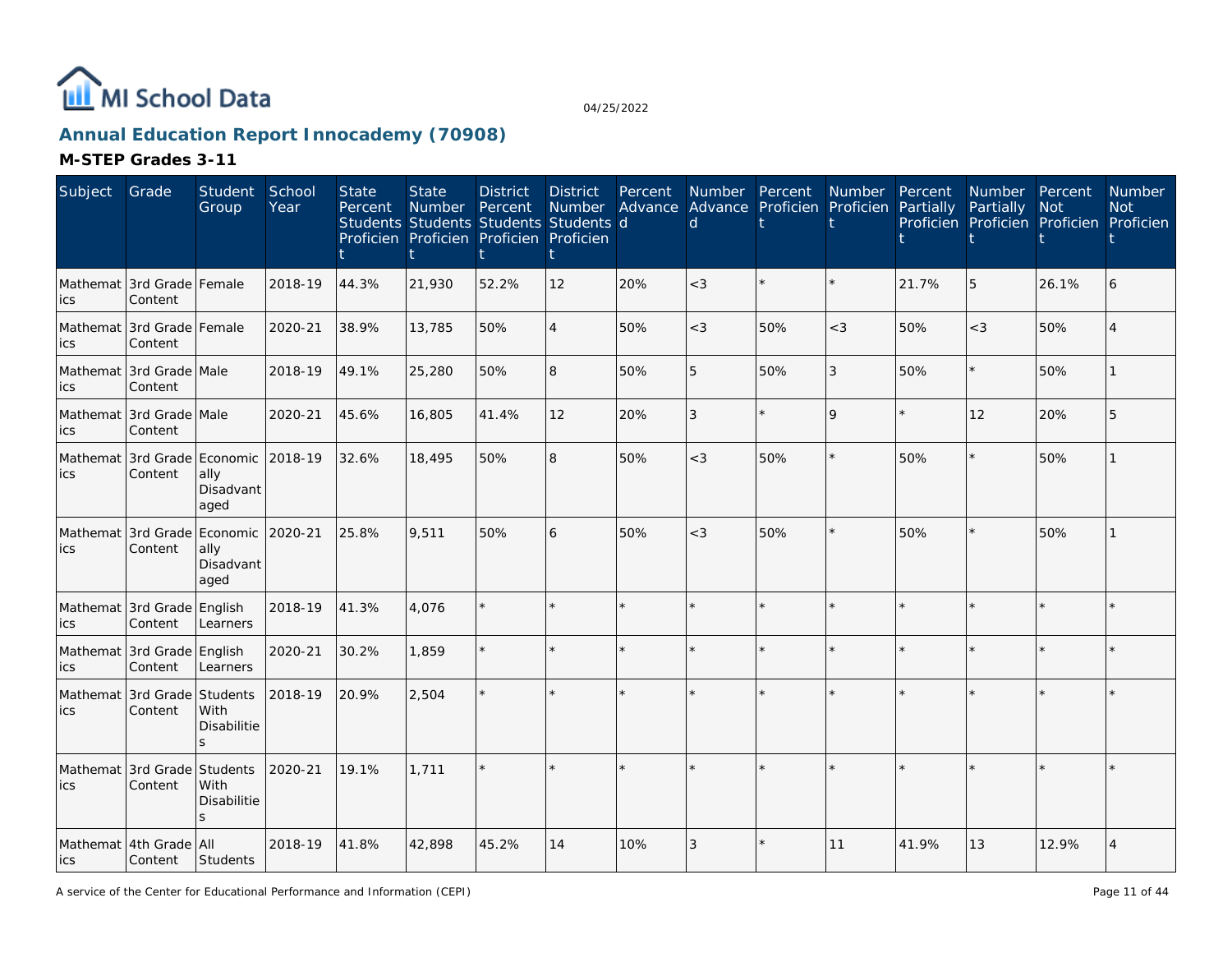

# **Annual Education Report Innocademy (70908)**

| Subject | Grade                                  | Student<br>Group    | School<br>Year | <b>State</b><br>Percent | <b>State</b><br><b>Number</b><br>Students Students Students Students d<br>Proficien Proficien Proficien Proficien | <b>District</b><br>Percent | <b>District</b><br><b>Number</b> | Percent | d       | Number Percent Number<br>Advance Advance Proficien Proficien |         | Percent<br>Partially | Number Percent<br>Partially<br>Proficien Proficien Proficien Proficien | Not     | <b>Number</b><br><b>Not</b> |
|---------|----------------------------------------|---------------------|----------------|-------------------------|-------------------------------------------------------------------------------------------------------------------|----------------------------|----------------------------------|---------|---------|--------------------------------------------------------------|---------|----------------------|------------------------------------------------------------------------|---------|-----------------------------|
| ics     | Mathemat 4th Grade All<br>Content      | Students            | 2020-21        | 36.5%                   | 26,524                                                                                                            | 27.6%                      | 8                                | 20%     | $\lt$ 3 | $\star$                                                      |         | 48.3%                | 14                                                                     | 24.1%   |                             |
| ics     | Mathemat 4th Grade Asian<br>Content    |                     | 2018-19        | 70.7%                   | 2,554                                                                                                             |                            |                                  |         |         |                                                              |         |                      | $\star$                                                                | $\star$ |                             |
| lics    | Mathemat 4th Grade Black or<br>Content | African<br>American | 2018-19        | 15.8%                   | 3,007                                                                                                             |                            |                                  |         |         |                                                              |         |                      | ÷.                                                                     | $\star$ |                             |
| ics     | Mathemat 4th Grade Black or<br>Content | African<br>American | 2020-21        | 9.5%                    | 788                                                                                                               |                            |                                  |         |         |                                                              |         |                      | $\star$                                                                | ÷.      |                             |
| lics    | Mathemat 4th Grade Hispanic<br>Content | of Any<br>Race      | 2018-19        | 29.4%                   | 2,469                                                                                                             |                            |                                  |         |         |                                                              |         |                      |                                                                        | $\star$ |                             |
| lics    | Mathemat 4th Grade Hispanic<br>Content | of Any<br>Race      | 2020-21        | 23.9%                   | 1,340                                                                                                             |                            |                                  |         |         |                                                              |         |                      | $\star$                                                                | $\star$ |                             |
| ics     | Mathemat 4th Grade Two or<br>Content   | More<br>Races       | 2018-19        | 38.1%                   | 1,795                                                                                                             |                            |                                  |         |         |                                                              |         |                      |                                                                        | ÷.      |                             |
| lics    | Mathemat 4th Grade Two or<br>Content   | More<br>Races       | 2020-21        | 29.4%                   | 1,027                                                                                                             |                            |                                  |         |         |                                                              |         |                      |                                                                        | $\star$ |                             |
| ics     | Mathemat 4th Grade White<br>Content    |                     | 2018-19        | 49.6%                   | 32,851                                                                                                            | 47.4%                      | <b>9</b>                         | 20%     | $<$ 3   | ÷.                                                           |         |                      | $\overline{7}$                                                         | 20%     | 3                           |
| ics     | Mathemat 4th Grade White<br>Content    |                     | 2020-21        | 41.5%                   | 21,680                                                                                                            | 30.4%                      | $\overline{7}$                   | 20%     | $<$ 3   |                                                              | $\star$ | 43.5%                | 10                                                                     | 26.1%   |                             |
| lics    | Mathemat 4th Grade Female<br>Content   |                     | 2018-19        | 39.0%                   | 19,618                                                                                                            | 35.3%                      | 16                               | 20%     | $<$ 3   | ÷.                                                           |         |                      | 8                                                                      | 20%     | 3                           |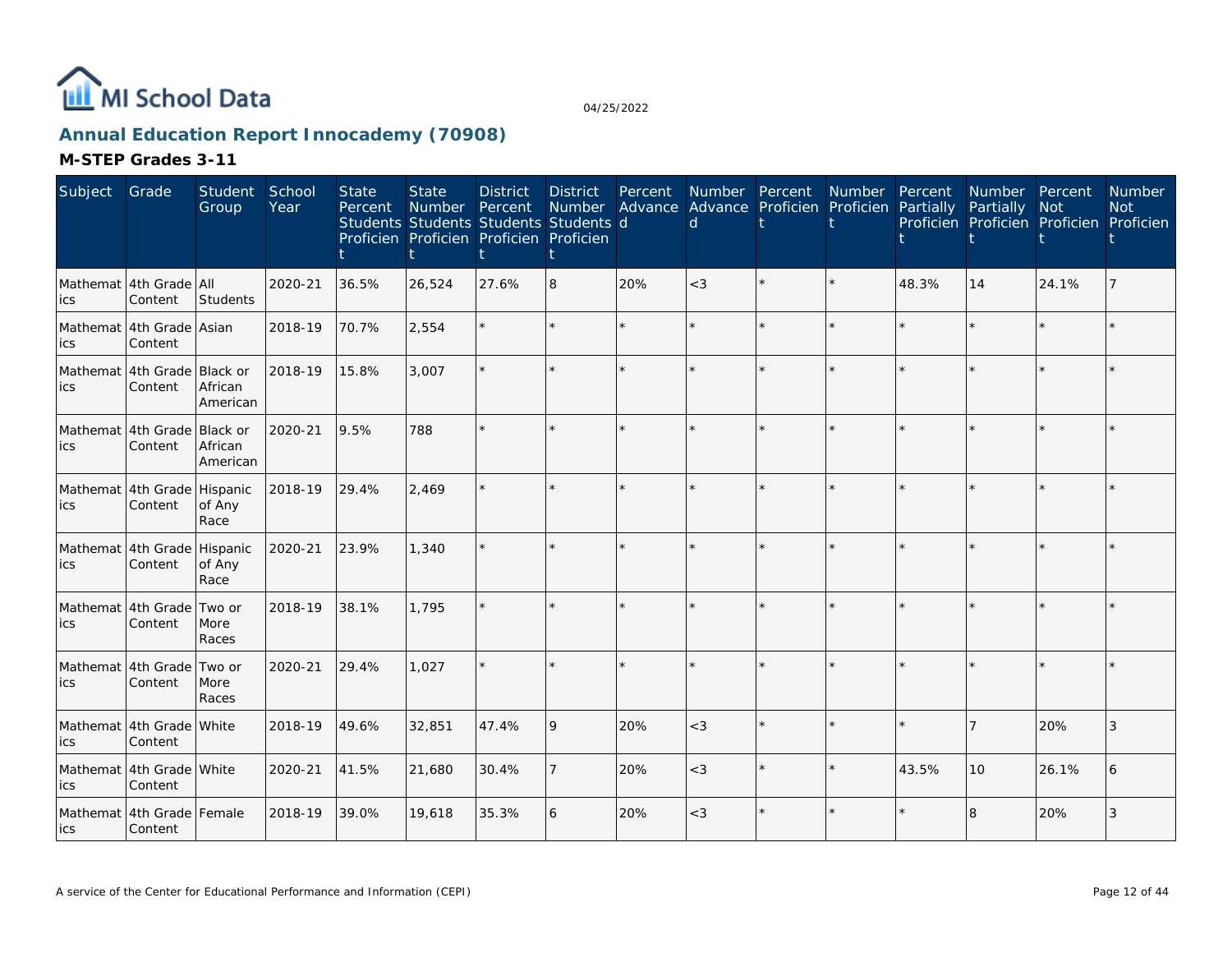

# **Annual Education Report Innocademy (70908)**

| Subject         | Grade                                | Student<br>Group                                       | School<br>Year | <b>State</b><br>Percent | <b>State</b><br>Number | <b>District</b><br>Percent<br>Students Students Students Students d<br>Proficien Proficien Proficien Proficien | <b>District</b><br><b>Number</b> | Percent | Number Percent<br>$\mathsf{d}$ | Advance Advance Proficien Proficien | Number  | Percent<br>Partially | Number Percent<br>Partially | <b>Not</b><br>Proficien Proficien Proficien Proficien | <b>Number</b><br><b>Not</b> |
|-----------------|--------------------------------------|--------------------------------------------------------|----------------|-------------------------|------------------------|----------------------------------------------------------------------------------------------------------------|----------------------------------|---------|--------------------------------|-------------------------------------|---------|----------------------|-----------------------------|-------------------------------------------------------|-----------------------------|
| ics             | Mathemat 4th Grade Female<br>Content |                                                        | 2020-21        | 32.4%                   | 11,434                 | 20%                                                                                                            | 3                                | 20%     | $<$ 3                          | 20%                                 |         |                      | 10                          | $\star$                                               |                             |
| ics             | Mathemat 4th Grade Male<br>Content   |                                                        | 2018-19        | 44.5%                   | 23,280                 | 50%                                                                                                            | 8                                | 50%     | $<$ 3                          | 50%                                 | $\star$ | 50%                  | $\star$                     | 50%                                                   |                             |
| ics             | Mathemat 4th Grade Male<br>Content   |                                                        | 2020-21        | 40.4%                   | 15,090                 | 50%                                                                                                            | 5                                | 50%     | $<$ 3                          | 50%                                 | $\star$ | 50%                  | $\overline{4}$              | 50%                                                   | 3                           |
| Mathemat<br>ics | 4th Grade<br>Content                 | Economic<br>ally<br>Disadvant<br>aged                  | 2018-19        | 27.0%                   | 15,316                 |                                                                                                                |                                  | $\star$ |                                |                                     | $\star$ |                      |                             | $\star$                                               |                             |
| ics             | Mathemat 4th Grade<br>Content        | Economic<br>ally<br>Disadvant<br>aged                  | 2020-21        | 20.7%                   | 7,547                  | 50%                                                                                                            | $<\!3$                           | 50%     | $<$ 3                          | 50%                                 | $<$ 3   |                      |                             |                                                       | 6                           |
| ics             | Mathemat 4th Grade<br>Content        | English<br>Learners                                    | 2020-21        | 19.9%                   | 1,142                  |                                                                                                                |                                  |         |                                |                                     |         |                      |                             | $\star$                                               |                             |
| Mathemat<br>ics | 4th Grade<br>Content                 | Students<br>With<br>Disabilitie<br>$\mathbf{S}$        | 2018-19        | 16.0%                   | 1,955                  |                                                                                                                |                                  |         |                                |                                     |         |                      |                             |                                                       |                             |
| Mathemat<br>ics | 4th Grade<br>Content                 | Students<br>With<br><b>Disabilitie</b><br>$\mathbf{z}$ | 2020-21        | 13.5%                   | 1,222                  |                                                                                                                |                                  |         |                                |                                     |         |                      |                             | $\star$                                               |                             |
| ics             | Mathemat 5th Grade<br>Content        | <b>AII</b><br><b>Students</b>                          | 2018-19        | 34.8%                   | 36,649                 | 19.5%                                                                                                          | 8                                |         | 5                              | 10%                                 | 3       | 41.5%                | 17                          | 39.0%                                                 | 16                          |
| ics             | Mathemat 5th Grade All<br>Content    | Students                                               | 2020-21        | 29.6%                   | 21,274                 | 20%                                                                                                            | 5                                | 20%     |                                | 20%                                 | $<$ 3   |                      | 11                          | $\star$                                               | 10                          |
| lics            | Mathemat 5th Grade Asian<br>Content  |                                                        | 2018-19        | 67.2%                   | 2,430                  |                                                                                                                |                                  |         |                                | ÷.                                  |         |                      | $\star$                     | $\star$                                               |                             |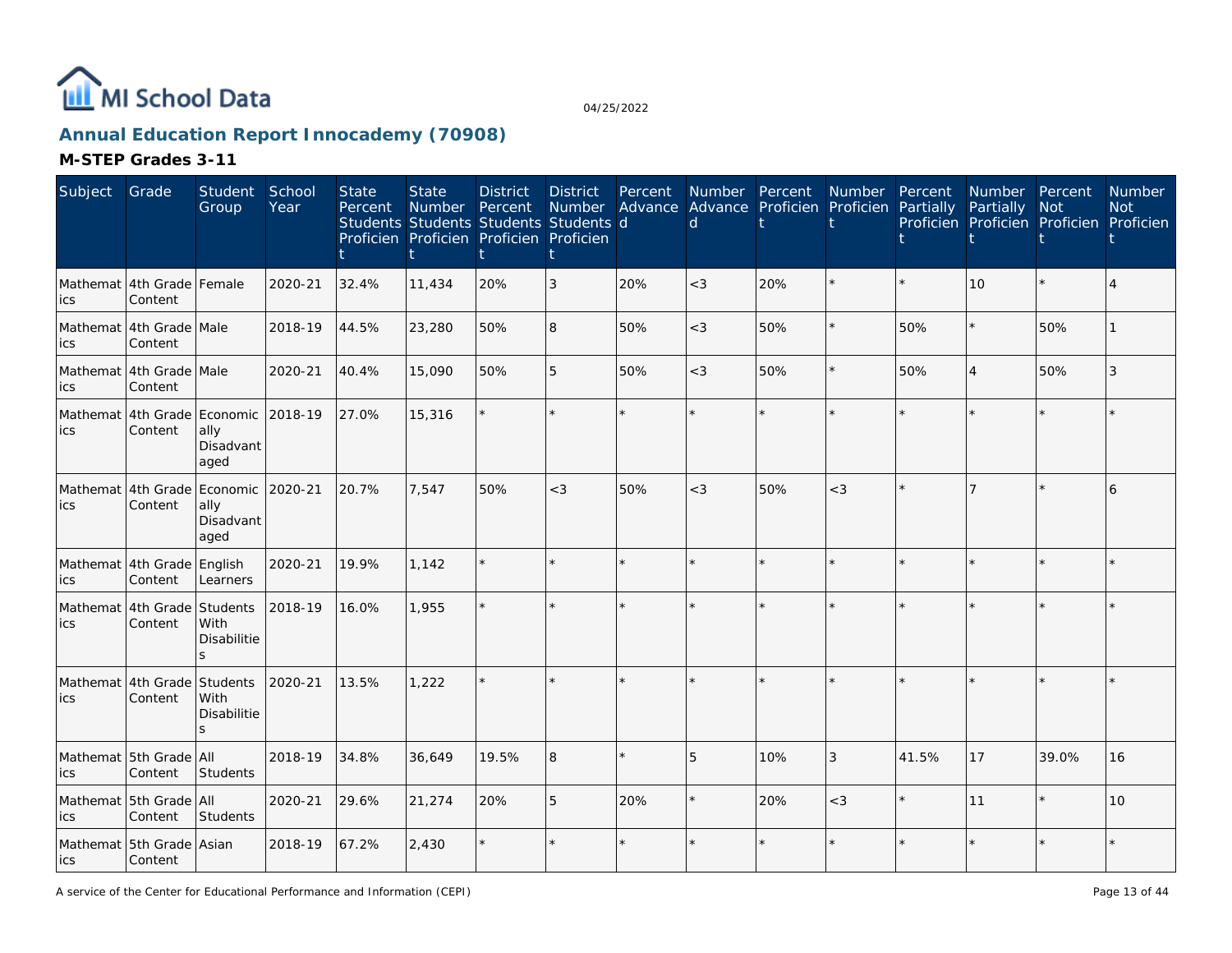

# **Annual Education Report Innocademy (70908)**

| Subject | Grade                                  | Student<br>Group                | School<br>Year | <b>State</b><br>Percent | <b>State</b><br>Number<br>Students Students Students Students d<br>Proficien Proficien Proficien Proficien | <b>District</b><br>Percent | <b>District</b><br><b>Number</b> | Percent<br>Advance | Number Percent<br><sub>d</sub> | Advance Proficien | Number<br>Proficien | Percent<br>Partially | Number Percent<br>Partially | Not<br>Proficien Proficien Proficien Proficien | <b>Number</b><br><b>Not</b> |
|---------|----------------------------------------|---------------------------------|----------------|-------------------------|------------------------------------------------------------------------------------------------------------|----------------------------|----------------------------------|--------------------|--------------------------------|-------------------|---------------------|----------------------|-----------------------------|------------------------------------------------|-----------------------------|
| ics     | Mathemat 5th Grade Asian<br>Content    |                                 | 2020-21        | 58.1%                   | 1,443                                                                                                      |                            |                                  | $\star$            |                                | $\star$           | $\star$             |                      | $\star$                     | $\star$                                        |                             |
| ics     | Mathemat 5th Grade Black or<br>Content | African<br>American             | 2018-19        | 10.7%                   | 1,998                                                                                                      |                            |                                  |                    |                                |                   |                     |                      |                             |                                                |                             |
| ics     | Mathemat 5th Grade<br>Content          | Black or<br>African<br>American | 2020-21        | 6.3%                    | 528                                                                                                        |                            |                                  |                    |                                |                   | $\star$             |                      | ÷.                          | $\star$                                        |                             |
| ics     | Mathemat 5th Grade Hispanic<br>Content | of Any<br>Race                  | 2018-19        | 22.6%                   | 1,992                                                                                                      |                            |                                  |                    |                                |                   |                     |                      |                             | $\star$                                        |                             |
| ics     | Mathemat 5th Grade Hispanic<br>Content | of Any<br>Race                  | 2020-21        | 17.4%                   | 971                                                                                                        |                            |                                  |                    |                                |                   |                     |                      | $\star$                     | $\star$                                        |                             |
| ics     | Mathemat 5th Grade<br>Content          | Two or<br>More<br>Races         | 2018-19        | 30.7%                   | 1,473                                                                                                      |                            |                                  |                    |                                |                   |                     |                      |                             | $\star$                                        |                             |
| ics     | Mathemat 5th Grade<br>Content          | Two or<br>More<br>Races         | 2020-21        | 24.7%                   | 846                                                                                                        |                            |                                  |                    |                                |                   | $\star$             |                      | $\star$                     | $\star$                                        |                             |
| ics     | Mathemat 5th Grade<br>Content          | <b>White</b>                    | 2018-19        | 41.6%                   | 28,567                                                                                                     | 26.9%                      |                                  | 20%                | $\overline{4}$                 | 20%               | 3                   | 38.5%                | 10                          | 34.6%                                          | $\mathsf{Q}$                |
| ics     | Mathemat 5th Grade White<br>Content    |                                 | 2020-21        | 33.8%                   | 17,393                                                                                                     | 50%                        | 3                                | 50%                | $<$ 3                          | 50%               | $<$ 3               | 50%                  | $\overline{7}$              | 50%                                            | 5                           |
| ics     | Mathemat 5th Grade Female<br>Content   |                                 | 2018-19        | 31.7%                   | 16,346                                                                                                     | 29.4%                      | 5                                | 20%                |                                | 20%               | $<$ 3               |                      | 9                           | 20%                                            | 3                           |
| lics    | Mathemat 5th Grade Female<br>Content   |                                 | 2020-21        | 25.2%                   | 8,880                                                                                                      | 20%                        | 3                                | 20%                | $<$ 3                          | 20%               | $<$ 3               |                      | 6                           | $\star$                                        |                             |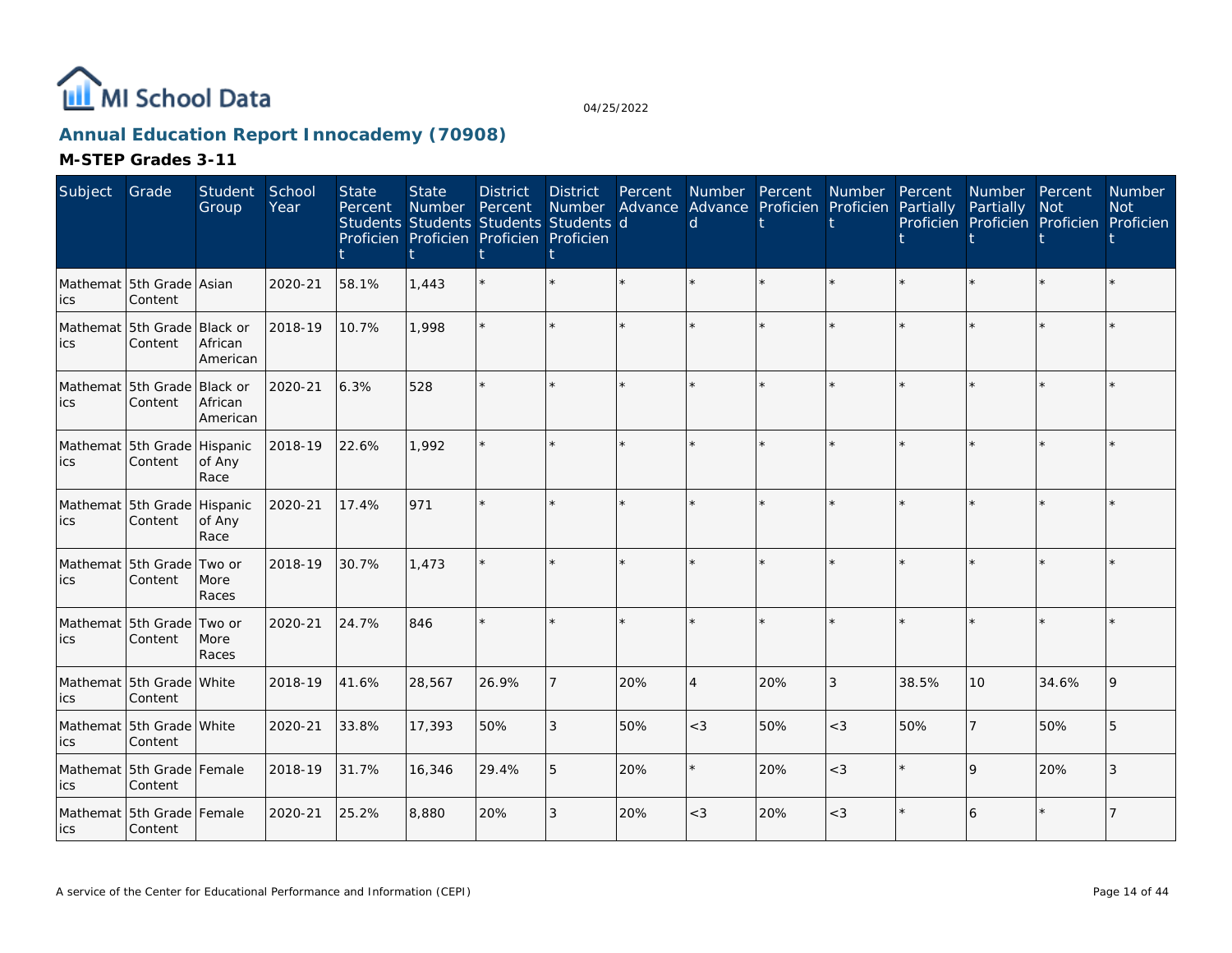

# **Annual Education Report Innocademy (70908)**

| Subject | Grade                                          | Student<br>Group                              | School<br>Year | <b>State</b><br>Percent | <b>State</b><br>Number | <b>District</b><br>Percent<br>Students Students Students Students d<br>Proficien Proficien Proficien Proficien | <b>District</b><br><b>Number</b> | Percent | Number Percent<br><sub>d</sub> | Advance Advance Proficien Proficien | Number         | Percent<br>Partially | Number Percent<br>Partially Not | Proficien Proficien Proficien Proficien | <b>Number</b><br><b>Not</b> |
|---------|------------------------------------------------|-----------------------------------------------|----------------|-------------------------|------------------------|----------------------------------------------------------------------------------------------------------------|----------------------------------|---------|--------------------------------|-------------------------------------|----------------|----------------------|---------------------------------|-----------------------------------------|-----------------------------|
| ics     | Mathemat 5th Grade Male<br>Content             |                                               | 2018-19        | 37.8%                   | 20,303                 | 20%                                                                                                            | 3                                | 20%     | $<$ 3                          | 20%                                 | $<$ 3          |                      | 8                               | $\star$                                 | 13                          |
| ics     | Mathemat 5th Grade Male<br>Content             |                                               | 2020-21        | 33.8%                   | 12,394                 | 50%                                                                                                            | $<$ 3                            | 50%     | $<$ 3                          | 50%                                 | $<$ 3          |                      | 5                               | $\star$                                 | 3                           |
| ics     | Mathemat 5th Grade Economic 2018-19<br>Content | ally<br>Disadvant<br>aged                     |                | 20.2%                   | 11,502                 | 50%                                                                                                            | $<$ 3                            | 50%     | $<$ 3                          | 50%                                 | $<$ 3          |                      | 6                               | $\star$                                 | 6                           |
| ics     | Mathemat 5th Grade<br>Content                  | Economic 2020-21<br>ally<br>Disadvant<br>aged |                | 15.5%                   | 5,557                  |                                                                                                                |                                  |         |                                |                                     |                |                      | ÷.                              | $\star$                                 |                             |
| ics     | Mathemat 5th Grade English<br>Content          | Learners                                      | 2020-21        | 9.4%                    | 406                    |                                                                                                                |                                  | $\star$ | $\star$                        | ÷.                                  | $\star$        |                      | $\star$                         | $\star$                                 |                             |
| ics     | Mathemat 5th Grade<br>Content                  | Students<br>With<br>Disabilitie               | 2018-19        | 10.3%                   | 1,300                  |                                                                                                                |                                  |         |                                |                                     |                |                      |                                 |                                         |                             |
| ics     | Mathemat 5th Grade<br>Content                  | Students<br>With<br>Disabilitie<br>ς          | 2020-21        | 8.4%                    | 728                    |                                                                                                                |                                  |         |                                |                                     |                |                      |                                 |                                         |                             |
| ics     | Mathemat 6th Grade All<br>Content              | Students                                      | 2018-19        | 35.1%                   | 38,321                 | 51.7%                                                                                                          | 15                               | 20%     | 5                              | ÷.                                  | 10             | 20%                  | 5                               |                                         | 9                           |
| ics     | Mathemat 6th Grade All<br>Content              | Students                                      | 2020-21        | 28.6%                   | 20,103                 | 42.1%                                                                                                          | 8                                | 21.1%   | $\overline{A}$                 | 21.1%                               | $\overline{4}$ | 21.1%                | $\overline{4}$                  | 36.8%                                   |                             |
| ics     | Mathemat 6th Grade Asian<br>Content            |                                               | 2018-19        | 68.3%                   | 2,539                  |                                                                                                                |                                  |         |                                |                                     |                |                      |                                 | $\star$                                 |                             |
| lics    | Mathemat 6th Grade Asian<br>Content            |                                               | 2020-21        | 60.0%                   | 1,392                  |                                                                                                                |                                  |         |                                |                                     |                |                      | $\star$                         |                                         |                             |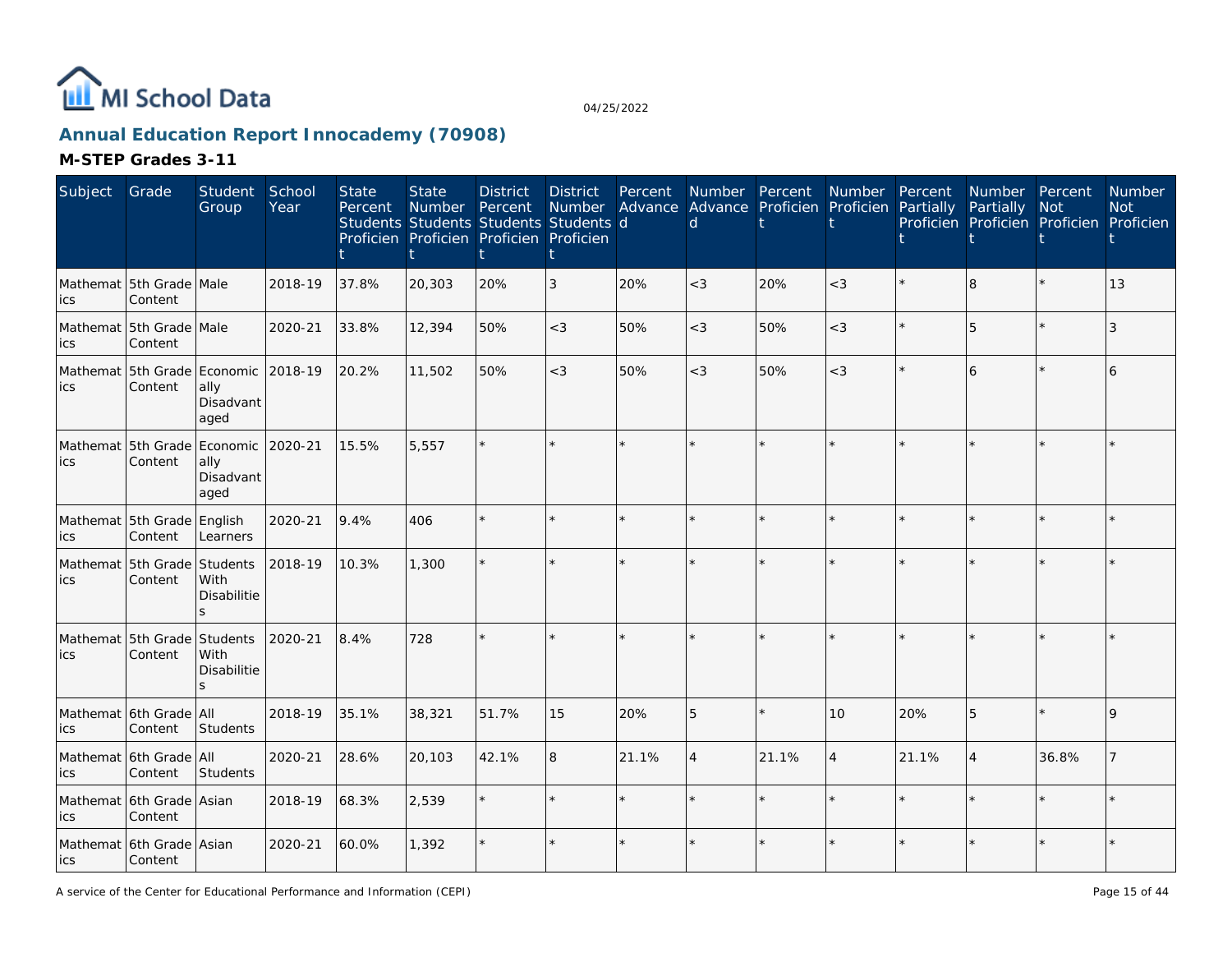

# **Annual Education Report Innocademy (70908)**

| Subject         | Grade                                  | Student<br>Group           | School<br>Year | <b>State</b><br>Percent | <b>State</b><br>Number<br>Students Students Students Students d<br>Proficien Proficien Proficien Proficien | <b>District</b><br>Percent | <b>District</b><br>Number | Percent<br>Advance | Number Percent<br><sub>d</sub> | Advance Proficien | Number<br>Proficien | Percent<br>Partially | Number Percent<br>Partially | <b>Not</b><br>Proficien Proficien Proficien Proficien | Number<br><b>Not</b> |
|-----------------|----------------------------------------|----------------------------|----------------|-------------------------|------------------------------------------------------------------------------------------------------------|----------------------------|---------------------------|--------------------|--------------------------------|-------------------|---------------------|----------------------|-----------------------------|-------------------------------------------------------|----------------------|
| ics             | Mathemat 6th Grade Black or<br>Content | African<br>American        | 2018-19        | 9.8%                    | 1,854                                                                                                      |                            |                           |                    |                                |                   |                     |                      |                             |                                                       |                      |
| ics             | Mathemat 6th Grade Hispanic<br>Content | of Any<br>Race             | 2018-19        | 22.3%                   | 2,028                                                                                                      |                            |                           |                    |                                |                   |                     |                      | $\star$                     | $\star$                                               |                      |
| ics             | Mathemat 6th Grade<br>Content          | Hispanic<br>of Any<br>Race | 2020-21        | 16.1%                   | 864                                                                                                        |                            |                           | $\star$            |                                |                   | $\star$             |                      |                             | $\star$                                               |                      |
| ics             | Mathemat 6th Grade<br>Content          | Two or<br>More<br>Races    | 2020-21        | 23.1%                   | 727                                                                                                        |                            |                           |                    |                                |                   |                     |                      | ÷.                          | $\star$                                               |                      |
| ics             | Mathemat 6th Grade White<br>Content    |                            | 2018-19        | 42.1%                   | 30,300                                                                                                     | 54.2%                      | 13                        | 20%                | $\overline{4}$                 | $\star$           | 9                   | 20%                  | 3                           | $\star$                                               | 8                    |
| ics             | Mathemat 6th Grade White<br>Content    |                            | 2020-21        | 32.4%                   | 16,474                                                                                                     | 50%                        | 3                         | 50%                |                                | 50%               | $<$ 3               | 50%                  | $<$ 3                       | 50%                                                   | 5                    |
| ics             | Mathemat 6th Grade Female<br>Content   |                            | 2018-19        | 33.4%                   | 17,856                                                                                                     | 43.8%                      |                           | 20%                | 3                              | $\star$           | 4                   | 20%                  | 3                           | $\star$                                               |                      |
| ics             | Mathemat 6th Grade Female<br>Content   |                            | 2020-21        | 26.0%                   | 8,929                                                                                                      | 50%                        | 3                         | 50%                | $<$ 3                          | 50%               | $<$ 3               | 50%                  | 3                           | 50%                                                   | 5                    |
| ics             | Mathemat 6th Grade Male<br>Content     |                            | 2018-19        | 36.7%                   | 20,465                                                                                                     | 50%                        | 8                         | 50%                | $<$ 3                          | 50%               | $\star$             | 50%                  | $<$ 3                       | 50%                                                   | 3                    |
| ics             | Mathemat 6th Grade Male<br>Content     |                            | 2020-21        | 31.2%                   | 11,174                                                                                                     |                            |                           | $\star$            |                                |                   | $\star$             |                      | $\star$                     | $\star$                                               |                      |
| Mathemat<br>ics | 6th Grade Economic<br>Content          | ally<br>Disadvant<br>aged  | 2018-19        | 20.1%                   | 11,622                                                                                                     |                            |                           |                    |                                |                   |                     |                      | ÷.                          | $\star$                                               |                      |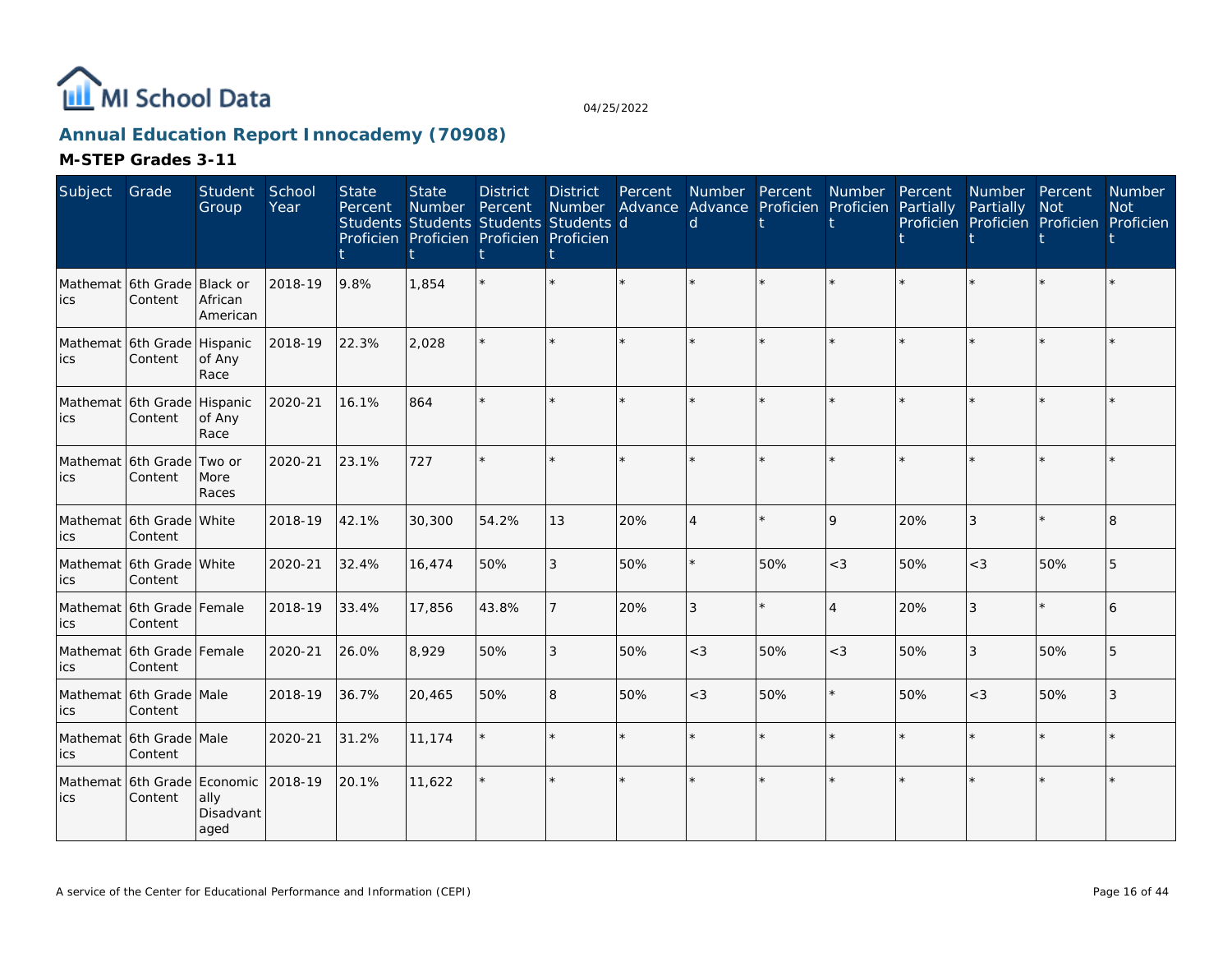

# **Annual Education Report Innocademy (70908)**

| Subject | Grade                                   | Student<br>Group          | School<br>Year | <b>State</b><br>Percent | <b>State</b><br>Number | <b>District</b><br>Percent<br>Students Students Students Students d<br>Proficien Proficien Proficien Proficien | <b>District</b><br>Number<br>t | Percent | Number Percent<br>d | Advance Advance Proficien | Number<br>Proficien | Percent<br>Partially | Number Percent<br>Partially<br>Proficien Proficien Proficien Proficien | Not     | Number<br><b>Not</b> |
|---------|-----------------------------------------|---------------------------|----------------|-------------------------|------------------------|----------------------------------------------------------------------------------------------------------------|--------------------------------|---------|---------------------|---------------------------|---------------------|----------------------|------------------------------------------------------------------------|---------|----------------------|
| ics     | Mathemat 6th Grade Economic<br>Content  | ally<br>Disadvant<br>aged | 2020-21        | 14.3%                   | 4,846                  | 50%                                                                                                            | 3                              | 50%     | $<$ 3               | 50%                       | $<$ 3               | 50%                  | $<$ 3                                                                  | 50%     | 6                    |
| lics    | Mathemat 6th Grade Students<br>Content  | With<br>Disabilitie       | 2018-19        | 8.3%                    | 1,028                  |                                                                                                                |                                |         |                     |                           |                     |                      |                                                                        | ÷       |                      |
| lics    | Mathemat 6th Grade Students<br>Content  | With<br>Disabilitie<br>S. | 2020-21        | 6.0%                    | 481                    |                                                                                                                | ÷.                             |         |                     | ÷.                        | ÷.                  |                      | ÷.                                                                     | ÷.      |                      |
| lics    | Mathemat 7th Grade All<br>Content       | Students                  | 2018-19        | 35.7%                   | 38,988                 | 20%                                                                                                            | $\overline{4}$                 | 20%     | $<$ 3               | 20%                       | $<$ 3               |                      | 10                                                                     | $\star$ | 6                    |
| ics     | Mathemat 7th Grade All<br>Content       | Students                  | 2020-21        | 32.3%                   | 22,803                 | 50.0%                                                                                                          | 9                              | 20%     | $<$ 3               | $\star$                   | $\star$             | 22.2%                | $\overline{4}$                                                         | 27.8%   | 5                    |
| lics    | Mathemat 7th Grade Black or<br>Content  | African<br>American       | 2020-21        | 9.2%                    | 718                    |                                                                                                                | ÷.                             |         |                     | ÷.                        | ÷                   |                      | ÷.                                                                     |         |                      |
| ics     | Mathemat 7th Grade Hispanic<br>Content  | of Any<br>Race            | 2018-19        | 23.5%                   | 2,087                  |                                                                                                                | ÷.                             |         |                     | $\star$                   | $\star$             |                      | $\star$                                                                | $\star$ |                      |
| lics    | Mathemat 7th Grade Hispanic<br>Content  | of Any<br>Race            | 2020-21        | 20.5%                   | 1,104                  |                                                                                                                | ÷.                             | $\star$ |                     | ÷.                        | $\star$             |                      | ÷.                                                                     | ÷       |                      |
| ics     | Mathemat 7th Grade<br>Content           | Two or<br>More<br>Races   | 2020-21        | 25.7%                   | 777                    |                                                                                                                |                                | $\star$ |                     |                           | $\star$             |                      |                                                                        | $\star$ |                      |
| lics    | Mathemat   7th Grade   White<br>Content |                           | 2018-19        | 42.5%                   | 30,741                 | 50%                                                                                                            | $\overline{4}$                 | 50%     | $<$ 3               | 50%                       | $<$ 3               | 50%                  | $\overline{7}$                                                         | 50%     | $\overline{4}$       |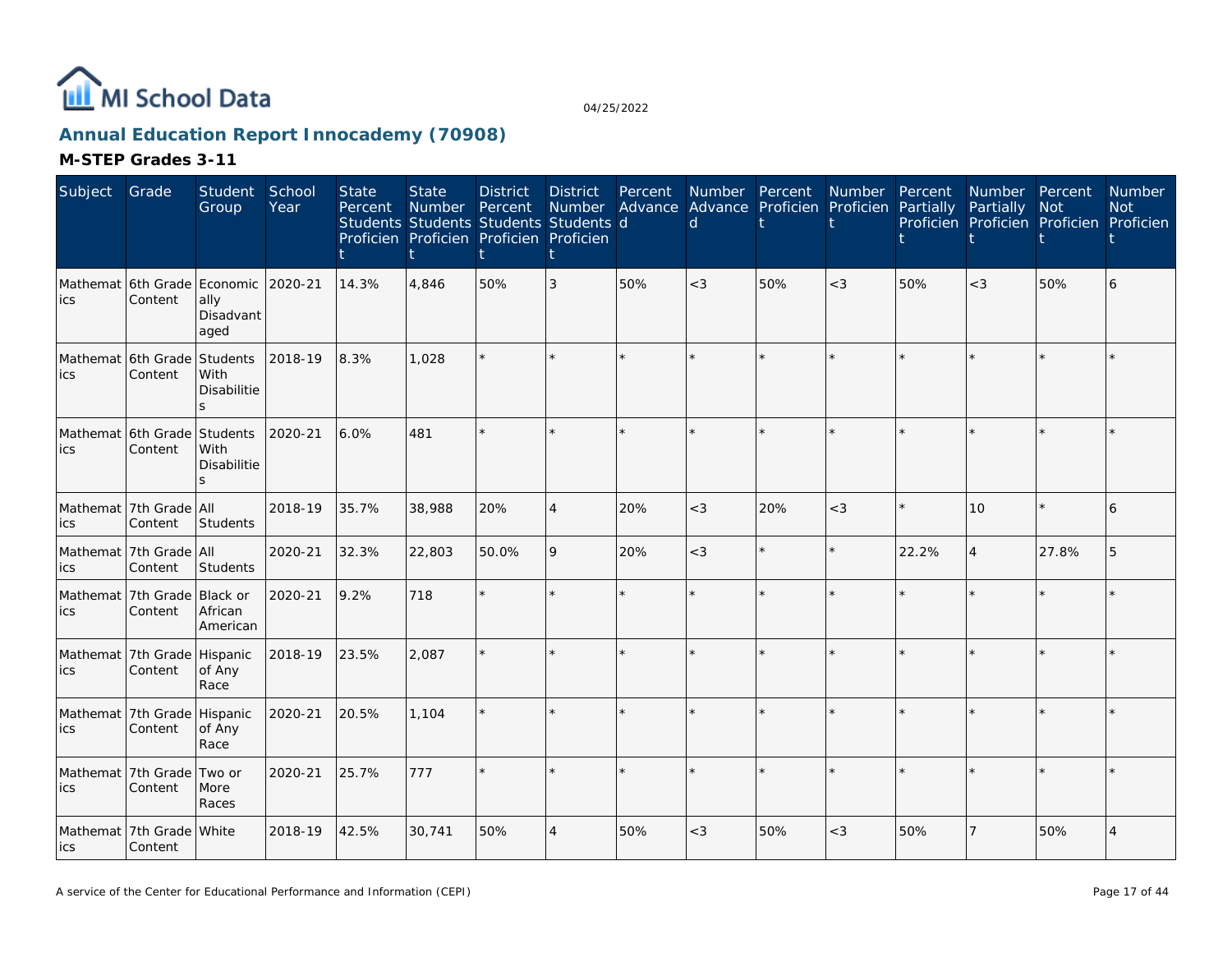

# **Annual Education Report Innocademy (70908)**

| Subject                            | Grade                                  | Student<br>Group                                         | School<br>Year | <b>State</b><br>Percent | <b>State</b><br>Number<br>Students Students Students Students d<br>Proficien Proficien Proficien Proficien | <b>District</b><br>Percent | <b>District</b> | Percent | d     | Number Percent Number<br>Number Advance Advance Proficien Proficien Partially |         | Percent | Number Percent<br>Partially<br>Proficien Proficien Proficien Proficien | Not     | <b>Number</b><br><b>Not</b> |
|------------------------------------|----------------------------------------|----------------------------------------------------------|----------------|-------------------------|------------------------------------------------------------------------------------------------------------|----------------------------|-----------------|---------|-------|-------------------------------------------------------------------------------|---------|---------|------------------------------------------------------------------------|---------|-----------------------------|
| ics                                | Mathemat 7th Grade White<br>Content    |                                                          | 2020-21        | 36.2%                   | 18,627                                                                                                     | 50%                        | $\overline{7}$  | 50%     | $<$ 3 | 50%                                                                           |         | 50%     | $<$ 3                                                                  | 50%     |                             |
| ics                                | Mathemat 7th Grade Female<br>Content   |                                                          | 2018-19        | 34.2%                   | 18,415                                                                                                     | 50%                        | $<$ 3           | 50%     | $<$ 3 | 50%                                                                           | $<$ 3   |         |                                                                        |         | 3                           |
| ics                                | Mathemat 7th Grade Female<br>Content   |                                                          | 2020-21        | 29.1%                   | 10,012                                                                                                     | 50%                        | $\overline{7}$  | 50%     | $<$ 3 | 50%                                                                           | $\star$ | 50%     | $<$ 3                                                                  | 50%     | 2                           |
| ics                                | Mathemat 7th Grade Male<br>Content     |                                                          | 2018-19        | 37.2%                   | 20,573                                                                                                     |                            | $\star$         | ÷.      |       |                                                                               | $\star$ |         |                                                                        | $\star$ |                             |
| ics                                | Mathemat 7th Grade Male<br>Content     |                                                          | 2020-21        | 35.4%                   | 12,791                                                                                                     |                            | ÷.              |         |       | ¥.                                                                            |         |         |                                                                        |         |                             |
| ics                                | Content                                | Mathemat 7th Grade Economic<br>ally<br>Disadvant<br>aged | 2018-19        | 20.3%                   | 11,374                                                                                                     |                            | $\star$         | ÷.      |       | ÷.                                                                            | ÷       |         |                                                                        |         |                             |
| ics                                | Content                                | Mathemat 7th Grade Economic<br>ally<br>Disadvant<br>aged | 2020-21        | 17.1%                   | 5,603                                                                                                      |                            |                 |         |       |                                                                               |         |         |                                                                        |         |                             |
| ics                                | Mathemat 7th Grade English<br>Content  | Learners                                                 | 2018-19        | 13.5%                   | 916                                                                                                        |                            |                 |         |       |                                                                               |         |         |                                                                        |         |                             |
| ics                                | Mathemat 7th Grade Students<br>Content | With<br><b>Disabilitie</b>                               | 2018-19        | 7.9%                    | 938                                                                                                        |                            |                 |         |       | $\star$                                                                       |         |         |                                                                        |         |                             |
| Mathemat 7th Grade Students<br>ics | Content                                | <b>With</b><br><b>Disabilitie</b><br>S                   | 2020-21        | 6.2%                    | 487                                                                                                        |                            |                 |         |       | $\star$                                                                       |         |         |                                                                        |         |                             |
| lics                               | Content                                | Mathemat 7th Grade Homeless                              | 2018-19        | 12.9%                   | 235                                                                                                        |                            | $\star$         |         |       | $\star$                                                                       |         |         |                                                                        |         |                             |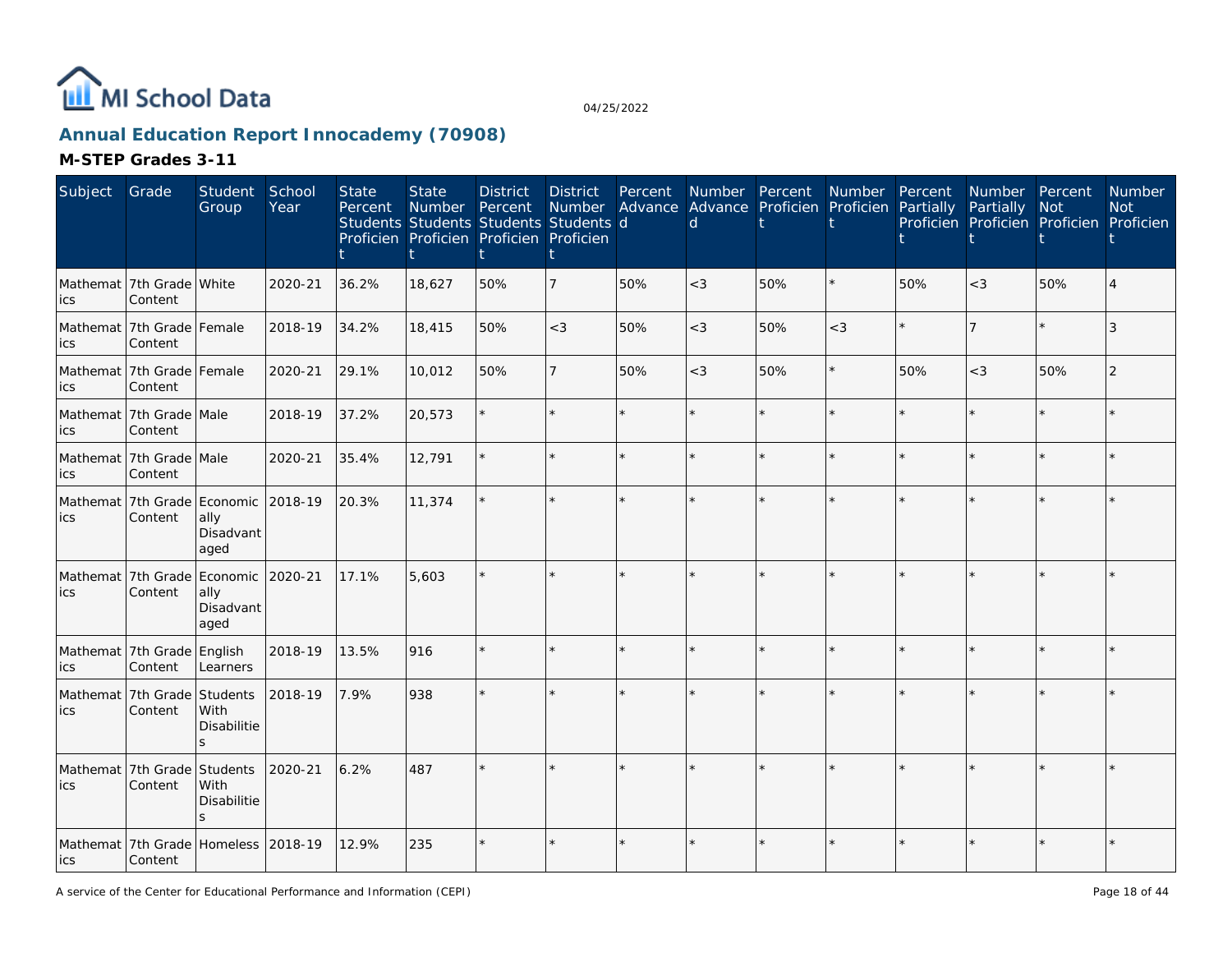

# **Annual Education Report Innocademy (70908)**

| Subject | Grade                                 | <b>Student</b><br>Group                         | School<br>Year | <b>State</b><br>Percent | <b>State</b><br><b>Number</b> | <b>District</b><br>Percent<br>Students Students Students Students d<br>Proficien Proficien Proficien Proficien | <b>District</b><br><b>Number</b> | Percent<br>Advance | Number Percent<br><sub>d</sub> | Advance Proficien | Number<br>Proficien | Percent<br>Partially | Number Percent<br>Partially<br>Proficien Proficien Proficien Proficien | <b>Not</b> | <b>Number</b><br><b>Not</b> |
|---------|---------------------------------------|-------------------------------------------------|----------------|-------------------------|-------------------------------|----------------------------------------------------------------------------------------------------------------|----------------------------------|--------------------|--------------------------------|-------------------|---------------------|----------------------|------------------------------------------------------------------------|------------|-----------------------------|
| ics     | Mathemat 7th Grade Foster<br>Content  | Care                                            | 2018-19        | 9.6%                    | 47                            |                                                                                                                |                                  |                    |                                |                   |                     |                      |                                                                        |            |                             |
| Science | 5th Grade All<br>Content              | Students                                        | 2020-21        | 28.5%                   | 20,119                        | 34.6%                                                                                                          | 9                                | 20%                | $<$ 3                          |                   | $\star$             |                      | $\star$                                                                | 20%        | $\overline{2}$              |
| Science | 5th Grade Asian<br>Content            |                                                 | 2020-21        | 45.9%                   | 1,124                         |                                                                                                                |                                  | $\star$            |                                |                   | $\star$             |                      | $\star$                                                                | $\star$    |                             |
| Science | 5th Grade Black or<br>Content         | African<br>American                             | 2020-21        | 7.4%                    | 593                           |                                                                                                                |                                  | $\star$            |                                |                   | $\star$             |                      |                                                                        | $\star$    |                             |
| Science | 5th Grade Hispanic<br>Content         | of Any<br>Race                                  | 2020-21        | 17.5%                   | 958                           |                                                                                                                |                                  | $\star$            |                                |                   | $\star$             |                      | ÷.                                                                     | $\star$    |                             |
| Science | 5th Grade Two or<br>Content           | More<br>Races                                   | 2020-21        | 25.5%                   | 858                           |                                                                                                                |                                  | $\star$            |                                |                   | $\star$             |                      | ÷.                                                                     | $\star$    |                             |
| Science | 5th Grade White<br>Content            |                                                 | 2020-21        | 32.5%                   | 16,483                        | 50%                                                                                                            |                                  | 50%                | $<$ 3                          | 50%               | $\star$             | 50%                  | $\star$                                                                | 50%        |                             |
| Science | 5th Grade Female<br>Content           |                                                 | 2020-21        | 27.5%                   | 9,500                         | 37.5%                                                                                                          | 6                                | 20%                | $\lt3$                         |                   | $\star$             |                      | $\star$                                                                | 20%        | $\Omega$                    |
| Science | 5th Grade Male<br>Content             |                                                 | 2020-21        | 29.6%                   | 10,619                        | 50%                                                                                                            | 3                                | 50%                | $<$ 3                          | 50%               | $\star$             | 50%                  | $\star$                                                                | 50%        | $\overline{2}$              |
| Science | Content                               | 5th Grade Economic<br>ally<br>Disadvant<br>aged | 2020-21        | 16.5%                   | 5,761                         |                                                                                                                |                                  |                    |                                |                   | $\star$             |                      |                                                                        | $\star$    |                             |
| Science | 5th Grade English<br>Content Learners |                                                 | 2020-21        | 5.4%                    | 230                           |                                                                                                                |                                  |                    |                                | ÷.                |                     |                      | ÷.                                                                     |            |                             |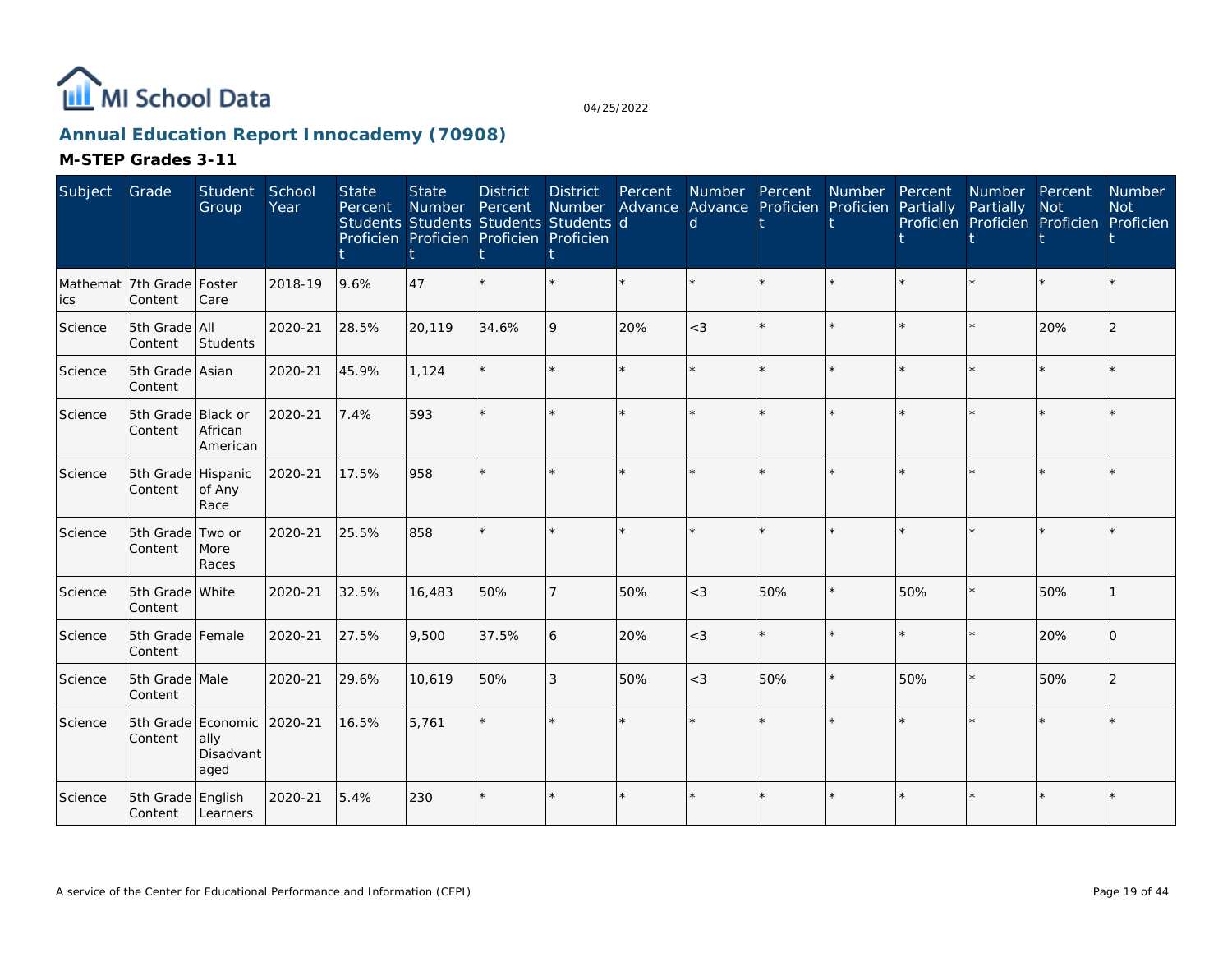

# **Annual Education Report Innocademy (70908)**

| Subject           | Grade                         | Student School<br>Group                    | Year    | <b>State</b><br>Percent | <b>State</b><br><b>Number</b><br>Students Students Students Students d<br>Proficien Proficien Proficien Proficien | <b>District</b><br>Percent | <b>District</b><br><b>Number</b> | Percent | $\mathsf{d}$ | Number Percent<br>Advance Advance Proficien Proficien Partially | Number  | Percent | Number Percent<br>Partially | <b>Not</b><br>Proficien Proficien Proficien Proficien | <b>Number</b><br><b>Not</b> |
|-------------------|-------------------------------|--------------------------------------------|---------|-------------------------|-------------------------------------------------------------------------------------------------------------------|----------------------------|----------------------------------|---------|--------------|-----------------------------------------------------------------|---------|---------|-----------------------------|-------------------------------------------------------|-----------------------------|
| Science           | 5th Grade Students<br>Content | With<br><b>Disabilitie</b><br>$\mathbf{S}$ | 2020-21 | 8.8%                    | 748                                                                                                               |                            |                                  |         |              | k.                                                              |         |         |                             |                                                       |                             |
| Science           | 8th Grade All<br>Content      | Students                                   | 2020-21 | 22.6%                   | 16,269                                                                                                            | 50%                        | 5                                | 50%     | $<$ 3        | 50%                                                             | $\star$ | 50%     |                             | 50%                                                   | 3                           |
| Science           | 8th Grade<br>Content          | Black or<br>African<br>American            | 2020-21 | 5.5%                    | 439                                                                                                               |                            | $\star$                          |         |              | $\star$                                                         |         |         |                             |                                                       |                             |
| Science           | 8th Grade Hispanic<br>Content | of Any<br>Race                             | 2020-21 | 13.3%                   | 720                                                                                                               |                            | $\star$                          |         |              | $\star$                                                         |         |         |                             |                                                       |                             |
| Science           | 8th Grade White<br>Content    |                                            | 2020-21 | 25.3%                   | 13,357                                                                                                            | 50%                        | $\overline{4}$                   | 50%     | $<$ 3        | 50%                                                             | $\star$ | 50%     |                             | 50%                                                   | $\overline{2}$              |
| Science           | 8th Grade Female<br>Content   |                                            | 2020-21 | 21.4%                   | 7,489                                                                                                             |                            | $\star$                          | $\star$ |              | $\star$                                                         | $\star$ |         |                             | $\star$                                               |                             |
| Science           | 8th Grade Male<br>Content     |                                            | 2020-21 | 23.7%                   | 8,780                                                                                                             |                            | $\star$                          |         |              | $\star$                                                         | $\star$ |         |                             | $\star$                                               |                             |
| Science           | 8th Grade<br>Content          | Economic<br>ally<br>Disadvant<br>aged      | 2020-21 | 12.2%                   | 3.942                                                                                                             |                            | $\star$                          |         |              | $\star$                                                         |         |         |                             | $\star$                                               |                             |
| Science           | 8th Grade English<br>Content  | Learners                                   | 2020-21 | 2.1%                    | 69                                                                                                                |                            | $\star$                          |         |              | $\star$                                                         |         |         |                             |                                                       |                             |
| Science           | 8th Grade<br>Content          | Students<br>With<br>Disabilitie<br>S       | 2020-21 | 4.7%                    | 351                                                                                                               |                            | $\star$                          |         |              | $\star$                                                         |         |         |                             |                                                       |                             |
| Social<br>Studies | 5th Grade All<br>Content      | Students                                   | 2018-19 | 17.4%                   | 18,265                                                                                                            | 19.5%                      | 8                                | 10%     | $<$ 3        | $\star$                                                         |         | 61.0%   | 25                          | 19.5%                                                 | 8                           |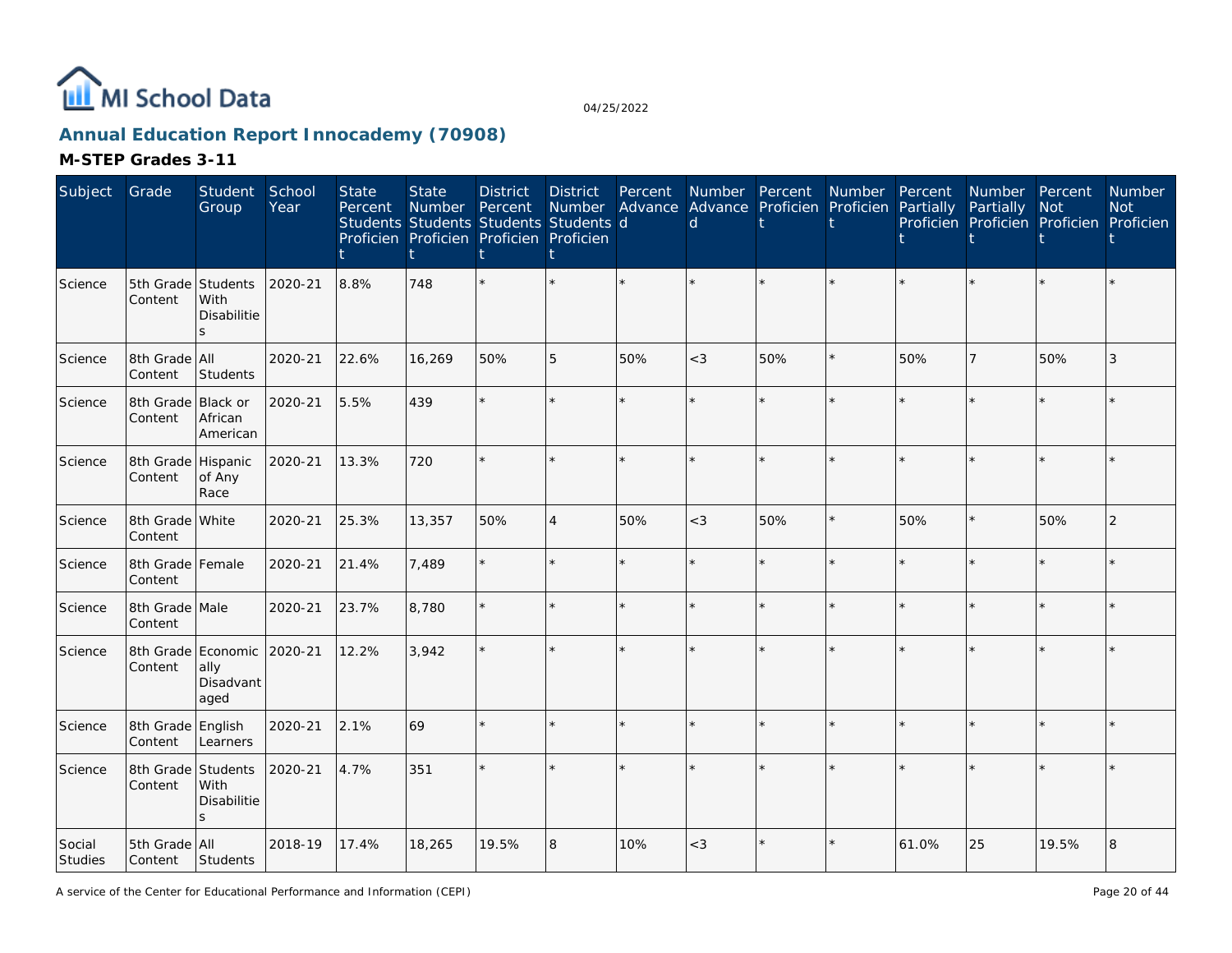

# **Annual Education Report Innocademy (70908)**

| Subject                  | Grade                         | Student<br>Group                       | School<br>Year | <b>State</b><br>Percent | <b>State</b><br>Number<br>Students Students Students Students d<br>Proficien Proficien Proficien Proficien | <b>District</b><br>Percent | <b>District</b><br><b>Number</b> | Percent<br>Advance | <sub>d</sub> | Number Percent<br>Advance Proficien Proficien | Number  | Percent<br>Partially | Number Percent<br>Partially<br>Proficien Proficien Proficien Proficien | <b>Not</b> | Number<br><b>Not</b> |
|--------------------------|-------------------------------|----------------------------------------|----------------|-------------------------|------------------------------------------------------------------------------------------------------------|----------------------------|----------------------------------|--------------------|--------------|-----------------------------------------------|---------|----------------------|------------------------------------------------------------------------|------------|----------------------|
| Social<br>Studies        | 5th Grade All<br>Content      | Students                               | 2020-21        | 15.6%                   | 11,119                                                                                                     | 20%                        | $\overline{4}$                   | 20%                | $<$ 3        | 20%                                           | $\star$ | $\star$              | 17                                                                     | 20%        | 5                    |
| Social<br>Studies        | 5th Grade Asian<br>Content    |                                        | 2018-19        | 32.6%                   | 1,176                                                                                                      |                            | ÷.                               |                    |              | ÷.                                            | $\star$ |                      |                                                                        | ÷.         |                      |
| Social<br>Studies        | 5th Grade Asian<br>Content    |                                        | 2020-21        | 29.8%                   | 730                                                                                                        |                            | $\star$                          | $\star$            |              | $\star$                                       | $\star$ |                      |                                                                        | $\star$    |                      |
| Social<br>Studies        | 5th Grade Black or<br>Content | African<br>American                    | 2018-19        | 4.4%                    | 812                                                                                                        |                            | ÷.                               |                    |              |                                               |         |                      |                                                                        |            |                      |
| Social<br><b>Studies</b> | 5th Grade<br>Content          | <b>Black or</b><br>African<br>American | 2020-21        | 3.0%                    | 244                                                                                                        |                            |                                  |                    |              |                                               |         |                      |                                                                        |            |                      |
| Social<br>Studies        | 5th Grade Hispanic<br>Content | of Any<br>Race                         | 2018-19        | 8.8%                    | 776                                                                                                        |                            | $\star$                          | ÷.                 |              | $\star$                                       | ÷.      |                      |                                                                        | $\star$    |                      |
| Social<br>Studies        | 5th Grade Hispanic<br>Content | of Any<br>Race                         | 2020-21        | 8.9%                    | 489                                                                                                        |                            | $\star$                          | $\star$            |              | ÷.                                            | $\star$ |                      |                                                                        | $\star$    |                      |
| Social<br><b>Studies</b> | 5th Grade<br>Content          | Two or<br>More<br>Races                | 2018-19        | 14.6%                   | 698                                                                                                        |                            |                                  | ÷.                 |              |                                               |         |                      |                                                                        | ÷.         |                      |
| Social<br><b>Studies</b> | 5th Grade<br>Content          | Two or<br>More<br>Races                | 2020-21        | 13.6%                   | 462                                                                                                        |                            | $\star$                          | ÷.                 |              | $\star$                                       |         |                      |                                                                        | $\star$    |                      |
| Social<br>Studies        | 5th Grade White<br>Content    |                                        | 2018-19        | 21.5%                   | 14,719                                                                                                     | 20%                        | 5                                | 20%                | $<$ 3        | 20%                                           | $\star$ |                      | 15                                                                     | $\star$    | 6                    |
| Social<br>Studies        | 5th Grade White<br>Content    |                                        | 2020-21        | 18.0%                   | 9,158                                                                                                      | 50%                        | 3                                | 50%                | $<$ 3        | 50%                                           |         | 50%                  | $\star$                                                                | 50%        | $\overline{2}$       |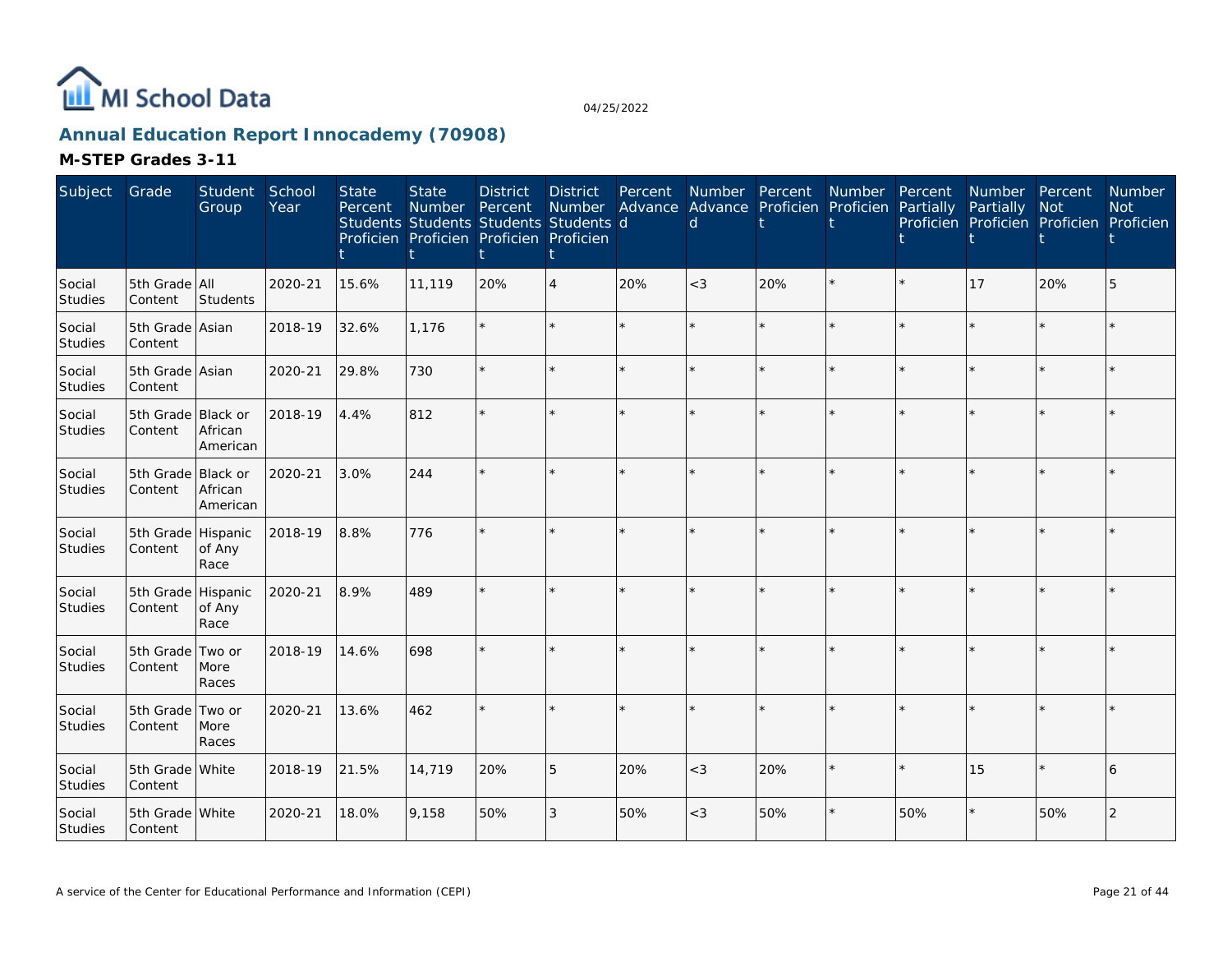

# **Annual Education Report Innocademy (70908)**

| Subject                  | Grade                         | Student<br>Group                                | School<br>Year | <b>State</b><br>Percent | <b>State</b><br><b>Number</b><br>Students Students Students Students d<br>Proficien Proficien Proficien Proficien | <b>District</b><br>Percent | <b>District</b><br><b>Number</b> | Percent | Number Percent<br>d. | Advance Advance Proficien Proficien Partially | Number Percent |       | <b>Number</b><br>Partially<br>Proficien Proficien Proficien Proficien | Percent<br>Not | Number<br><b>Not</b> |
|--------------------------|-------------------------------|-------------------------------------------------|----------------|-------------------------|-------------------------------------------------------------------------------------------------------------------|----------------------------|----------------------------------|---------|----------------------|-----------------------------------------------|----------------|-------|-----------------------------------------------------------------------|----------------|----------------------|
| Social<br><b>Studies</b> | 5th Grade Female<br>Content   |                                                 | 2018-19        | 15.3%                   | 7.868                                                                                                             | 20%                        | 3                                | 20%     | $<$ 3                | 20%                                           | $\star$        |       | 11                                                                    | 20%            |                      |
| Social<br>Studies        | 5th Grade Female<br>Content   |                                                 | 2020-21        | 13.4%                   | 4.686                                                                                                             | 20%                        | 3                                | 20%     | $<$ 3                | 20%                                           | $\star$        |       | 10                                                                    | 20%            | 3                    |
| Social<br>Studies        | 5th Grade Male<br>Content     |                                                 | 2018-19        | 19.4%                   | 10,397                                                                                                            | 20.8%                      | 5                                | 20%     | $<$ 3                |                                               | $\star$        | 58.3% | 14                                                                    | 20.8%          |                      |
| Social<br>Studies        | 5th Grade Male<br>Content     |                                                 | 2020-21        | 17.8%                   | 6,433                                                                                                             | 50%                        | $<$ 3                            | 50%     | $<$ 3                | 50%                                           | $<$ 3          |       |                                                                       | $\star$        |                      |
| Social<br><b>Studies</b> | Content                       | 5th Grade Economic<br>ally<br>Disadvant<br>aged | 2018-19        | 8.1%                    | 4,614                                                                                                             | 50%                        | $<$ 3                            | 50%     | $<$ 3                | 50%                                           | $<$ 3          |       |                                                                       |                | 3                    |
| Social<br>Studies        | Content                       | 5th Grade Economic<br>ally<br>Disadvant<br>aged | 2020-21        | 7.0%                    | 2,478                                                                                                             |                            |                                  |         |                      |                                               |                |       |                                                                       |                |                      |
| Social<br>Studies        | 5th Grade English<br>Content  | Learners                                        | 2020-21        | 2.1%                    | 89                                                                                                                |                            | $\star$                          | $\star$ |                      |                                               | $\star$        |       |                                                                       | $\star$        |                      |
| Social<br>Studies        | 5th Grade Students<br>Content | With<br>Disabilitie<br>S.                       | 2018-19        | 5.0%                    | 632                                                                                                               |                            |                                  |         |                      |                                               |                |       |                                                                       |                |                      |
| Social<br>Studies        | 5th Grade Students<br>Content | With<br>Disabilitie<br>$\mathbf{S}$             | 2020-21        | 4.2%                    | 357                                                                                                               |                            |                                  |         |                      |                                               |                |       |                                                                       |                |                      |
| Social<br>Studies        | 8th Grade All<br>Content      | Students                                        | 2018-19        | 28.0%                   | 30,225                                                                                                            | 31.3%                      | 5                                | 20%     | $<$ 3                |                                               | $\star$        | 37.5% | 6                                                                     | 31.3%          | 5                    |
| Social<br>Studies        | 8th Grade All<br>Content      | Students                                        | 2020-21        | 25.9%                   | 18,848                                                                                                            | 50%                        | 5                                | 50%     | $<$ 3                | 50%                                           |                | 50%   |                                                                       | 50%            | 3                    |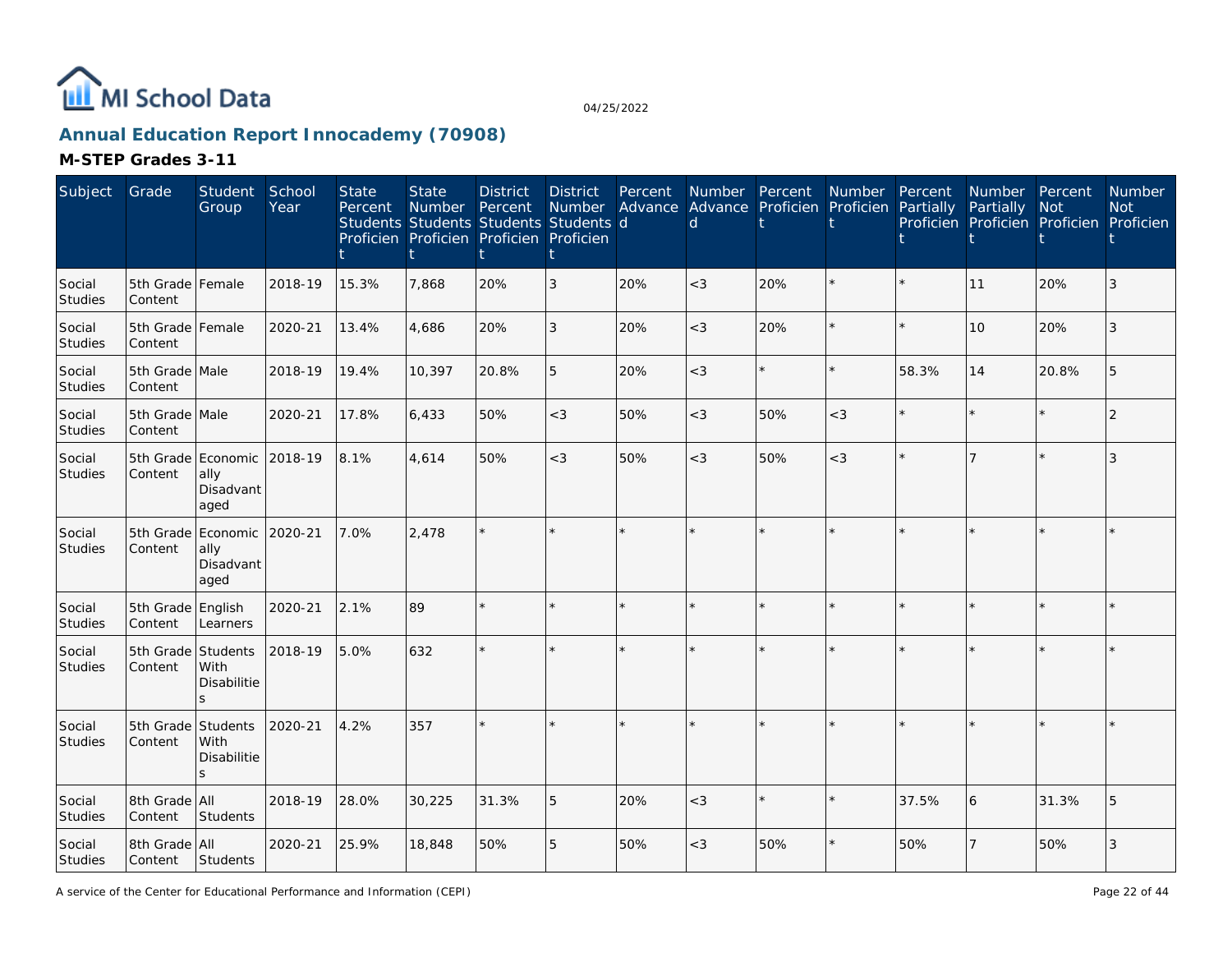

# **Annual Education Report Innocademy (70908)**

| Subject                  | Grade                         | Student<br>Group                                    | School<br>Year | <b>State</b><br>Percent | <b>State</b><br>Number | <b>District</b><br>Percent<br>Students Students Students Students d<br>Proficien Proficien Proficien Proficien | <b>District</b><br>Number | Percent<br>Advance | Number Percent<br>$\mathsf{d}$ | Advance Proficien | Number<br>Proficien | Percent<br>Partially | Number Percent<br>Partially | Not<br>Proficien Proficien Proficien Proficien | <b>Number</b><br><b>Not</b> |
|--------------------------|-------------------------------|-----------------------------------------------------|----------------|-------------------------|------------------------|----------------------------------------------------------------------------------------------------------------|---------------------------|--------------------|--------------------------------|-------------------|---------------------|----------------------|-----------------------------|------------------------------------------------|-----------------------------|
| Social<br>Studies        | Content                       | 8th Grade American<br>Indian or<br>Alaska<br>Native | 2018-19        | 22.3%                   | 164                    |                                                                                                                | $\star$                   |                    |                                |                   |                     |                      |                             |                                                |                             |
| Social<br>Studies        | 8th Grade Black or<br>Content | African<br>American                                 | 2020-21        | 6.7%                    | 538                    |                                                                                                                | $\star$                   |                    |                                |                   |                     |                      |                             |                                                |                             |
| Social<br>Studies        | 8th Grade Hispanic<br>Content | of Any<br>Race                                      | 2018-19        | 17.1%                   | 1,538                  |                                                                                                                | $\star$                   | $\star$            |                                |                   |                     |                      |                             | $\star$                                        |                             |
| Social<br>Studies        | 8th Grade Hispanic<br>Content | of Any<br>Race                                      | 2020-21        | 15.7%                   | 856                    |                                                                                                                | ÷.                        |                    |                                |                   |                     |                      |                             | $\star$                                        |                             |
| Social<br>Studies        | 8th Grade<br>Content          | Two or<br>More<br>Races                             | 2018-19        | 25.2%                   | 1,015                  |                                                                                                                | ÷.                        |                    |                                |                   |                     |                      |                             | $\star$                                        |                             |
| Social<br>Studies        | 8th Grade White<br>Content    |                                                     | 2018-19        | 33.6%                   | 24,258                 | 50%                                                                                                            | $\overline{4}$            | 50%                | $<$ 3                          | 50%               | $\star$             | 50%                  | 5                           | 50%                                            | 3                           |
| Social<br><b>Studies</b> | 8th Grade White<br>Content    |                                                     | 2020-21        | 29.1%                   | 15,531                 | 50%                                                                                                            | $\overline{4}$            | 50%                | $<$ 3                          | 50%               | $<$ 3               | 50%                  |                             | 50%                                            | 2                           |
| Social<br>Studies        | 8th Grade Female<br>Content   |                                                     | 2018-19        | 25.4%                   | 13,449                 |                                                                                                                | $\star$                   | $\star$            |                                |                   |                     |                      |                             | $\star$                                        |                             |
| Social<br>Studies        | 8th Grade Female<br>Content   |                                                     | 2020-21        | 22.5%                   | 7,965                  |                                                                                                                | $\star$                   | $\Phi$             |                                |                   |                     |                      |                             | ÷                                              |                             |
| Social<br>Studies        | 8th Grade Male<br>Content     |                                                     | 2018-19        | 30.6%                   | 16,776                 | 50%                                                                                                            | $\overline{4}$            | 50%                | $<$ 3                          | 50%               | $\star$             | 50%                  | 6                           | 50%                                            | 3                           |
| Social<br>Studies        | 8th Grade Male<br>Content     |                                                     | 2020-21        | 29.1%                   | 10,883                 |                                                                                                                | $\star$                   |                    |                                |                   |                     |                      |                             |                                                |                             |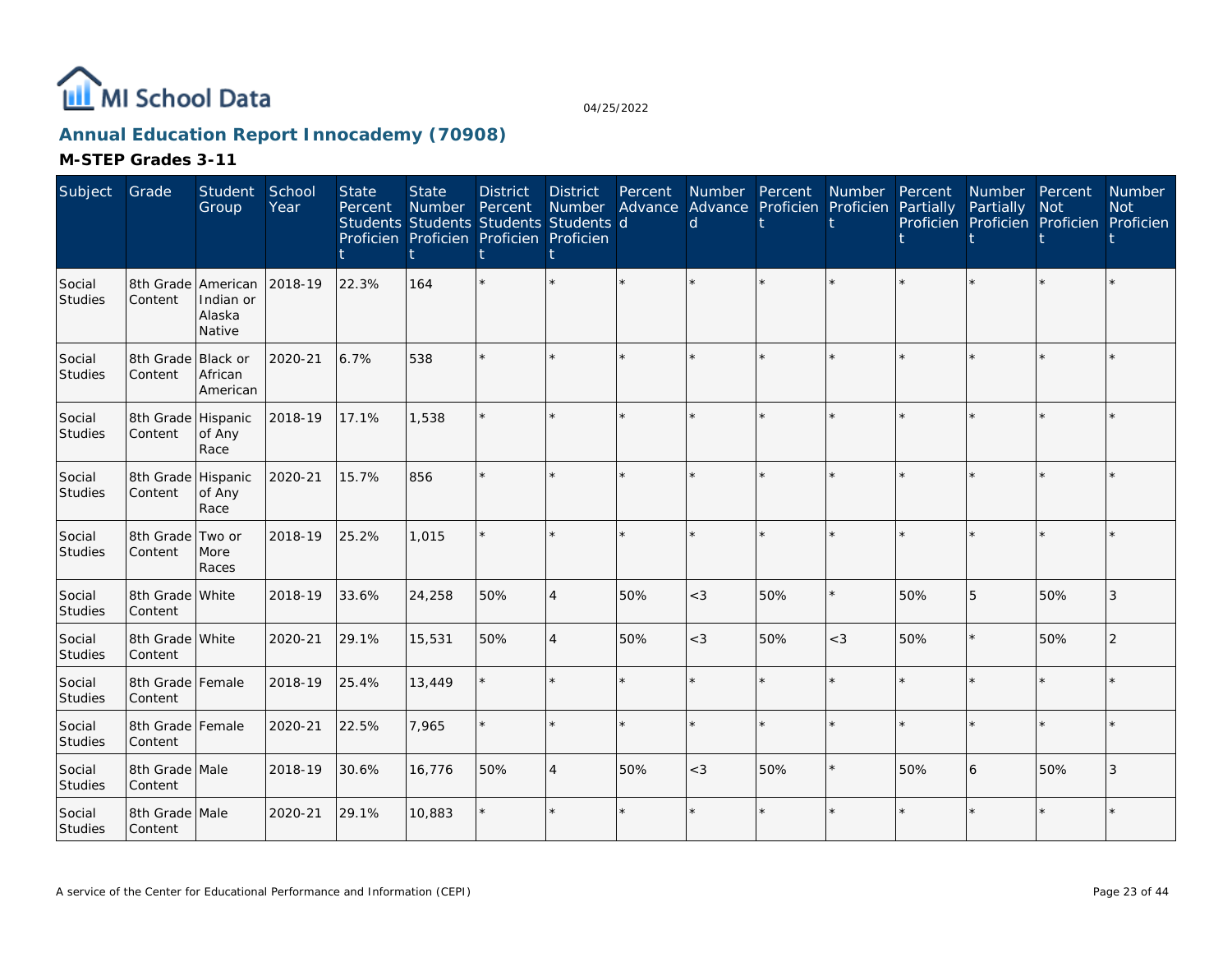

# **Annual Education Report Innocademy (70908)**

| Subject                  | Grade                         | Student<br>Group                                         | School<br>Year | <b>State</b><br>Percent | State<br>Number<br>Students Students Students Students d<br>Proficien Proficien Proficien Proficien | <b>District</b><br>Percent | District<br>Number | Percent Number Percent | d. | Advance Advance Proficien Proficien Partially | Number Percent | Number Percent<br>Partially Not<br>Proficien Proficien Proficien Proficien | <b>Number</b><br><b>Not</b> |
|--------------------------|-------------------------------|----------------------------------------------------------|----------------|-------------------------|-----------------------------------------------------------------------------------------------------|----------------------------|--------------------|------------------------|----|-----------------------------------------------|----------------|----------------------------------------------------------------------------|-----------------------------|
| Social<br><b>Studies</b> | Content                       | 8th Grade Economic 2018-19<br> ally<br>Disadvant<br>aged |                | 14.7%                   | 7,829                                                                                               |                            |                    |                        |    |                                               |                |                                                                            |                             |
| Social<br>Studies        | Content                       | 8th Grade Economic 2020-21<br>ally<br>Disadvant<br>aged  |                | 13.7%                   | 4,479                                                                                               |                            |                    |                        |    |                                               |                | $\star$                                                                    |                             |
| Social<br>Studies        | 8th Grade English<br>Content  | Learners                                                 | 2020-21        | 2.8%                    | 94                                                                                                  |                            |                    |                        |    |                                               |                |                                                                            |                             |
| Social<br>Studies        | 8th Grade Students<br>Content | With<br>Disabilitie                                      | 2018-19        | 7.0%                    | 829                                                                                                 |                            |                    |                        |    |                                               |                | $\star$                                                                    |                             |
| Social<br>Studies        | 8th Grade Students<br>Content | With<br>Disabilitie                                      | 2020-21        | 5.9%                    | 451                                                                                                 |                            |                    |                        |    |                                               |                |                                                                            |                             |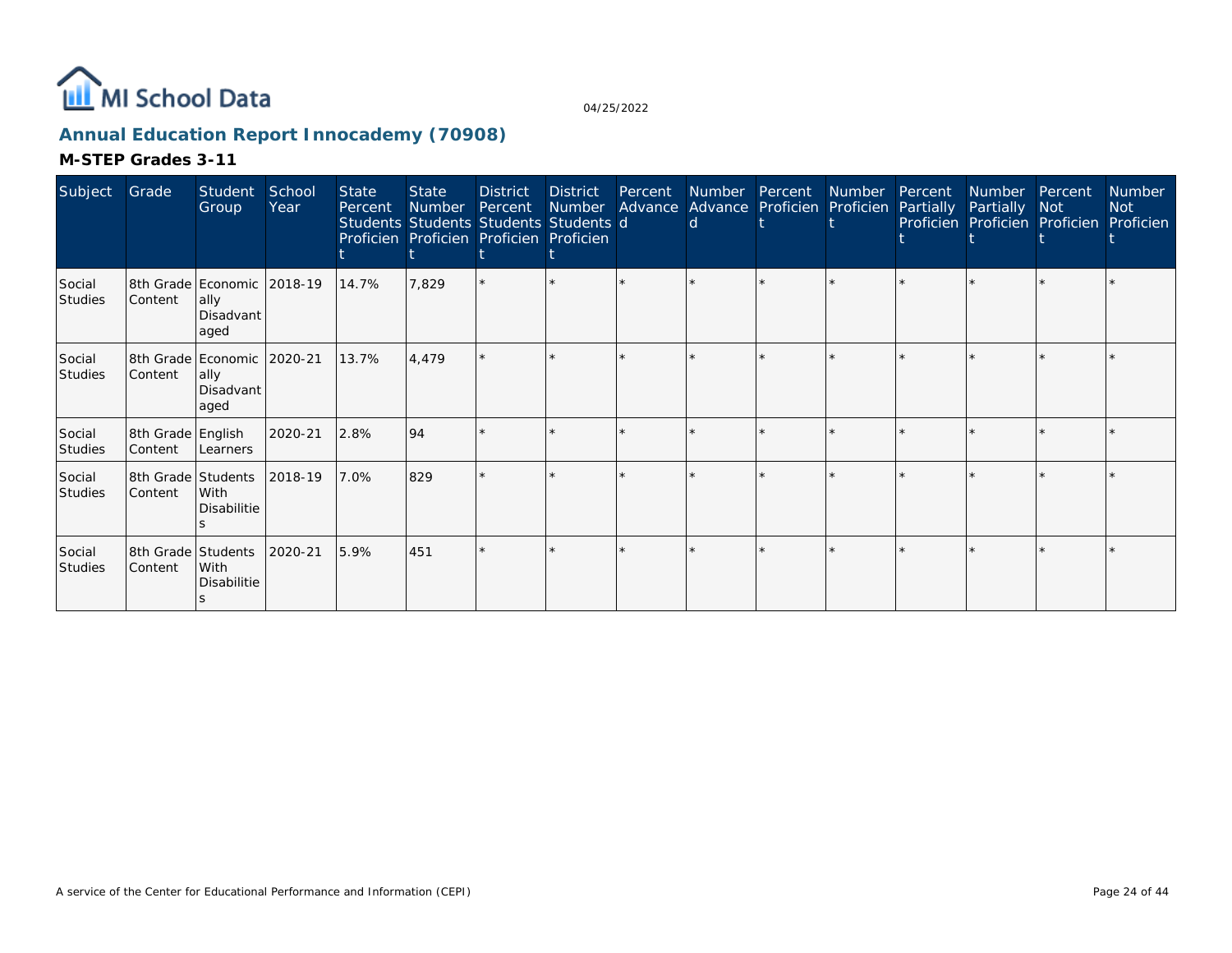

# **Annual Education Report Innocademy (70908)**

**PSAT**

| Subject           | Grade                         | <b>Student</b><br>Group       | School<br>Year | <b>State</b><br>Percent | <b>State</b><br>Number<br>Students Students Students Students d<br>Proficien Proficien Proficien Proficien | <b>District</b><br>Percent | <b>District</b><br>Number | Percent<br>Advance Advance Proficien | Number Percent<br><sub>d</sub> |         | Number<br>Proficien | Percent<br>Partially | <b>Number</b><br>Partially<br>Proficien Proficien Proficien | Percent<br>Not | <b>Number</b><br><b>Not</b><br>Proficien |
|-------------------|-------------------------------|-------------------------------|----------------|-------------------------|------------------------------------------------------------------------------------------------------------|----------------------------|---------------------------|--------------------------------------|--------------------------------|---------|---------------------|----------------------|-------------------------------------------------------------|----------------|------------------------------------------|
| English<br>(EBRW) | 8th Grade   All<br>Content    | <b>Students</b>               | 2018-19        | 61.9%                   | 66,575                                                                                                     | 75.0%                      | 12                        | 31.3%                                | 5                              | 43.8%   | 7                   | 12.5%                | $<\!3$                                                      | 12.5%          | 2                                        |
| English<br>(EBRW) | 8th Grade All<br>Content      | Students                      | 2020-21        | 63.6%                   | 49,572                                                                                                     |                            | $\star$                   | $\star$                              |                                | $\star$ | $\star$             |                      |                                                             | $\star$        |                                          |
| English<br>(EBRW) | 8th Grade American<br>Content | Indian or<br>Alaska<br>Native | 2018-19        | 56.8%                   | 416                                                                                                        |                            | $\star$                   |                                      |                                | $\star$ | $\star$             |                      |                                                             | $\star$        |                                          |
| English<br>(EBRW) | 8th Grade Hispanic<br>Content | of Any<br>Race                | 2018-19        | 51.1%                   | 4,559                                                                                                      |                            | $\star$                   |                                      |                                | $\star$ | $\star$             |                      |                                                             |                |                                          |
| English<br>(EBRW) | 8th Grade<br>Content          | Two or<br>More<br>Races       | 2018-19        | 60.8%                   | 2,441                                                                                                      |                            | $\star$                   |                                      |                                | $\star$ | $\star$             |                      |                                                             | $\star$        |                                          |
| English<br>(EBRW) | 8th Grade White<br>Content    |                               | 2018-19        | 69.2%                   | 49,851                                                                                                     | 83.3%                      | 10 <sup>1</sup>           | 41.7%                                | 5                              | 41.7%   | 5                   | 8.3%                 | $<$ 3                                                       | 8.3%           |                                          |
| English<br>(EBRW) | 8th Grade White<br>Content    |                               | 2020-21        | 68.6%                   | 38,380                                                                                                     |                            | $\star$                   | ÷.                                   |                                | $\star$ | $\star$             |                      |                                                             | $\star$        |                                          |
| English<br>(EBRW) | 8th Grade Female<br>Content   |                               | 2018-19        | 68.3%                   | 36,099                                                                                                     |                            | $\star$                   | ÷.                                   | $\star$                        | $\star$ |                     | $\star$              |                                                             | $\star$        |                                          |
| English<br>(EBRW) | 8th Grade Male<br>Content     |                               | 2018-19        | 55.8%                   | 30,476                                                                                                     | 76.9%                      | 10                        | 30.8%                                | $\overline{A}$                 | 46.2%   | 6                   | 7.7%                 | $<$ 3                                                       | 15.4%          | $\overline{2}$                           |
| English<br>(EBRW) | 8th Grade Male<br>Content     |                               | 2020-21        | 58.9%                   | 23,340                                                                                                     |                            | $\star$                   | $\star$                              |                                | $\star$ | $\star$             |                      |                                                             | $\star$        |                                          |
| English<br>(EBRW) | 8th Grade Economic<br>Content | ally<br>Disadvant<br>aged     | 2018-19        | 46.7%                   | 24,818                                                                                                     |                            | $\star$                   | ÷.                                   |                                | $\star$ | $\star$             |                      |                                                             | $\star$        |                                          |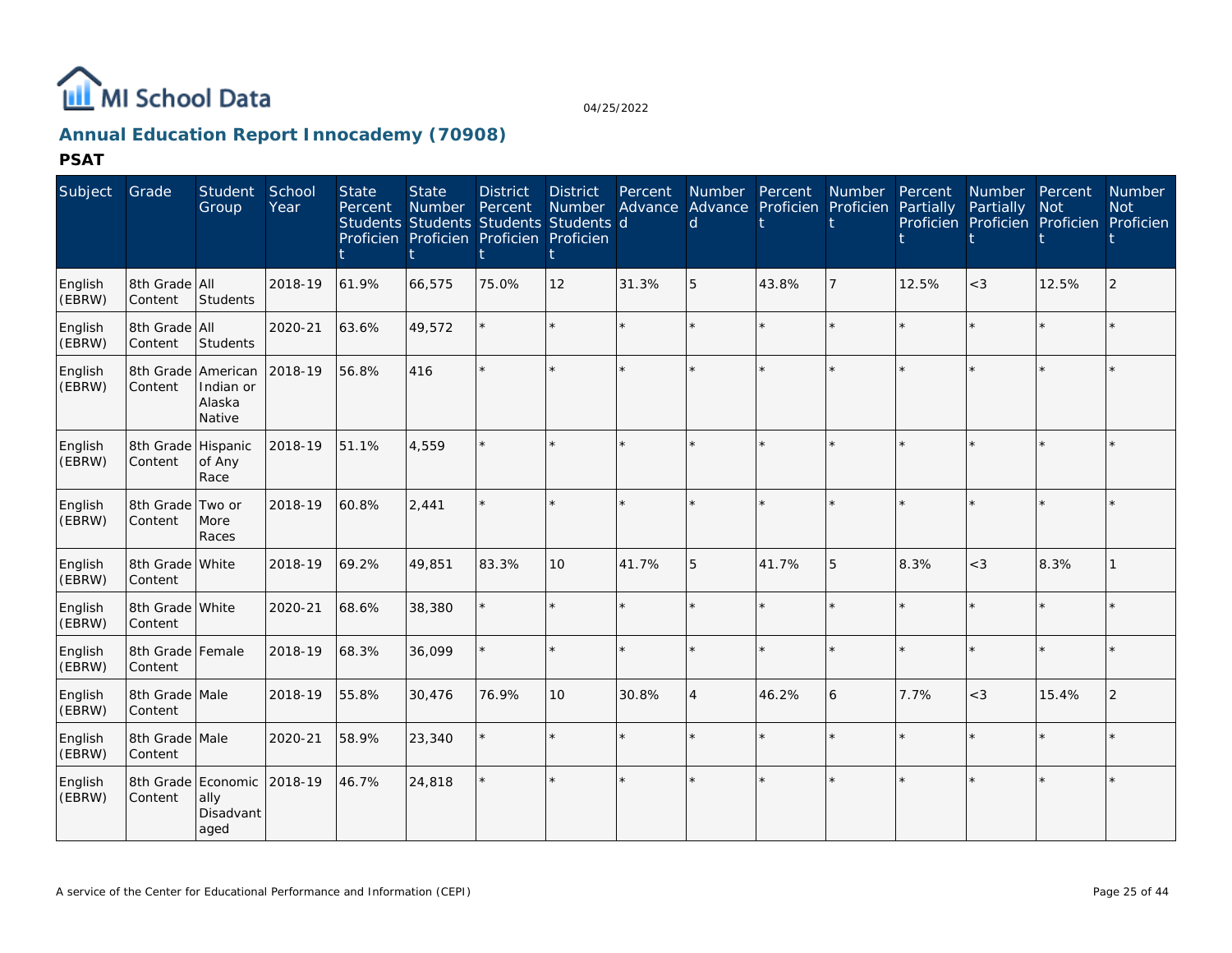

# **Annual Education Report Innocademy (70908)**

**PSAT**

| Subject           | Grade                                  | Student<br>Group                                        | School<br>Year | <b>State</b><br>Percent | <b>State</b><br>Number Percent<br>Students Students Students Students d<br>Proficien Proficien Proficien Proficien | <b>District</b> | <b>District</b><br><b>Number</b> | Percent | Number Percent<br>Advance Advance Proficien Proficien Partially<br><sub>d</sub> |         | <b>Number</b> | Percent | Number Percent<br>Partially<br>Proficien Proficien Proficien Proficien | <b>Not</b> | <b>Number</b><br><b>Not</b> |
|-------------------|----------------------------------------|---------------------------------------------------------|----------------|-------------------------|--------------------------------------------------------------------------------------------------------------------|-----------------|----------------------------------|---------|---------------------------------------------------------------------------------|---------|---------------|---------|------------------------------------------------------------------------|------------|-----------------------------|
| English<br>(EBRW) | Content                                | 8th Grade Economic 2020-21<br>ally<br>Disadvant<br>aged |                | 48.7%                   | 17,095                                                                                                             |                 |                                  |         |                                                                                 |         |               |         |                                                                        |            |                             |
| English<br>(EBRW) | 8th Grade Students<br>Content          | With<br>Disabilitie<br>$\mathcal{S}$                    | 2018-19        | 14.1%                   | 1,652                                                                                                              |                 |                                  |         |                                                                                 |         |               |         | $\star$                                                                |            |                             |
| English<br>(EBRW) | 8th Grade Students<br>Content          | With<br>Disabilitie                                     | 2020-21        | 13.8%                   | 1,071                                                                                                              |                 |                                  |         |                                                                                 |         |               |         | $\star$                                                                |            |                             |
| ics               | Mathemat 8th Grade All<br>Content      | Students                                                | 2018-19        | 41.4%                   | 44,565                                                                                                             | 37.5%           | 6                                | &5%     | $<$ 3                                                                           | $\star$ |               | 43.8%   | 7                                                                      | 18.8%      | 3                           |
| ics               | Mathemat 8th Grade All<br>Content      | Students                                                | 2020-21        | 36.0%                   | 28,035                                                                                                             |                 |                                  | ÷       |                                                                                 |         |               |         | $\star$                                                                | $\star$    |                             |
| ics               | Mathemat 8th Grade American<br>Content | Indian or<br>Alaska<br>Native                           | 2018-19        | 29.9%                   | 219                                                                                                                |                 |                                  |         |                                                                                 |         |               |         | $\star$                                                                |            |                             |
| ics               | Mathemat 8th Grade Hispanic<br>Content | of Any<br>Race                                          | 2018-19        | 27.1%                   | 2,425                                                                                                              |                 |                                  |         |                                                                                 | $\star$ |               |         | $\star$                                                                |            |                             |
| ics               | Mathemat 8th Grade Two or<br>Content   | More<br>Races                                           | 2018-19        | 36.2%                   | 1,452                                                                                                              |                 |                                  | $\star$ |                                                                                 | $\star$ |               |         | $\star$                                                                | $\star$    |                             |
| ics               | Mathemat 8th Grade White<br>Content    |                                                         | 2018-19        | 48.9%                   | 35,213                                                                                                             | 50.0%           | 6                                | &5%     | $<$ 3                                                                           | $\star$ |               | 41.7%   | ×                                                                      | 8.3%       |                             |
| lics              | Mathemat 8th Grade White<br>Content    |                                                         | 2020-21        | 40.0%                   | 22,403                                                                                                             |                 |                                  | ×.      |                                                                                 |         |               |         | $\star$                                                                | $\star$    |                             |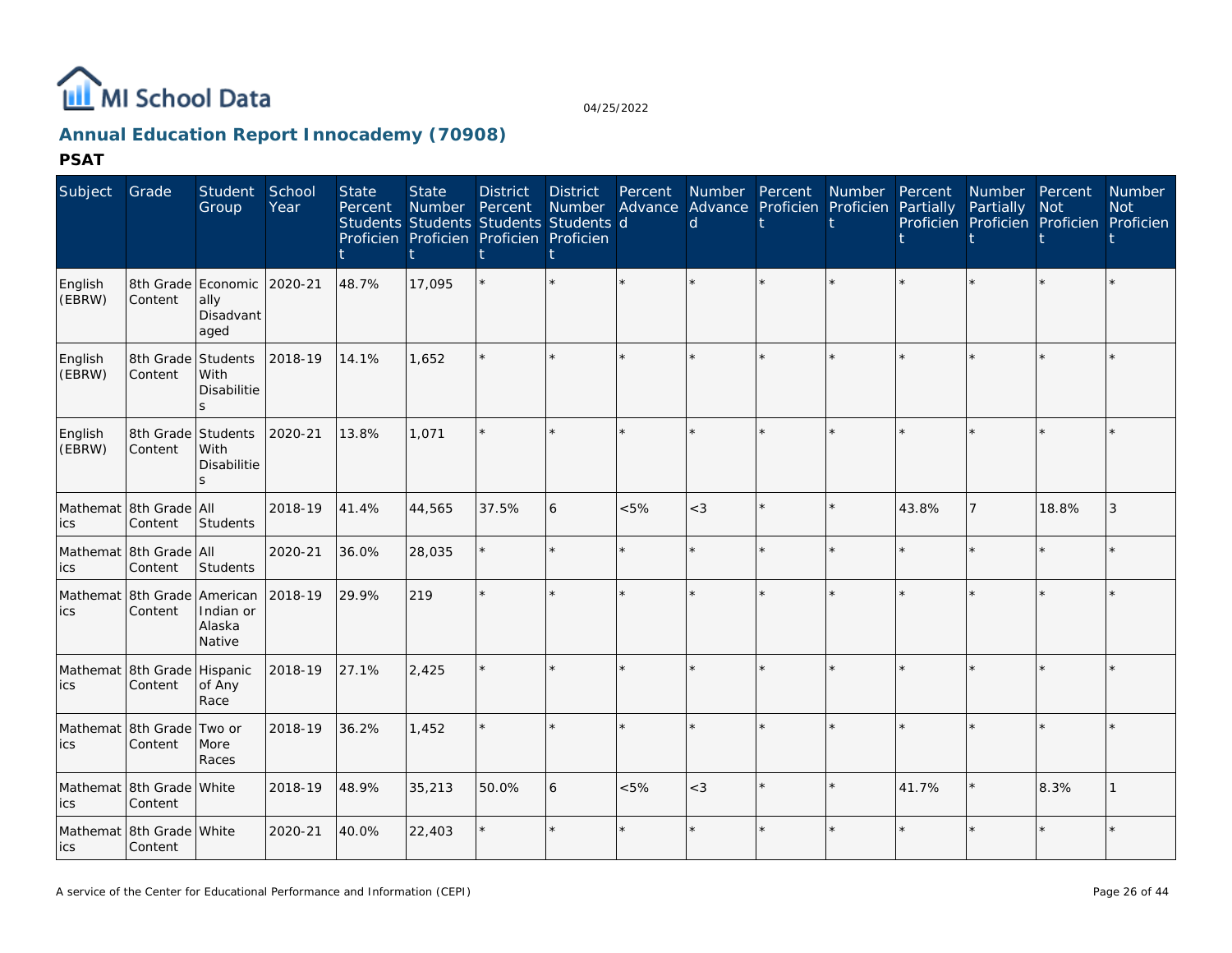

# **Annual Education Report Innocademy (70908)**

**PSAT**

| Subject | Grade                                          | Student<br>Group                  | School<br>Year | <b>State</b><br>Percent | <b>State</b><br>Number<br>Students Students Students Students d<br>Proficien Proficien Proficien Proficien | <b>District</b><br>Percent | District<br>Number | Percent<br>Advance | Number Percent<br><sub>d</sub> | Advance Proficien | <b>Number</b><br>Proficien | Percent<br>Partially | Number<br>Partially<br>Proficien Proficien Proficien | Percent<br><b>Not</b> | <b>Number</b><br><b>Not</b><br>Proficien |
|---------|------------------------------------------------|-----------------------------------|----------------|-------------------------|------------------------------------------------------------------------------------------------------------|----------------------------|--------------------|--------------------|--------------------------------|-------------------|----------------------------|----------------------|------------------------------------------------------|-----------------------|------------------------------------------|
| ics     | Mathemat 8th Grade Female<br>Content           |                                   | 2018-19        | 42.2%                   | 22,339                                                                                                     |                            |                    |                    |                                |                   |                            |                      |                                                      | $\star$               |                                          |
| ics     | Mathemat 8th Grade Male<br>Content             |                                   | 2018-19        | 40.6%                   | 22,226                                                                                                     | 38.5%                      | 5                  | < 5%               | $<$ 3                          |                   |                            | 46.2%                | $\star$                                              | 15.4%                 |                                          |
| ics     | Mathemat 18th Grade   Male<br>Content          |                                   | 2020-21        | 37.1%                   | 14,688                                                                                                     |                            |                    |                    |                                |                   |                            |                      | $\star$                                              | $\star$               |                                          |
| lics    | Mathemat 8th Grade Economic 2018-19<br>Content | ally<br>Disadvant<br>aged         |                | 24.5%                   | 13,048                                                                                                     |                            |                    |                    |                                |                   |                            |                      |                                                      |                       |                                          |
| ics     | Mathemat 8th Grade Economic 2020-21<br>Content | ally<br>Disadvant<br>aged         |                | 20.2%                   | 7.087                                                                                                      |                            |                    |                    |                                |                   |                            |                      | $\star$                                              |                       |                                          |
| lics    | Mathemat 8th Grade Students<br>Content         | <b>With</b><br><b>Disabilitie</b> | 2018-19        | 6.9%                    | 804                                                                                                        |                            |                    |                    |                                |                   |                            |                      |                                                      |                       |                                          |
| lics    | Mathemat 8th Grade Students<br>Content         | With<br>Disabilitie               | 2020-21        | 6.8%                    | 526                                                                                                        |                            |                    |                    |                                |                   |                            |                      | ×.                                                   |                       |                                          |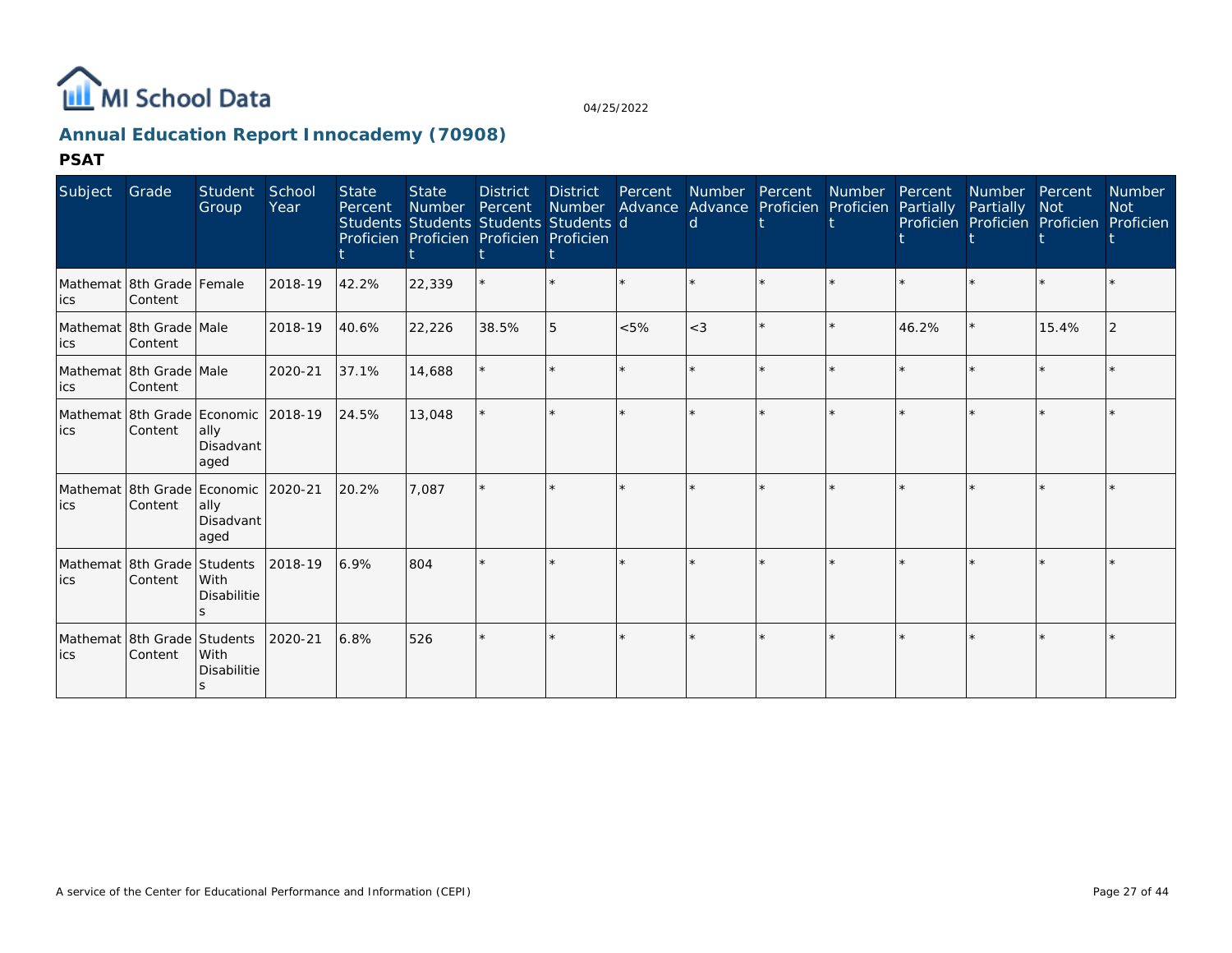

# **Annual Education Report Innocademy (70908)**

#### **SAT**

| Location<br><b>Name</b>                                                                   | School Year | Subject | Student <sup>®</sup><br>Group | Mean SAT<br>Score | Benchmark | Met or<br>Exceeded | % Met or<br>Exceeded | Did Not Meet  % Did Not | Meet | Number<br>Assessed |
|-------------------------------------------------------------------------------------------|-------------|---------|-------------------------------|-------------------|-----------|--------------------|----------------------|-------------------------|------|--------------------|
| $\mathbf{A}$ . $\mathbf{B}$ . $\mathbf{A}$ . $\mathbf{B}$ . $\mathbf{B}$ . $\mathbf{A}$ . |             |         |                               |                   |           |                    |                      |                         |      |                    |

No Data to Display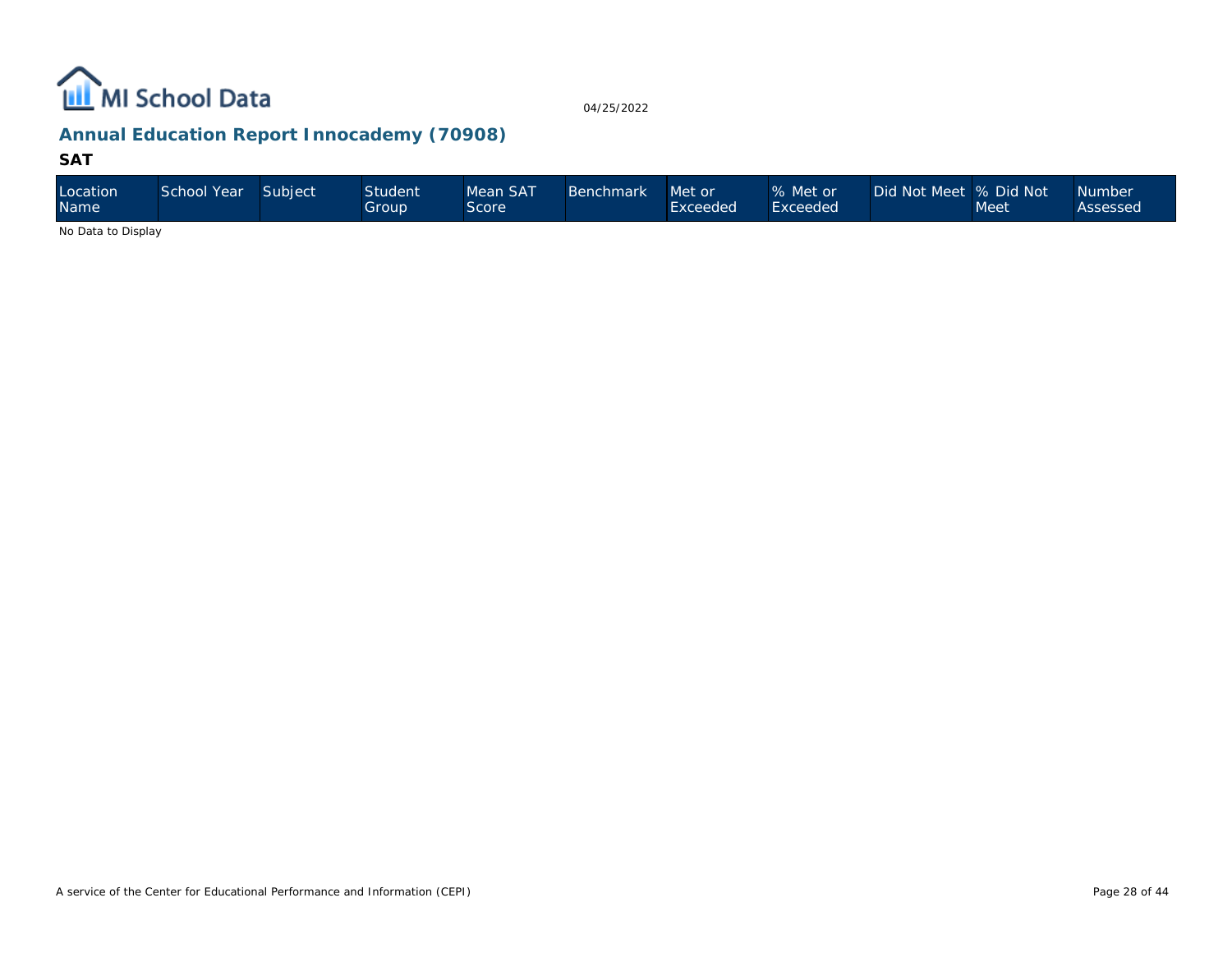

# **Annual Education Report Innocademy (70908)**

#### **MI-Access Participation**

| Subject | Gradel | Student Group | School Year | State Percent<br><b>Students</b><br>Proficient | District Percent<br>Students <sup>1</sup><br>Proficient | Percent<br>Surpassed | <b>Percent Attained Percent</b> | Emerging |
|---------|--------|---------------|-------------|------------------------------------------------|---------------------------------------------------------|----------------------|---------------------------------|----------|
|---------|--------|---------------|-------------|------------------------------------------------|---------------------------------------------------------|----------------------|---------------------------------|----------|

No Data to Display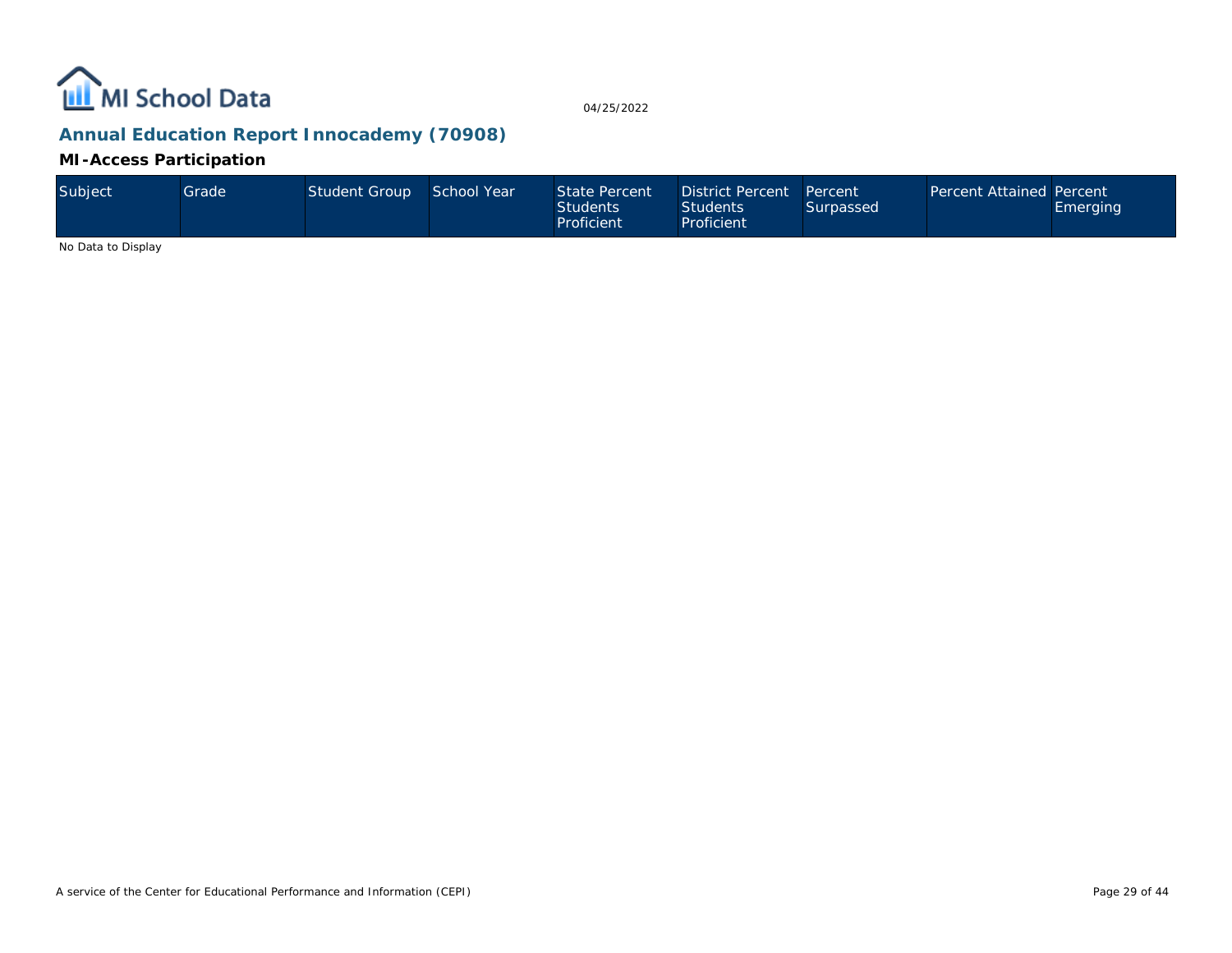

# **Annual Education Report Innocademy (70908)**

| Subject    | Grade                    | Student<br>Group                           | School<br>Year | Number<br>Tested -<br>M-STEP,<br>SAT or MI-<br><b>Access</b> | Number<br>Tested -<br>Any MI-<br>Access | Percent<br>Tested -<br>Any MI-<br>Access | Number<br>Tested -<br>Functional<br>Independe<br>nce | Percent<br>Tested -<br>Functional<br>Independe<br>nce | Number<br>Tested -<br>Supported<br>Independe<br>nce | Percent<br>Tested -<br>Supported<br>Independe n<br>nce | <b>Number</b><br>Tested -<br>Participatio Participatio | Percent<br>Tested -<br>n. |
|------------|--------------------------|--------------------------------------------|----------------|--------------------------------------------------------------|-----------------------------------------|------------------------------------------|------------------------------------------------------|-------------------------------------------------------|-----------------------------------------------------|--------------------------------------------------------|--------------------------------------------------------|---------------------------|
| <b>ELA</b> | All Grades<br>(Combined) | <b>All Students</b>                        | 2020-21        | 134                                                          | $<10$                                   |                                          |                                                      |                                                       |                                                     | ×.                                                     |                                                        | $\star$                   |
| <b>ELA</b> | All Grades<br>(Combined) | Asian                                      | 2020-21        | < 10                                                         |                                         |                                          |                                                      | $\star$                                               | ÷                                                   | $\star$                                                | $\star$                                                | $\star$                   |
| <b>ELA</b> | All Grades<br>(Combined) | <b>Black or</b><br>African<br>American     | 2020-21        | < 10                                                         |                                         |                                          |                                                      |                                                       | ÷                                                   |                                                        |                                                        | $\star$                   |
| ELA        | All Grades<br>(Combined) | Hispanic of<br>Any Race                    | 2020-21        | 30                                                           | $<10$                                   | $\star$                                  |                                                      |                                                       |                                                     |                                                        | $\star$                                                | $\star$                   |
| <b>ELA</b> | All Grades<br>(Combined) | Two or More<br>Races                       | 2020-21        | < 10                                                         |                                         |                                          |                                                      | $\star$                                               | ÷                                                   |                                                        |                                                        | $\star$                   |
| <b>ELA</b> | All Grades<br>(Combined) | White                                      | 2020-21        | 90                                                           | < 10                                    | $\star$                                  |                                                      | $\star$                                               | ÷                                                   | $\star$                                                | $\star$                                                | $\star$                   |
| <b>ELA</b> | All Grades<br>(Combined) | Female                                     | 2020-21        | 65                                                           | < 10                                    |                                          |                                                      |                                                       | ÷                                                   | ×.                                                     |                                                        | $\star$                   |
| <b>ELA</b> | All Grades<br>(Combined) | Male                                       | 2020-21        | 69                                                           | < 10                                    |                                          |                                                      |                                                       |                                                     | sk.                                                    |                                                        | $\star$                   |
| ELA        | All Grades<br>(Combined) | Economicall<br>$\vee$<br>Disadvantag<br>ed | 2020-21        | 56                                                           | < 10                                    |                                          |                                                      |                                                       |                                                     |                                                        |                                                        | $\star$                   |
| ELA        | All Grades<br>(Combined) | Not<br>Economicall<br>Disadvantag<br>ed    | 2020-21        | 78                                                           | < 10                                    |                                          |                                                      |                                                       |                                                     |                                                        |                                                        | $\star$                   |
| <b>ELA</b> | All Grades<br>(Combined) | English<br>Learners                        | 2020-21        | < 10                                                         |                                         |                                          |                                                      |                                                       |                                                     |                                                        |                                                        | $\star$                   |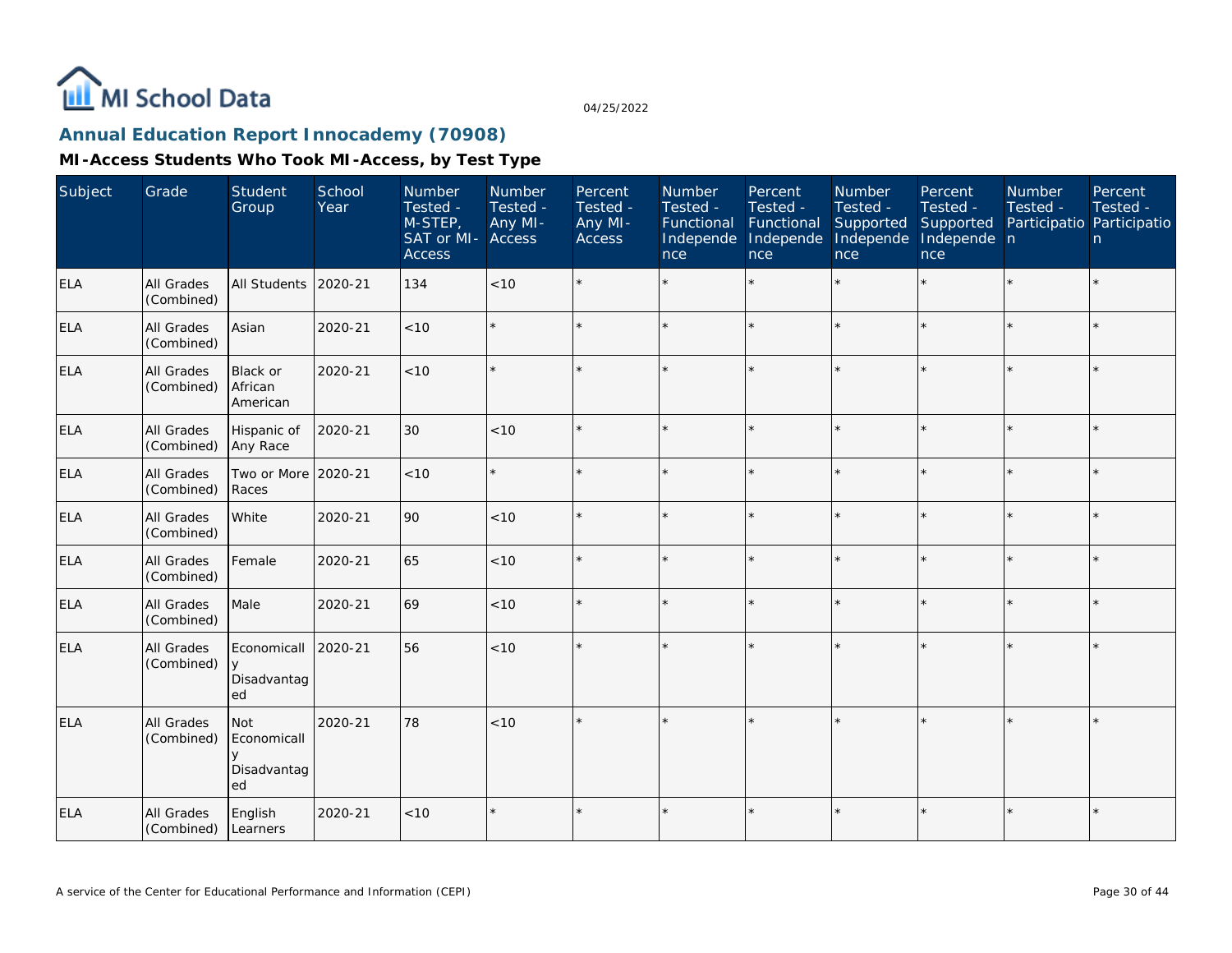

# **Annual Education Report Innocademy (70908)**

| Subject                | Grade                           | Student<br>Group                           | School<br>Year | <b>Number</b><br>Tested -<br>M-STEP,<br>SAT or MI- Access<br><b>Access</b> | <b>Number</b><br>Tested -<br>Any MI- | Percent<br>Tested -<br>Any MI-<br><b>Access</b> | Number<br>Tested -<br>Functional<br>Independe Independe<br>nce | Percent<br>Tested -<br>Functional<br>nce | <b>Number</b><br>Tested -<br>Supported<br>Independe<br>nce | Percent<br>Tested -<br>Supported<br>Independe n<br>nce | <b>Number</b><br>Tested -<br>Participatio Participatio | Percent<br>Tested -<br>n. |
|------------------------|---------------------------------|--------------------------------------------|----------------|----------------------------------------------------------------------------|--------------------------------------|-------------------------------------------------|----------------------------------------------------------------|------------------------------------------|------------------------------------------------------------|--------------------------------------------------------|--------------------------------------------------------|---------------------------|
| <b>ELA</b>             | <b>All Grades</b><br>(Combined) | Not English<br>Learners                    | 2020-21        | 127                                                                        | < 10                                 |                                                 |                                                                | $\star$                                  |                                                            |                                                        |                                                        | $\star$                   |
| <b>ELA</b>             | All Grades<br>(Combined)        | Not Migrant                                | 2020-21        | 134                                                                        | < 10                                 |                                                 |                                                                | $\star$                                  | ÷                                                          |                                                        |                                                        | ¥.                        |
| <b>ELA</b>             | <b>All Grades</b><br>(Combined) | Students<br>With<br><b>Disabilities</b>    | 2020-21        | 17                                                                         | $<10$                                |                                                 |                                                                | $\star$                                  | ÷                                                          |                                                        |                                                        | ¥.                        |
| ELA                    | All Grades<br>(Combined)        | Students<br>Without<br><b>Disabilities</b> | 2020-21        | 117                                                                        | < 10                                 |                                                 |                                                                | $\star$                                  |                                                            |                                                        |                                                        | $\star$                   |
| <b>ELA</b>             | <b>All Grades</b><br>(Combined) | <b>Not</b><br>Homeless                     | 2020-21        | 134                                                                        | < 10                                 |                                                 |                                                                | $\star$                                  |                                                            |                                                        |                                                        | $\star$                   |
| <b>ELA</b>             | All Grades<br>(Combined)        | Not Foster<br>Care                         | 2020-21        | 134                                                                        | < 10                                 | $\star$                                         |                                                                | $\star$                                  |                                                            |                                                        |                                                        | $\star$                   |
| <b>ELA</b>             | All Grades<br>(Combined)        | Not Military<br>Connected                  | 2020-21        | 134                                                                        | < 10                                 |                                                 |                                                                | $\star$                                  |                                                            |                                                        |                                                        | $\star$                   |
| Mathematics All Grades | (Combined)                      | All Students                               | 2020-21        | 134                                                                        | < 10                                 | $\star$                                         |                                                                | $\star$                                  |                                                            |                                                        |                                                        | $\star$                   |
| Mathematics All Grades | (Combined)                      | Asian                                      | 2020-21        | < 10                                                                       |                                      |                                                 |                                                                | $\star$                                  |                                                            |                                                        |                                                        |                           |
| Mathematics All Grades | (Combined)                      | Black or<br>African<br>American            | 2020-21        | $<10$                                                                      |                                      |                                                 |                                                                | $\star$                                  |                                                            |                                                        |                                                        |                           |
| Mathematics All Grades | (Combined)                      | Hispanic of<br>Any Race                    | 2020-21        | 30                                                                         | < 10                                 |                                                 |                                                                | $\star$                                  |                                                            |                                                        |                                                        | $\star$                   |
| Mathematics All Grades | (Combined)                      | Two or More 2020-21<br>Races               |                | $<10$                                                                      | $\star$                              |                                                 |                                                                | $\star$                                  |                                                            |                                                        |                                                        | $\star$                   |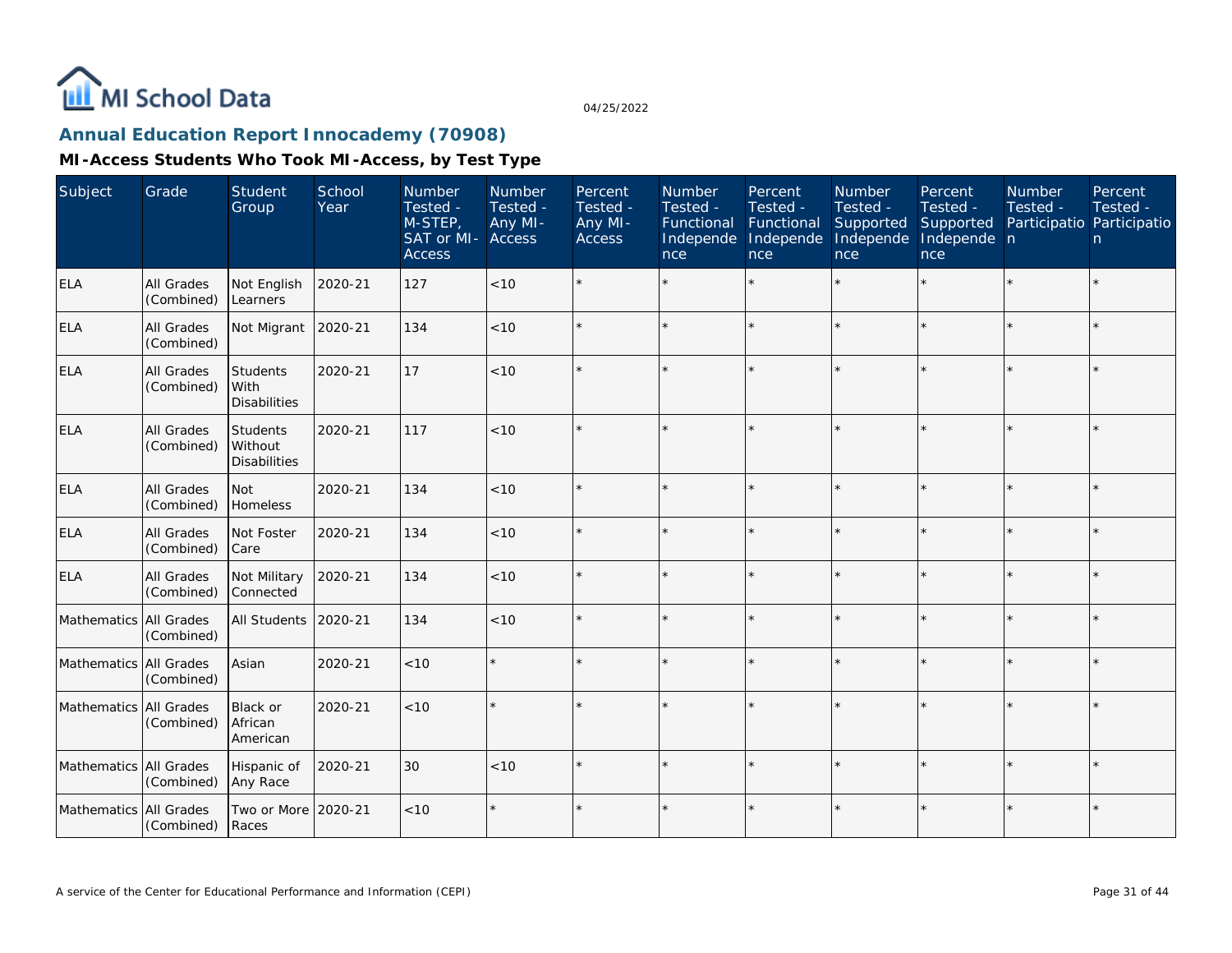

# **Annual Education Report Innocademy (70908)**

| Subject                  | Grade                    | Student<br>Group                           | School<br>Year | <b>Number</b><br>Tested -<br>M-STEP,<br>SAT or MI-<br><b>Access</b> | Number<br>Tested -<br>Any MI-<br>Access | Percent<br>Tested -<br>Any MI-<br>Access | Number<br>Tested -<br>Functional<br>Independe<br>nce | Percent<br>Tested -<br>Functional<br>Independe<br><b>nce</b> | Number<br>Tested -<br>Supported<br>Independe<br>nce | Percent<br>Tested -<br>Supported<br>Independe n<br>nce | <b>Number</b><br>Tested -<br>Participatio Participatio | Percent<br>Tested -<br>n |
|--------------------------|--------------------------|--------------------------------------------|----------------|---------------------------------------------------------------------|-----------------------------------------|------------------------------------------|------------------------------------------------------|--------------------------------------------------------------|-----------------------------------------------------|--------------------------------------------------------|--------------------------------------------------------|--------------------------|
| Mathematics All Grades   | (Combined)               | White                                      | 2020-21        | 90                                                                  | < 10                                    |                                          |                                                      |                                                              |                                                     |                                                        |                                                        | $\star$                  |
| Mathematics   All Grades | (Combined)               | Female                                     | 2020-21        | 65                                                                  | < 10                                    |                                          |                                                      |                                                              |                                                     |                                                        |                                                        | $\star$                  |
| Mathematics All Grades   | (Combined)               | Male                                       | 2020-21        | 69                                                                  | $<10$                                   |                                          |                                                      |                                                              |                                                     |                                                        |                                                        | $\star$                  |
| Mathematics All Grades   | (Combined)               | Economicall<br>Disadvantag<br>ed           | 2020-21        | 56                                                                  | < 10                                    |                                          |                                                      |                                                              |                                                     |                                                        |                                                        | $\star$                  |
| Mathematics              | All Grades<br>(Combined) | Not<br>Economicall<br>Disadvantag<br>ed    | 2020-21        | 78                                                                  | < 10                                    |                                          |                                                      |                                                              |                                                     |                                                        |                                                        | $\star$                  |
| <b>Mathematics</b>       | All Grades<br>(Combined) | English<br>Learners                        | 2020-21        | < 10                                                                |                                         |                                          |                                                      |                                                              |                                                     |                                                        | $\star$                                                | $\star$                  |
| Mathematics All Grades   | (Combined)               | Not English<br>Learners                    | 2020-21        | 127                                                                 | $<10$                                   |                                          |                                                      |                                                              |                                                     |                                                        |                                                        | $\star$                  |
| Mathematics All Grades   | (Combined)               | Not Migrant                                | 2020-21        | 134                                                                 | $<10$                                   |                                          |                                                      |                                                              |                                                     |                                                        |                                                        | $\star$                  |
| Mathematics All Grades   | (Combined)               | Students<br>l With<br><b>Disabilities</b>  | 2020-21        | 17                                                                  | < 10                                    |                                          |                                                      |                                                              |                                                     |                                                        |                                                        | $\star$                  |
| Mathematics All Grades   | (Combined)               | Students<br>Without<br><b>Disabilities</b> | 2020-21        | 117                                                                 | < 10                                    |                                          |                                                      |                                                              |                                                     |                                                        |                                                        | $\star$                  |
| Mathematics All Grades   | (Combined)               | Not<br>Homeless                            | 2020-21        | 134                                                                 | < 10                                    |                                          |                                                      |                                                              |                                                     |                                                        |                                                        | $\star$                  |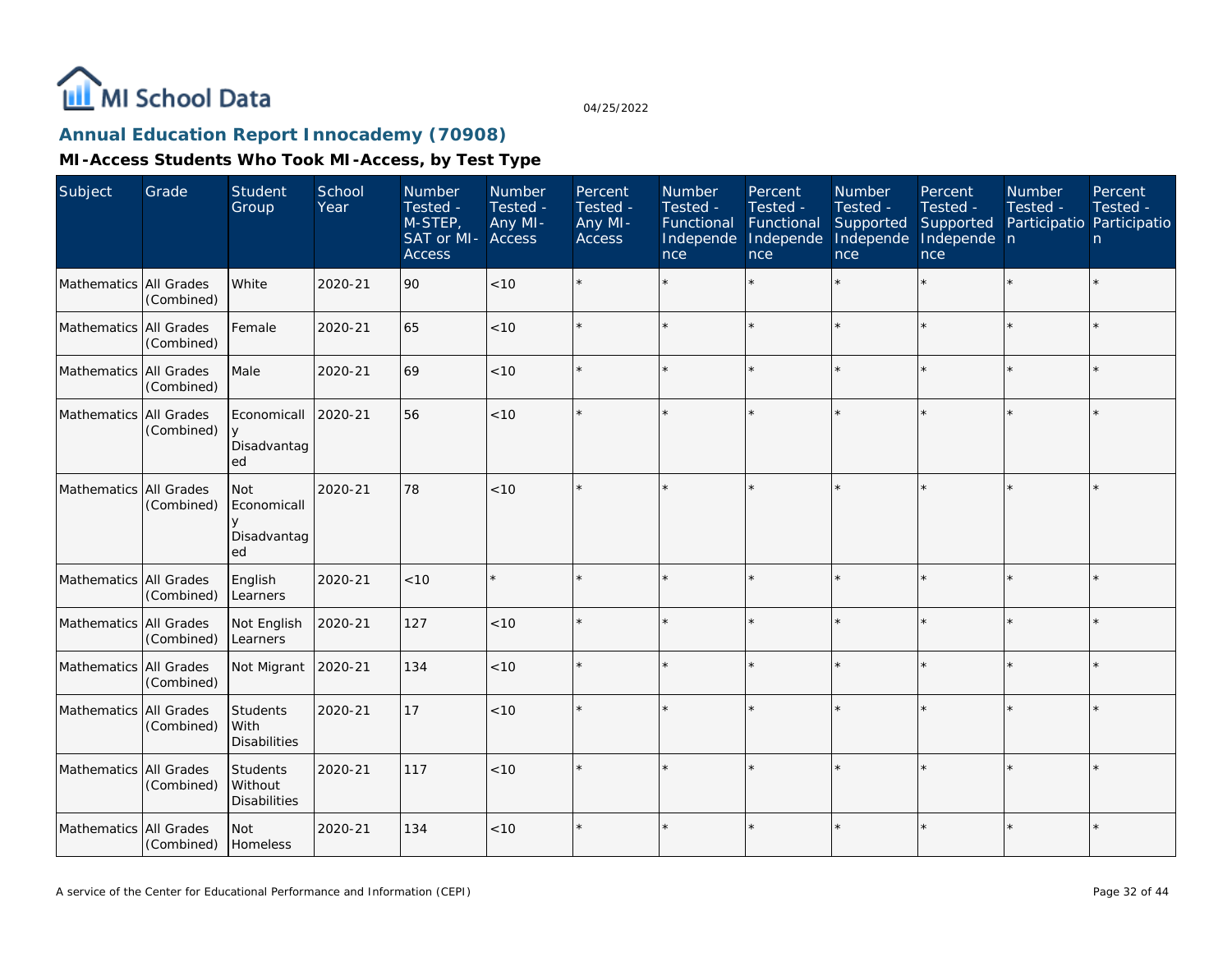

# **Annual Education Report Innocademy (70908)**

| Subject                | Grade                    | <b>Student</b><br>Group                | School<br>Year | Number<br>Tested -<br>M-STEP,<br>SAT or MI- Access<br><b>Access</b> | Number<br>Tested -<br>Any MI- | Percent<br>Tested -<br>Any MI-<br><b>Access</b> | Number<br>Tested -<br>Functional Functional<br>Independe<br>nce | Percent<br>Tested -<br>Independe<br>nce | Number<br>Tested -<br>Supported<br>Independe<br>nce | Percent<br>Tested -<br>Supported<br>Independe n<br>nce | Number<br>Tested - | Percent<br>Tested -<br>Participatio Participatio<br>$\mathsf{n}$ |
|------------------------|--------------------------|----------------------------------------|----------------|---------------------------------------------------------------------|-------------------------------|-------------------------------------------------|-----------------------------------------------------------------|-----------------------------------------|-----------------------------------------------------|--------------------------------------------------------|--------------------|------------------------------------------------------------------|
| Mathematics All Grades | (Combined)               | Not Foster<br>Care                     | 2020-21        | 134                                                                 | < 10                          |                                                 |                                                                 | $\star$                                 | ÷.                                                  | $\star$                                                | $\star$            |                                                                  |
| Mathematics All Grades | (Combined)               | Not Military<br>Connected              | 2020-21        | 134                                                                 | < 10                          |                                                 |                                                                 | $\star$                                 |                                                     | $\star$                                                |                    |                                                                  |
| Science                | All Grades<br>(Combined) | All Students                           | 2020-21        | 42                                                                  | < 10                          |                                                 |                                                                 |                                         |                                                     | $\star$                                                |                    |                                                                  |
| Science                | All Grades<br>(Combined) | Asian                                  | 2020-21        | $<10$                                                               |                               |                                                 | $\star$                                                         | $\star$                                 |                                                     | $\star$                                                | $\star$            |                                                                  |
| Science                | All Grades<br>(Combined) | <b>Black or</b><br>African<br>American | 2020-21        | $<10$                                                               |                               |                                                 |                                                                 | $\star$                                 |                                                     | $\star$                                                | $\star$            |                                                                  |
| Science                | All Grades<br>(Combined) | Hispanic of<br>Any Race                | 2020-21        | $<10$                                                               |                               |                                                 |                                                                 |                                         |                                                     | $\star$                                                |                    |                                                                  |
| Science                | All Grades<br>(Combined) | Two or More<br>Races                   | 2020-21        | < 10                                                                |                               |                                                 |                                                                 | $\ddot{\phantom{0}}$                    |                                                     | $\star$                                                | $\star$            | $\star$                                                          |
| Science                | All Grades<br>(Combined) | White                                  | 2020-21        | 27                                                                  | $<10$                         | $\star$                                         | $\star$                                                         |                                         |                                                     | ÷,                                                     | $\star$            |                                                                  |
| Science                | All Grades<br>(Combined) | Female                                 | 2020-21        | 22                                                                  | < 10                          |                                                 |                                                                 |                                         |                                                     | $\star$                                                |                    |                                                                  |
| Science                | All Grades<br>(Combined) | Male                                   | 2020-21        | 20                                                                  | < 10                          | $\star$                                         |                                                                 | $\star$                                 |                                                     | $\star$                                                | $\star$            |                                                                  |
| Science                | All Grades<br>(Combined) | Economicall<br>Disadvantag<br>ed       | 2020-21        | 16                                                                  | < 10                          |                                                 |                                                                 |                                         |                                                     |                                                        |                    |                                                                  |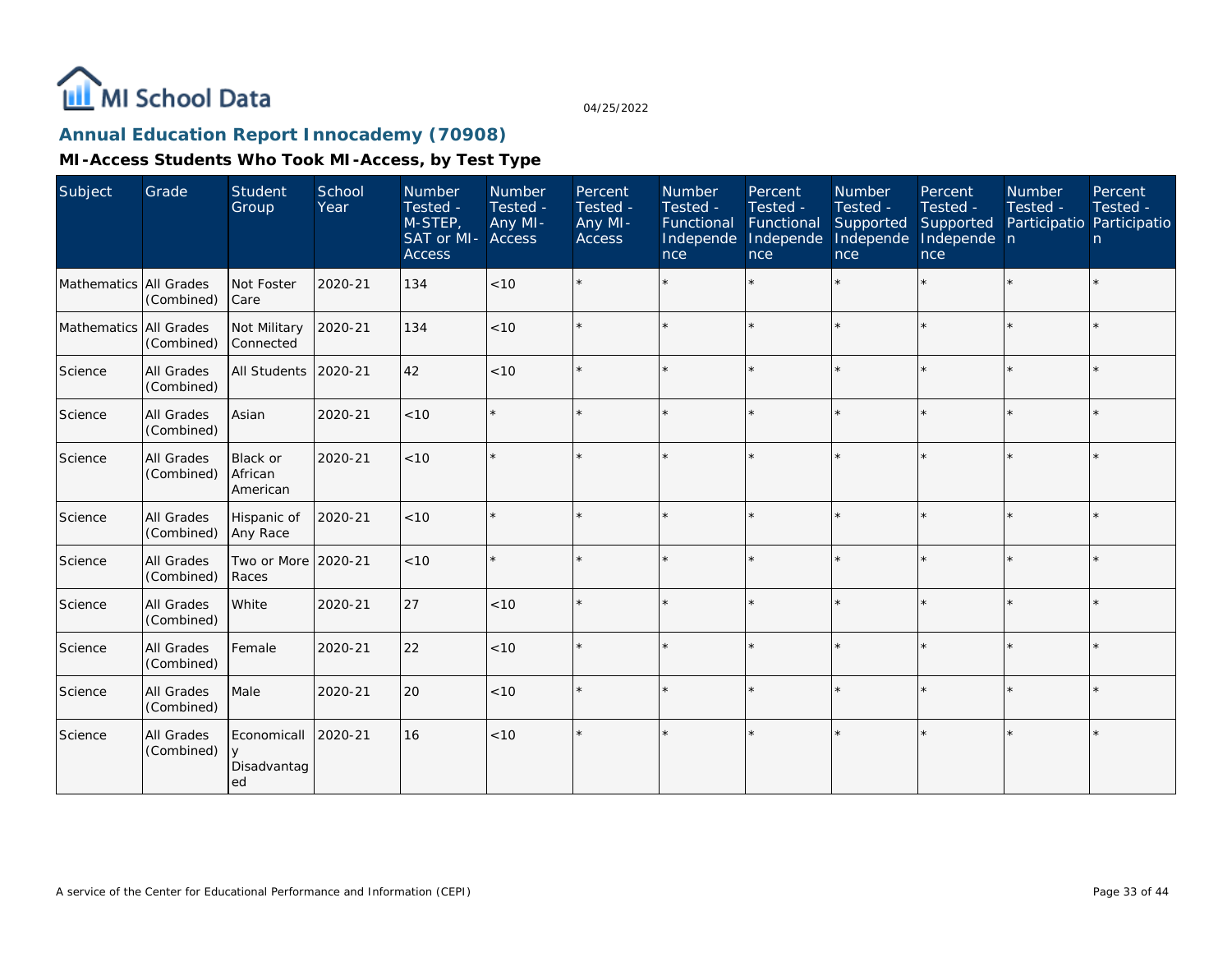

# **Annual Education Report Innocademy (70908)**

| Subject           | Grade                    | Student<br>Group                               | School<br>Year | Number<br>Tested -<br>M-STEP,<br>SAT or MI-<br><b>Access</b> | Number<br>Tested -<br>Any MI-<br>Access | Percent<br>Tested -<br>Any MI-<br><b>Access</b> | Number<br>Tested -<br>Functional<br>Independe<br>nce | Percent<br>Tested -<br>Functional<br>Independe<br>nce | Number<br>Tested -<br>Supported<br>Independe<br>nce | Percent<br>Tested -<br>Supported<br>Independe n<br>nce | Number<br>Tested - | Percent<br>Tested -<br>Participatio Participatio<br>$\mathsf{n}$ |
|-------------------|--------------------------|------------------------------------------------|----------------|--------------------------------------------------------------|-----------------------------------------|-------------------------------------------------|------------------------------------------------------|-------------------------------------------------------|-----------------------------------------------------|--------------------------------------------------------|--------------------|------------------------------------------------------------------|
| Science           | All Grades<br>(Combined) | <b>Not</b><br>Economicall<br>Disadvantag<br>ed | 2020-21        | 26                                                           | < 10                                    |                                                 |                                                      |                                                       |                                                     |                                                        |                    |                                                                  |
| Science           | All Grades<br>(Combined) | English<br>Learners                            | 2020-21        | < 10                                                         | $\star$                                 |                                                 |                                                      |                                                       |                                                     |                                                        |                    |                                                                  |
| Science           | All Grades<br>(Combined) | Not English<br>Learners                        | 2020-21        | 39                                                           | < 10                                    |                                                 |                                                      |                                                       |                                                     |                                                        |                    |                                                                  |
| Science           | All Grades<br>(Combined) | Not Migrant 2020-21                            |                | 42                                                           | < 10                                    |                                                 |                                                      |                                                       |                                                     |                                                        |                    |                                                                  |
| Science           | All Grades<br>(Combined) | Students<br>With<br><b>Disabilities</b>        | 2020-21        | <10                                                          | $\star$                                 |                                                 |                                                      |                                                       |                                                     | $\star$                                                |                    |                                                                  |
| Science           | All Grades<br>(Combined) | Students<br>Without<br><b>Disabilities</b>     | 2020-21        | 36                                                           | < 10                                    |                                                 |                                                      |                                                       |                                                     |                                                        |                    |                                                                  |
| Science           | All Grades<br>(Combined) | <b>Not</b><br>Homeless                         | 2020-21        | 42                                                           | < 10                                    |                                                 |                                                      |                                                       |                                                     | $\star$                                                |                    |                                                                  |
| Science           | All Grades<br>(Combined) | Not Foster<br>Care                             | 2020-21        | 42                                                           | < 10                                    |                                                 |                                                      |                                                       |                                                     |                                                        |                    |                                                                  |
| Science           | All Grades<br>(Combined) | Not Military<br>Connected                      | 2020-21        | 42                                                           | < 10                                    |                                                 |                                                      |                                                       |                                                     | ÷                                                      |                    |                                                                  |
| Social<br>Studies | All Grades<br>(Combined) | All Students                                   | 2020-21        | 42                                                           | $<10$                                   |                                                 |                                                      |                                                       |                                                     |                                                        |                    |                                                                  |
| Social<br>Studies | All Grades<br>(Combined) | Asian                                          | 2020-21        | < 10                                                         | $\star$                                 |                                                 |                                                      |                                                       |                                                     |                                                        |                    |                                                                  |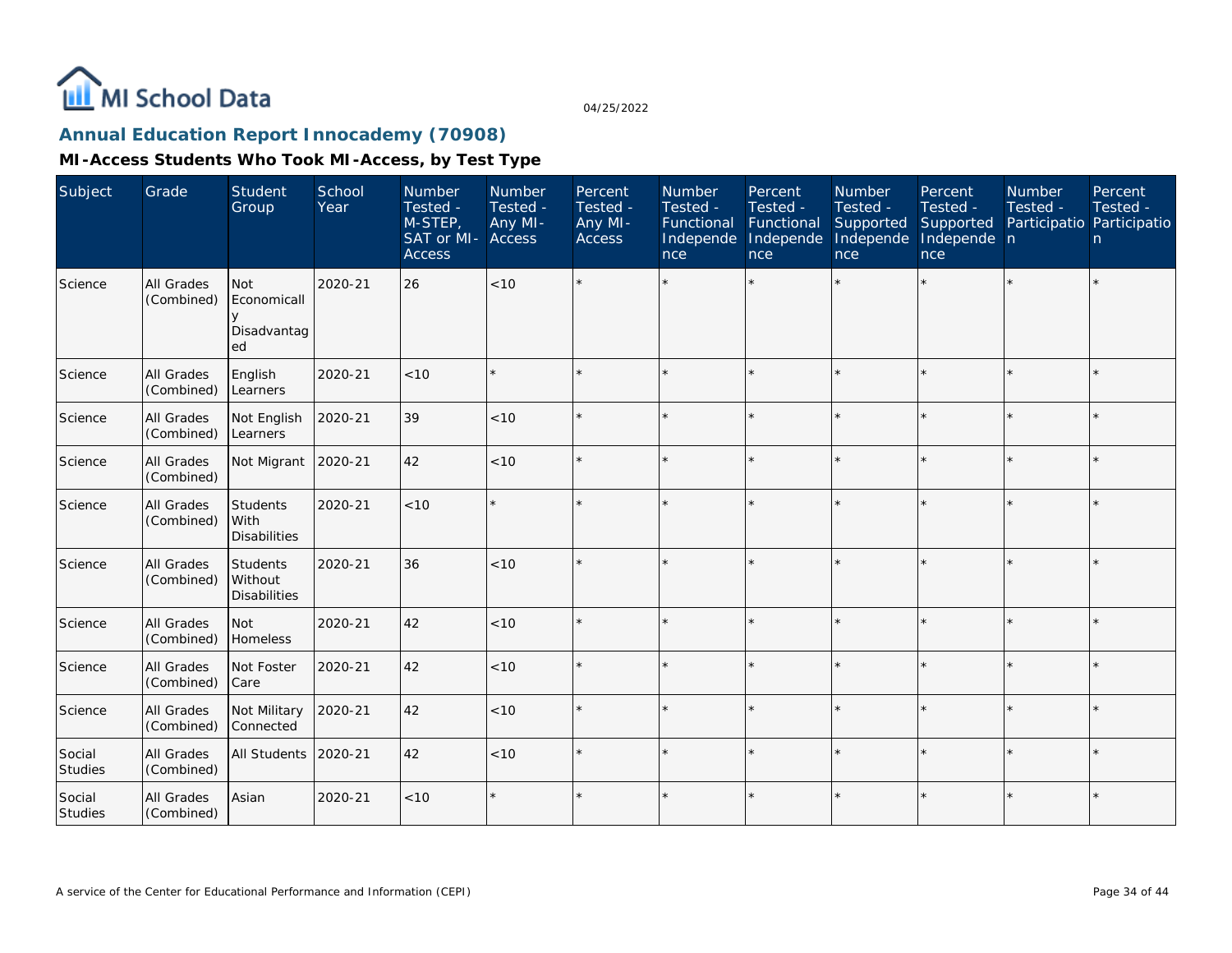

# **Annual Education Report Innocademy (70908)**

| Subject                  | Grade                           | Student<br>Group                               | School<br>Year | Number<br>Tested -<br>M-STEP,<br>SAT or MI-<br><b>Access</b> | Number<br>Tested -<br>Any MI-<br><b>Access</b> | Percent<br>Tested -<br>Any MI-<br><b>Access</b> | Number<br>Tested -<br>Functional<br>Independe<br>nce | Percent<br>Tested -<br>Functional<br>Independe<br>nce | Number<br>Tested -<br>Supported<br>Independe<br>nce | Percent<br>Tested -<br>Supported<br>Independe n<br>nce | <b>Number</b><br>Tested -<br>Participatio Participatio | Percent<br>Tested -<br>n |
|--------------------------|---------------------------------|------------------------------------------------|----------------|--------------------------------------------------------------|------------------------------------------------|-------------------------------------------------|------------------------------------------------------|-------------------------------------------------------|-----------------------------------------------------|--------------------------------------------------------|--------------------------------------------------------|--------------------------|
| Social<br><b>Studies</b> | All Grades<br>(Combined)        | <b>Black or</b><br>African<br>American         | 2020-21        | < 10                                                         | $\star$                                        |                                                 |                                                      |                                                       |                                                     | $\star$                                                |                                                        | $\star$                  |
| Social<br>Studies        | <b>All Grades</b><br>(Combined) | Hispanic of<br>Any Race                        | 2020-21        | < 10                                                         | $\star$                                        |                                                 |                                                      | $\star$                                               |                                                     |                                                        |                                                        | $\star$                  |
| Social<br>Studies        | All Grades<br>(Combined)        | Two or More 2020-21<br>Races                   |                | < 10                                                         | $\star$                                        |                                                 |                                                      | $\star$                                               |                                                     |                                                        |                                                        | $\star$                  |
| Social<br>Studies        | All Grades<br>(Combined)        | White                                          | 2020-21        | 27                                                           | < 10                                           |                                                 |                                                      | $\star$                                               |                                                     | $\star$                                                | $\star$                                                | $\star$                  |
| Social<br>Studies        | All Grades<br>(Combined)        | Female                                         | 2020-21        | 22                                                           | < 10                                           |                                                 |                                                      | $\star$                                               | ÷                                                   | $\star$                                                | $\star$                                                | $\star$                  |
| Social<br><b>Studies</b> | All Grades<br>(Combined)        | Male                                           | 2020-21        | 20                                                           | $<10$                                          |                                                 |                                                      | $\star$                                               |                                                     | $\star$                                                |                                                        | $\star$                  |
| Social<br>Studies        | All Grades<br>(Combined)        | Economicall<br>$\vee$<br>Disadvantag<br>ed     | 2020-21        | 16                                                           | < 10                                           |                                                 |                                                      | $\star$                                               |                                                     |                                                        |                                                        | $\star$                  |
| Social<br>Studies        | All Grades<br>(Combined)        | <b>Not</b><br>Economicall<br>Disadvantag<br>ed | 2020-21        | 26                                                           | < 10                                           |                                                 |                                                      |                                                       |                                                     |                                                        |                                                        | $\star$                  |
| Social<br>Studies        | All Grades<br>(Combined)        | English<br>Learners                            | 2020-21        | $<10$                                                        | $\star$                                        |                                                 |                                                      | $\star$                                               | ÷                                                   | $\star$                                                | $\star$                                                | $\star$                  |
| Social<br>Studies        | All Grades<br>(Combined)        | Not English<br>Learners                        | 2020-21        | 39                                                           | < 10                                           |                                                 |                                                      |                                                       |                                                     | $\star$                                                |                                                        | $\star$                  |
| Social<br>Studies        | All Grades<br>(Combined)        | Not Migrant                                    | 2020-21        | 42                                                           | < 10                                           |                                                 |                                                      | $\star$                                               |                                                     | $\star$                                                |                                                        | $\star$                  |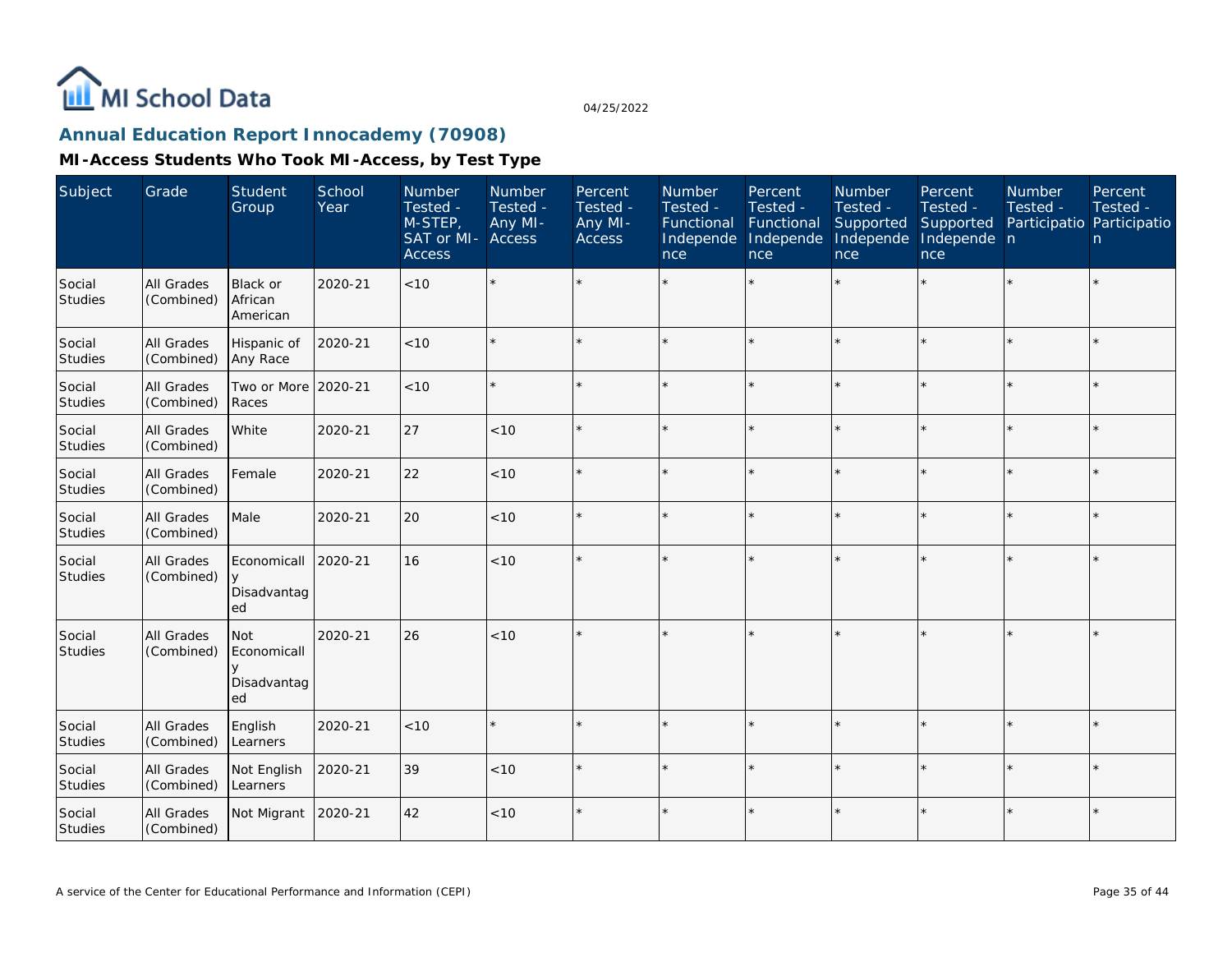

# **Annual Education Report Innocademy (70908)**

| Subject                  | Grade                           | <b>Student</b><br>Group                           | School<br>Year | <b>Number</b><br>Tested -<br>M-STEP,<br>SAT or MI- Access<br><b>Access</b> | <b>Number</b><br>Tested -<br>Any MI- | Percent<br>Tested -<br>Any MI-<br><b>Access</b> | <b>Number</b><br>Tested -<br>Functional<br>Independe<br>nce | Percent<br>Tested -<br>Functional<br>Independe<br>nce | <b>Number</b><br>Tested -<br>Supported<br>Independe<br>nce | Percent<br>Tested -<br>Supported<br>Independe n<br>nce | <b>Number</b><br>Tested -<br>Participatio Participatio | Percent,<br>Tested -<br>n |
|--------------------------|---------------------------------|---------------------------------------------------|----------------|----------------------------------------------------------------------------|--------------------------------------|-------------------------------------------------|-------------------------------------------------------------|-------------------------------------------------------|------------------------------------------------------------|--------------------------------------------------------|--------------------------------------------------------|---------------------------|
| Social<br><b>Studies</b> | All Grades<br>(Combined)        | <b>Students</b><br>With<br><b>Disabilities</b>    | 2020-21        | <10                                                                        |                                      |                                                 |                                                             |                                                       |                                                            |                                                        |                                                        |                           |
| Social<br><b>Studies</b> | All Grades<br>(Combined)        | <b>Students</b><br>Without<br><b>Disabilities</b> | 2020-21        | 36                                                                         | $ $ < 10                             |                                                 |                                                             | $\star$                                               |                                                            |                                                        |                                                        |                           |
| Social<br><b>Studies</b> | All Grades<br>(Combined)        | <b>Not</b><br><b>Homeless</b>                     | 2020-21        | 42                                                                         | $ $ < 10                             | ÷                                               |                                                             | $\star$                                               |                                                            |                                                        |                                                        |                           |
| Social<br>Studies        | <b>All Grades</b><br>(Combined) | Not Foster<br> Care                               | 2020-21        | 42                                                                         | $ $ < 10                             | $\star$                                         |                                                             | $\star$                                               |                                                            |                                                        |                                                        |                           |
| Social<br><b>Studies</b> | All Grades<br>(Combined)        | Not Military<br> Connected                        | 2020-21        | 42                                                                         | $ $ < 10                             |                                                 |                                                             | $\star$                                               |                                                            |                                                        |                                                        |                           |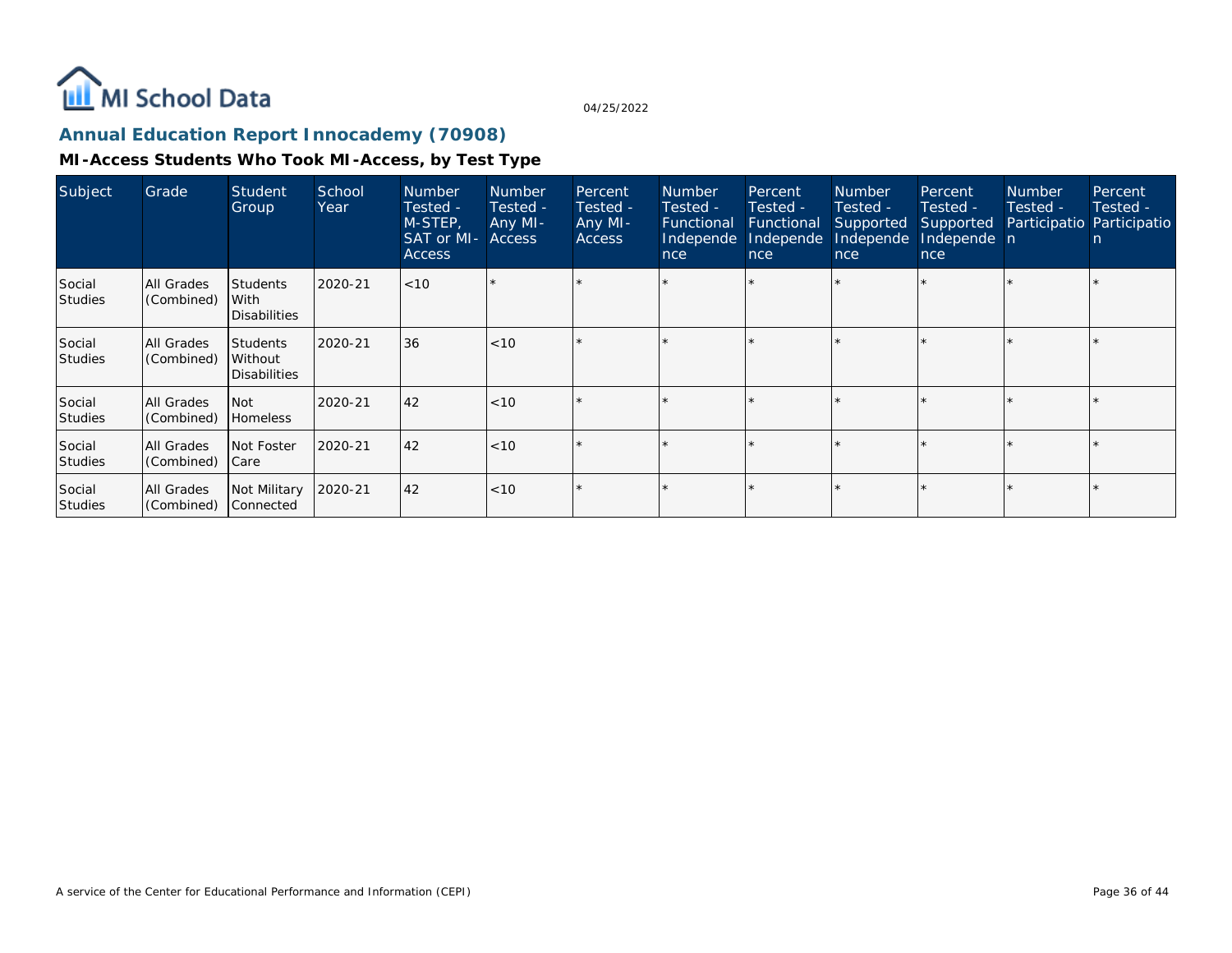

**Annual Education Report Innocademy (70908)**

**High School Graduation: Four-Year Adjusted Cohort Rate**

| Student Group | Baseline Data | Most Recent<br><b>Results</b> | Interim Objective Interim Objective Long-Term Target |  |
|---------------|---------------|-------------------------------|------------------------------------------------------|--|
|               |               |                               |                                                      |  |

No Data to Display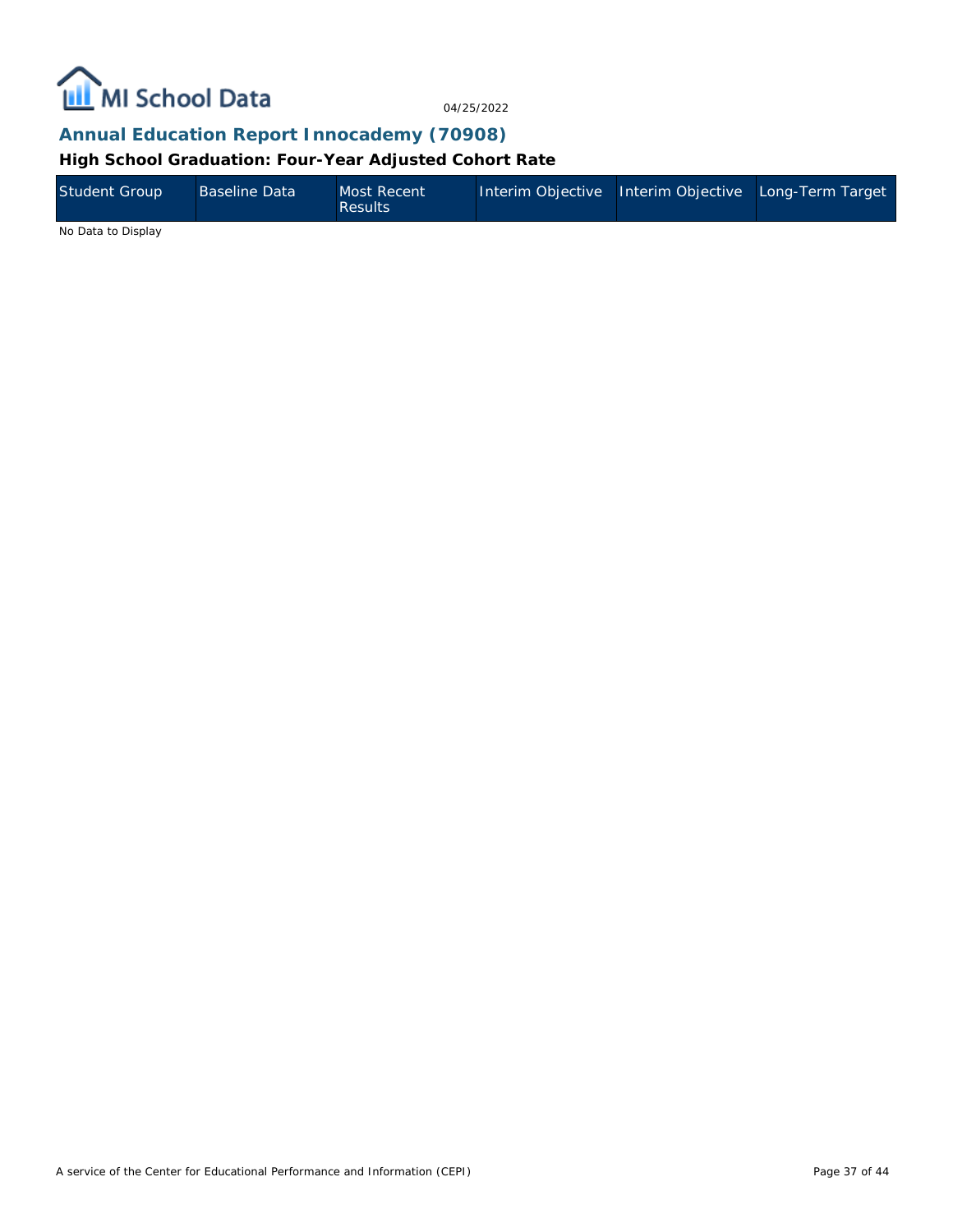

### **Annual Education Report Innocademy (70908)**

#### **Accountability Details Attendance Data**

| <b>Student Group</b> | Statewide | <b>District</b> |
|----------------------|-----------|-----------------|
| All Students         | 80.07%    | IN/A            |

*\* All data based on students enrolled for a full academic year.*

*\*\* More information regarding the Michigan School Index System can be found at the following link:*

#### **Inexperienced Teachers**

|                       | Total Number Number<br>of Staffing<br>Group | Inexperience<br>'dl | Percent<br>Inexperience | Count High-<br>Poverty<br><b>Schools</b> | Percent High- Count Low-<br>Poverty<br><b>Schools</b> | Poverty<br><b>Schools</b> | Percent Low-<br>Poverty<br><b>Schools</b> |
|-----------------------|---------------------------------------------|---------------------|-------------------------|------------------------------------------|-------------------------------------------------------|---------------------------|-------------------------------------------|
| Innocademy<br>(70908) | 24.29                                       | 10.14               | 41.8%                   | N/A                                      | N/A                                                   | IN/A                      | IN/A                                      |
| Innocademy<br>(01251) | 24.29                                       | 10.14               | 41.8%                   | N/A                                      | N/A                                                   | IN/A                      | IN/A                                      |

#### **Inexperienced Principals and Other School Leaders**

|                       | <b>Total Number Number</b><br>of Staffing<br>Group | Inexperience<br>d | Percent<br>Inexperience | Count High-<br>Poverty<br><b>Schools</b> | Percent High- Count Low-<br>Poverty<br><b>Schools</b> | Poverty<br><b>Schools</b> | <b>Percent Low-</b><br>Poverty<br><b>Schools</b> |
|-----------------------|----------------------------------------------------|-------------------|-------------------------|------------------------------------------|-------------------------------------------------------|---------------------------|--------------------------------------------------|
| Innocademy<br>(70908) | 2.00                                               | 0.70              | 35.0%                   | IN/A                                     | N/A                                                   | N/A                       | IN/A                                             |
| Innocademy<br>(01251) | 1.20                                               | 0.70              | 58.3%                   | N/A                                      | N/A                                                   | N/A                       | N/A                                              |

#### **Teacher Emergency or Provisional Credentials**

|                       | of Teachers | Total Number Number with   Percent with<br>Provisional<br><b>Credentials</b> | Emergency or Emergency or Poverty<br>Provisional<br><b>Credentials</b> | Count High-<br>Schools | Percent High-<br>Poverty<br><b>Schools</b> | Count Low-<br>Poverty<br>Schools | Percent Low-<br>Poverty<br><b>Schools</b> |
|-----------------------|-------------|------------------------------------------------------------------------------|------------------------------------------------------------------------|------------------------|--------------------------------------------|----------------------------------|-------------------------------------------|
| Innocademy<br>(70908) | 24.29       | 1.14                                                                         | 4.7%                                                                   | N/A                    | N/A                                        | N/A                              | IN/A                                      |
| Innocademy<br>(01251) | 24.29       | 1.14                                                                         | 4.7%                                                                   | N/A                    | N/A                                        | N/A                              | IN/A                                      |

#### **Out-of-Field Teachers**

|                       | Total Number Number of<br>of Teachers | Out-of-Field<br><b>Teachers</b> | Percent of<br>Out-of-Field<br><b>Teachers</b> | Count High-<br>Poverty<br>Schools | Percent High- Count Low-<br>Poverty<br><b>Schools</b> | Poverty<br><b>Schools</b> | <b>Percent Low-</b><br>Poverty<br><b>Schools</b> |
|-----------------------|---------------------------------------|---------------------------------|-----------------------------------------------|-----------------------------------|-------------------------------------------------------|---------------------------|--------------------------------------------------|
| Innocademy<br>(70908) | 24.29                                 | 4.64                            | 19.1%                                         | IN/A                              | N/A                                                   | N/A                       | N/A                                              |
| Innocademy<br>(01251) | 24.29                                 | 4.64                            | 19.1%                                         | IN/A                              | N/A                                                   | N/A                       | IN/A                                             |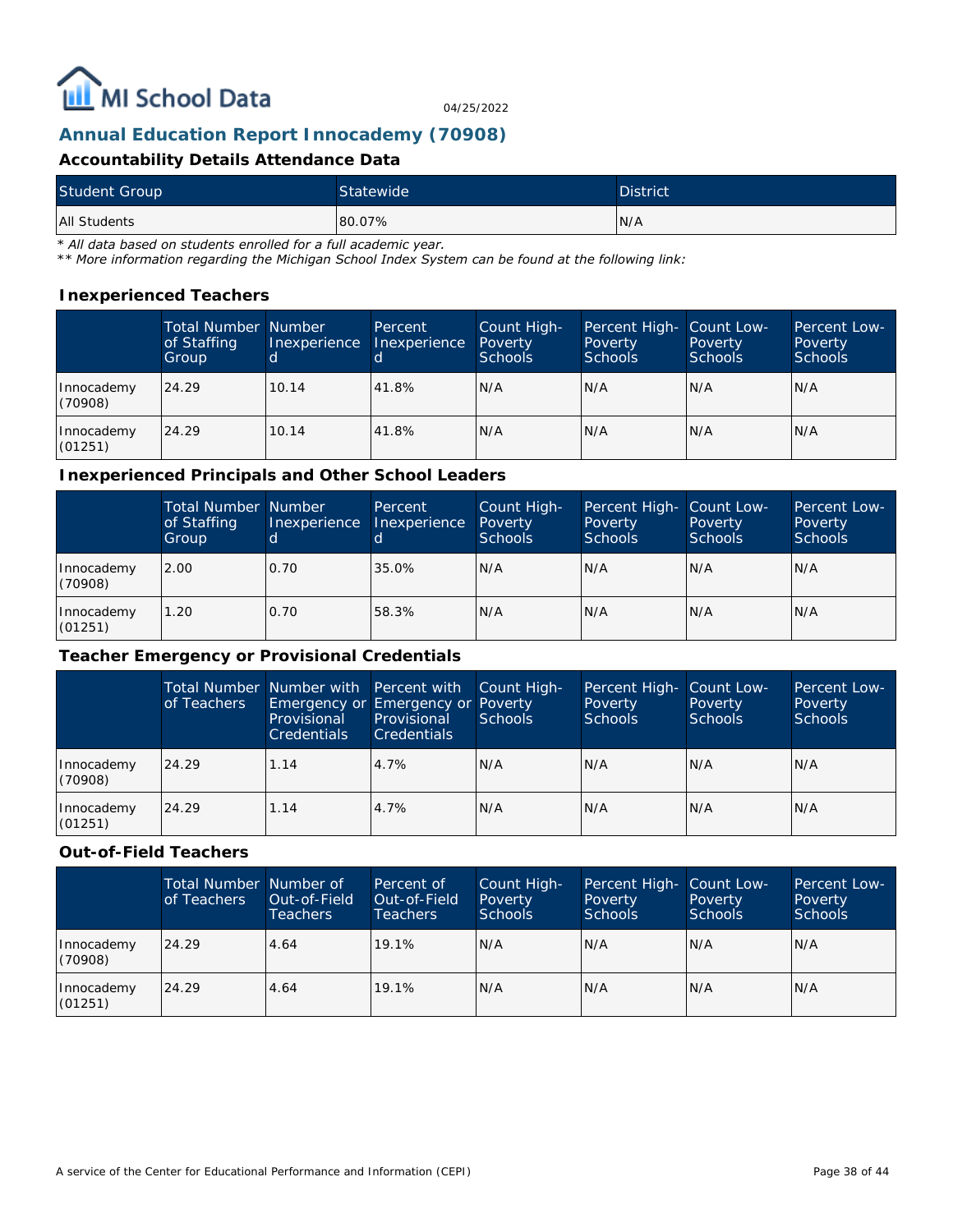

# **Annual Education Report Innocademy (70908)**

#### **NAEP Grade 4 Math**

|                                                 | Percent of<br><b>Students</b> | Percent below<br><b>Basic</b> | Percent Basic | Percent Proficient Percent Advanced |                |
|-------------------------------------------------|-------------------------------|-------------------------------|---------------|-------------------------------------|----------------|
| <b>All Students</b>                             | 100                           | 24                            | 41            | 29                                  | $\overline{7}$ |
| Male                                            | 51                            | 22                            | 40            | 30                                  | 8              |
| Female                                          | 49                            | 25                            | 42            | 28                                  | 5              |
| Eligible                                        | 51                            | 36                            | 44            | 18                                  | $\overline{2}$ |
| Not Eligible                                    | 49                            | 12                            | 37            | 40                                  | 11             |
| Info not available                              | $\ddagger$                    | $\ddagger$                    | $\ddagger$    | $\ddagger$                          | $\ddagger$     |
| White                                           | 65                            | 15                            | 41            | 36                                  | 8              |
| Black or African<br>American                    | 17                            | 51                            | 39            | 9                                   | 1              |
| Hispanic                                        | 9                             | 34                            | 45            | 17                                  | $\overline{4}$ |
| Asian                                           | 3                             | 9                             | 32            | 37                                  | 22             |
| American Indian or<br>Alaska Native             | $\ddagger$                    | $\ddagger$                    | $\ddagger$    | $\ddagger$                          | $\ddagger$     |
| Native Hawaiian or<br>Other Pacific<br>Islander | $\ddagger$                    | $\ddagger$                    | $\ddagger$    | $\ddagger$                          | $\ddagger$     |
| Two or More Races                               | 5                             | 29                            | 42            | 22                                  | $\overline{7}$ |
| Students With<br><b>Disabilities</b>            | 11                            | 60                            | 29            | 10                                  |                |
| Students Without<br><b>Disabilities</b>         | 89                            | 19                            | 42            | 31                                  | $\overline{7}$ |
| English Language<br>Learners                    | 10                            | 37                            | 46            | 14                                  | $\overline{2}$ |
| Not English<br>Language Learners                | 90                            | 22                            | 40            | 31                                  | 7              |

*‡ Reporting Standards not met. Note: Observed differences are not necessarily statistically significant. Detail may not sum to total because of rounding. SOURCE: U.S. Department of Education. Institute for Education Sciences. National Center for Education Statistics. National Assessment of Educational Progress (NAEP) 2019 Mathematics Achievement.*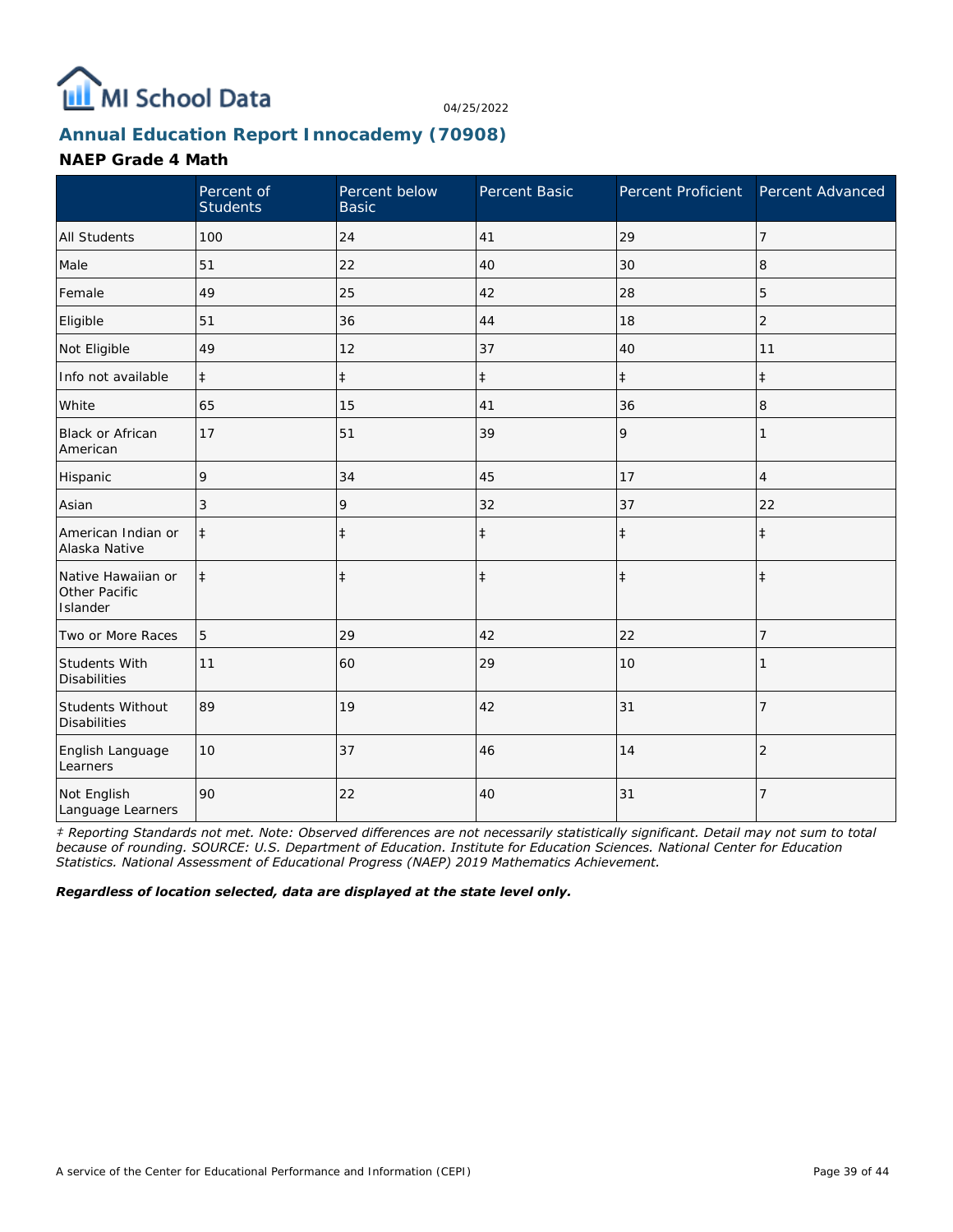

# **Annual Education Report Innocademy (70908)**

#### **NAEP Grade 8 Math**

|                                                 | Percent of<br><b>Students</b> | Percent below<br><b>Basic</b> | Percent Basic | Percent Proficient Percent Advanced |                |
|-------------------------------------------------|-------------------------------|-------------------------------|---------------|-------------------------------------|----------------|
| <b>All Students</b>                             | 32                            | 68                            | 31            | 9                                   |                |
| Male                                            | 51                            | 33                            | 67            | 31                                  | 10             |
| Female                                          | 49                            | 31                            | 69            | 31                                  | 7              |
| Eligible                                        | $\overline{4}$                | 48                            | 52            | 16                                  | 3              |
| Not Eligible                                    | 55                            | 19                            | 81            | 43                                  | 13             |
| Info not available                              | $\ddagger$                    | $\ddagger$                    | $\ddagger$    | $\ddagger$                          | $\ddagger$     |
| White                                           | 70                            | 25                            | 75            | 37                                  | 11             |
| <b>Black or African</b><br>American             | 15                            | 64                            | 36            | 9                                   | 1              |
| Hispanic                                        | 8                             | 41                            | 59            | 16                                  | $\overline{c}$ |
| Asian                                           | 3                             | 14                            | 86            | 52                                  | 21             |
| American Indian or<br>Alaska Native             | $\ddagger$                    | $\ddagger$                    | $\ddagger$    | $\ddagger$                          | $\ddagger$     |
| Native Hawaiian or<br>Other Pacific<br>Islander | $\ddagger$                    | $\ddagger$                    | $\ddagger$    | $\ddagger$                          | $\ddagger$     |
| Two or More Races                               | $\overline{4}$                | 39                            | 61            | 24                                  | $\overline{4}$ |
| Students With<br><b>Disabilities</b>            | 10                            | 75                            | 25            | 5                                   | $\Omega$       |
| Students Without<br><b>Disabilities</b>         | 90                            | 27                            | 73            | 34                                  | 9              |
| English Language<br>Learners                    | 6                             | 60                            | 40            | 8                                   |                |
| Not English<br>Language Learners                | 94                            | 30                            | 70            | 32                                  | 9              |

*‡ Reporting Standards not met. NOTE: Observed differences are not necessarily statistically significant. Detail may not sum to total because of rounding. SOURCE: U.S. Department of Education. Institute for Education Sciences. National Center for Education Statistics. National Assessment of Educational Progress (NAEP) 2019 Mathematics Achievement.*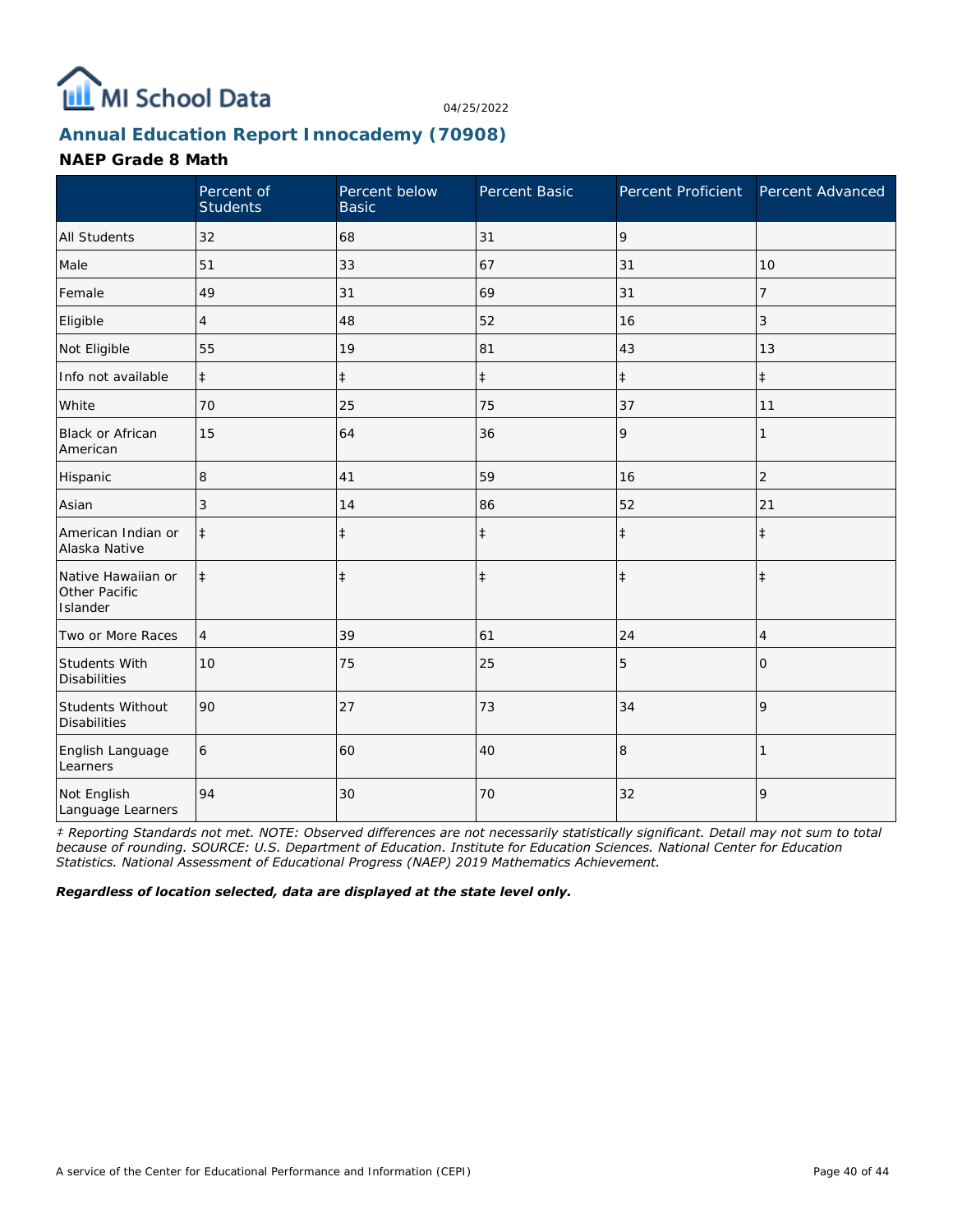

# **Annual Education Report Innocademy (70908)**

#### **NAEP Grade 4 Reading**

|                                                 | Percent of<br><b>Students</b> | Percent below<br><b>Basic</b> | Percent Basic | Percent Proficient | Percent Advanced |
|-------------------------------------------------|-------------------------------|-------------------------------|---------------|--------------------|------------------|
| <b>All Students</b>                             | 100                           | 36                            | 64            | 32                 | $\overline{7}$   |
| Male                                            | 51                            | 40                            | 60            | 28                 | 6                |
| Female                                          | 49                            | 32                            | 68            | 36                 | 9                |
| Eligible                                        | 53                            | 49                            | 51            | 20                 | 3                |
| Not Eligible                                    | 47                            | 21                            | 79            | 45                 | 13               |
| Info not available                              | $\ddagger$                    | $\ddagger$                    | $\ddagger$    | $\ddagger$         | $\ddagger$       |
| White                                           | 65                            | 29                            | 71            | 37                 | 9                |
| Black or African<br>American                    | 18                            | 58                            | 42            | 15                 | $\overline{2}$   |
| Hispanic                                        | 9                             | 50                            | 50            | 18                 | $\overline{c}$   |
| Asian                                           | 3                             | 18                            | 82            | 44                 | 15               |
| American Indian or<br>Alaska Native             | $\ddagger$                    | $\ddagger$                    | $\ddagger$    | $\ddagger$         | $\ddagger$       |
| Native Hawaiian or<br>Other Pacific<br>Islander | $\ddagger$                    | $\ddagger$                    | $\ddagger$    | $\ddagger$         | $\ddagger$       |
| Two or More Races                               | 5                             | 33                            | 67            | 35                 | 8                |
| Students With<br><b>Disabilities</b>            | 10                            | 74                            | 26            | 10                 |                  |
| Students Without<br><b>Disabilities</b>         | 90                            | 31                            | 69            | 34                 | 8                |
| English Language<br>Learner                     | 11                            | 57                            | 43            | 14                 | 3                |
| Not English<br>Language Learner                 | 89                            | 33                            | 67            | 34                 | 8                |

*# Rounds to zero*

*‡ Reporting Standards not met. NOTE: Observed differences are not necessarily statistically significant. Detail may not sum to total because of rounding. SOURCE: U.S. Department of Education, Institute of Education Sciences, National Center for Education Statistics, National Assessment of Educational Progress (NAEP), 2019 Reading Assessment.*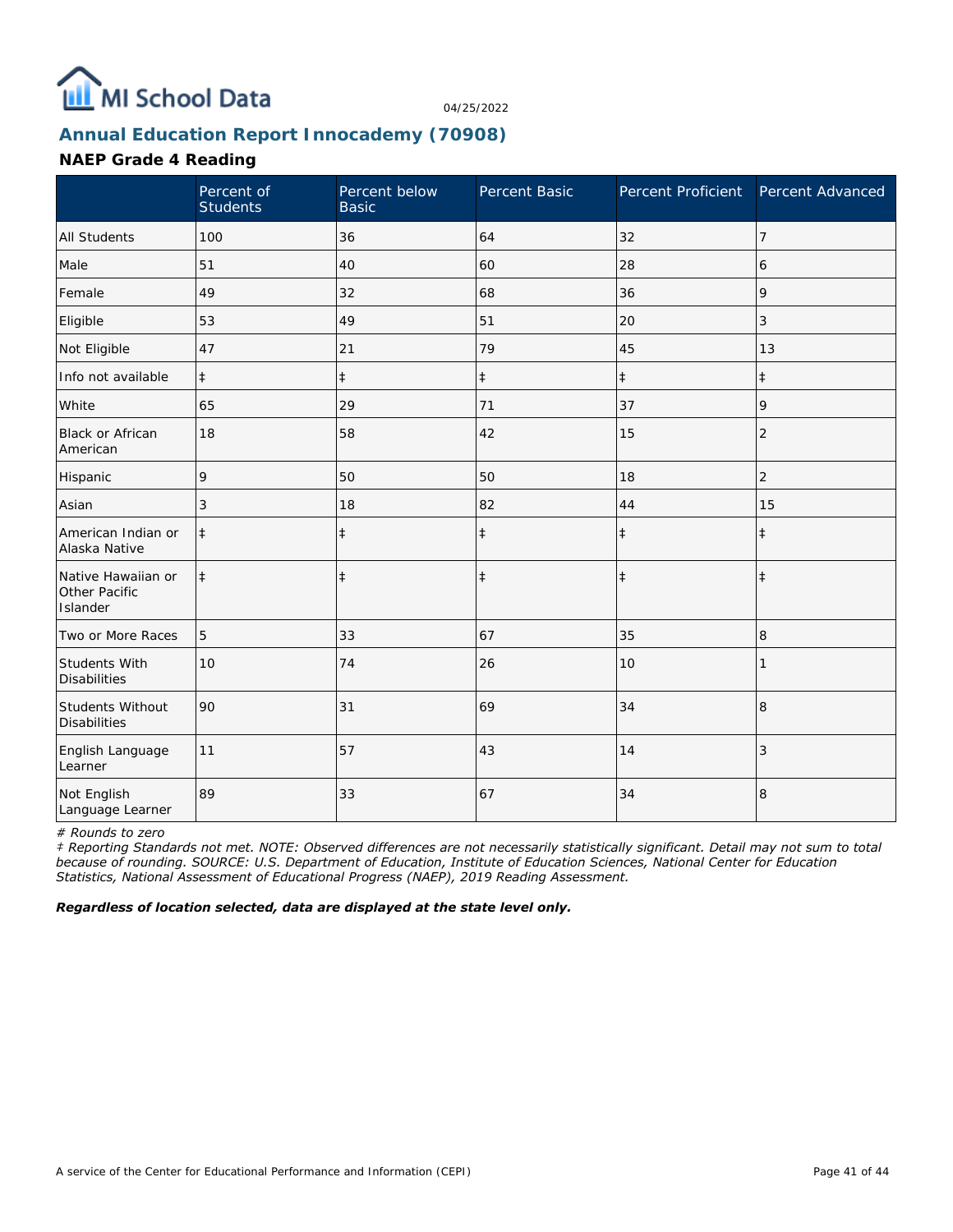

# **Annual Education Report Innocademy (70908)**

#### **NAEP Grade 8 Reading**

|                                                 | Percent of<br><b>Students</b> | Percent below<br><b>Basic</b> | Percent Basic | Percent Proficient | Percent Advanced |
|-------------------------------------------------|-------------------------------|-------------------------------|---------------|--------------------|------------------|
| <b>All Students</b>                             | 100                           | 27                            | 73            | 31                 | 3                |
| Male                                            | 51                            | 32                            | 68            | 26                 | $\overline{2}$   |
| Female                                          | 49                            | 21                            | 79            | 37                 | 3                |
| Eligible                                        | 47                            | 39                            | 61            | 19                 |                  |
| Not Eligible                                    | 52                            | 15                            | 85            | 43                 | $\overline{4}$   |
| Info not available                              | $\ddagger$                    | $\ddagger$                    | $\ddagger$    | $\ddagger$         | $\pm$            |
| White                                           | 70                            | 22                            | 78            | 35                 | 3                |
| <b>Black or Afican</b><br>American              | 15                            | 48                            | 52            | 12                 | $\circ$          |
| Hispanic                                        | 8                             | 36                            | 64            | 22                 | 1                |
| Asian                                           | 3                             | 14                            | 86            | 56                 | 6                |
| American Indian or<br>Alaska Native             | $\ddagger$                    | $\ddagger$                    | $\ddagger$    | $\ddagger$         | $\ddagger$       |
| Native Hawaiian or<br>Other Pacific<br>Islander | $\ddagger$                    | $\ddagger$                    | $\ddagger$    | $\ddagger$         | $\ddagger$       |
| Two or More Races                               | $\overline{4}$                | 23                            | 77            | 40                 | 5                |
| Students With<br><b>Disabilities</b>            | 11                            | 71                            | 29            | 5                  | $\Omega$         |
| Students Without<br><b>Disabilities</b>         | 89                            | 21                            | 79            | 35                 | 3                |
| English Language<br>Learner                     | 6                             | 57                            | 43            | 6                  | $\overline{O}$   |
| Not English<br>Language Learner                 | 94                            | 25                            | 75            | 33                 | 3                |

*# Rounds to zero*

*‡ Reporting Standards not met. NOTE: Observed differences are not necessarily statistically significant. Detail may not sum to total because of rounding. SOURCE: U.S. Department of Education, Institute of Education Sciences, National Center for Education Statistics, National Assessment of Educational Progress (NAEP), 2019 Reading Assessment.*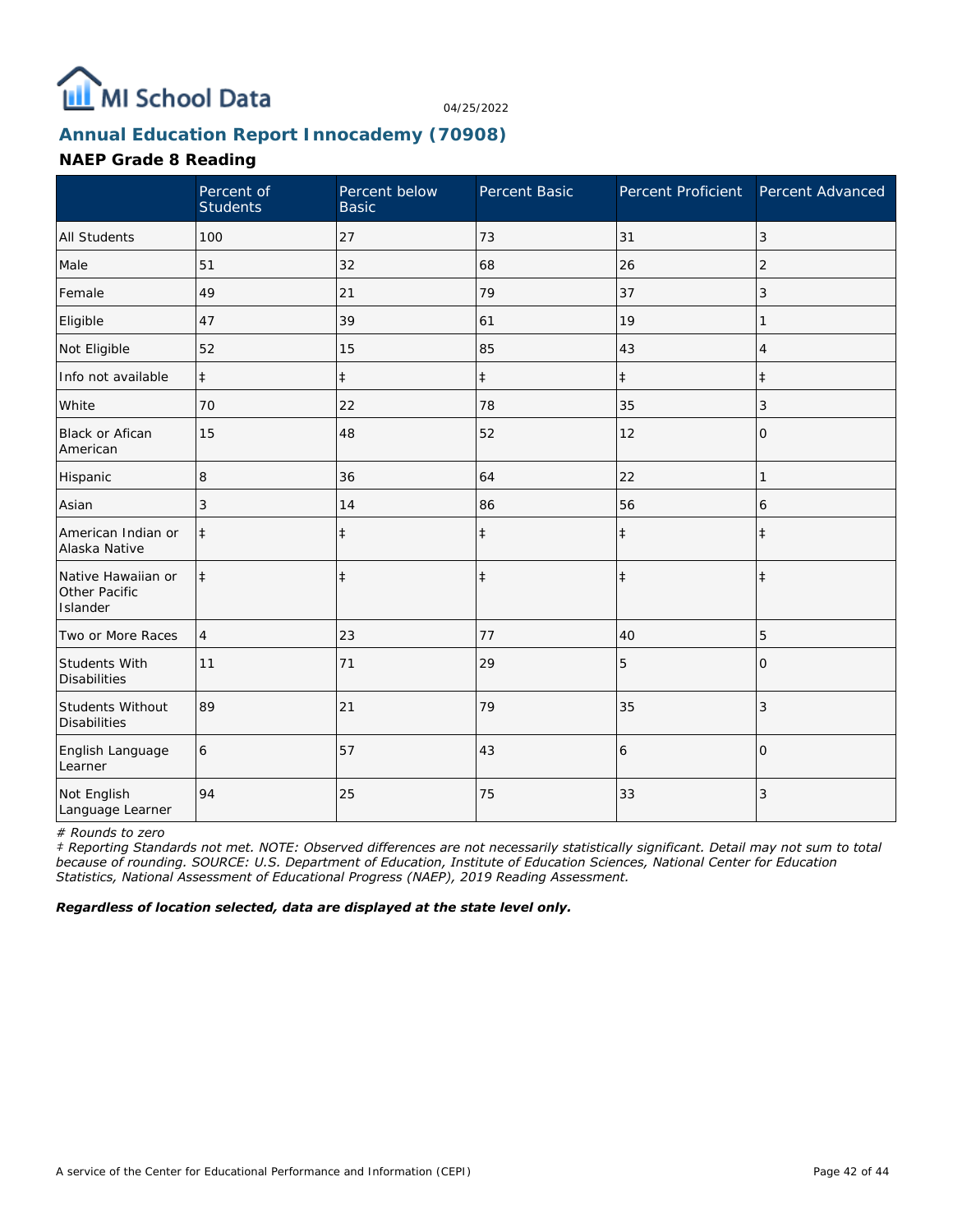

# **Annual Education Report Innocademy (70908)**

### **NAEP Participation Data**

| Grade | Subject | Participation Rate Standard Error<br>for Students with<br><b>Disabilities</b> |      | Participation Rate Standard Error<br>for Limited English<br><b>Proficient Students</b> |      |
|-------|---------|-------------------------------------------------------------------------------|------|----------------------------------------------------------------------------------------|------|
| 4     | Math    | 86.9                                                                          | 2.25 | -97                                                                                    | 0.97 |
|       | Reading | 85.4                                                                          | 2.57 | 98                                                                                     | 1.04 |
| 18    | Math    | 81.9                                                                          | 2.48 | 95                                                                                     | 1.79 |
|       | Reading | 83.3                                                                          | 2.41 | 191                                                                                    | 3.97 |

*The National Assessment of Educational Progress (NAEP) is periodically administered by the U.S. Department of Education based on assessments administered to samples of students in each state. Federal regulations require the display of state level NAEP data on the Annual Education Report. These data represent the performance of the most recent sample of Michigan students on the NAEP.*